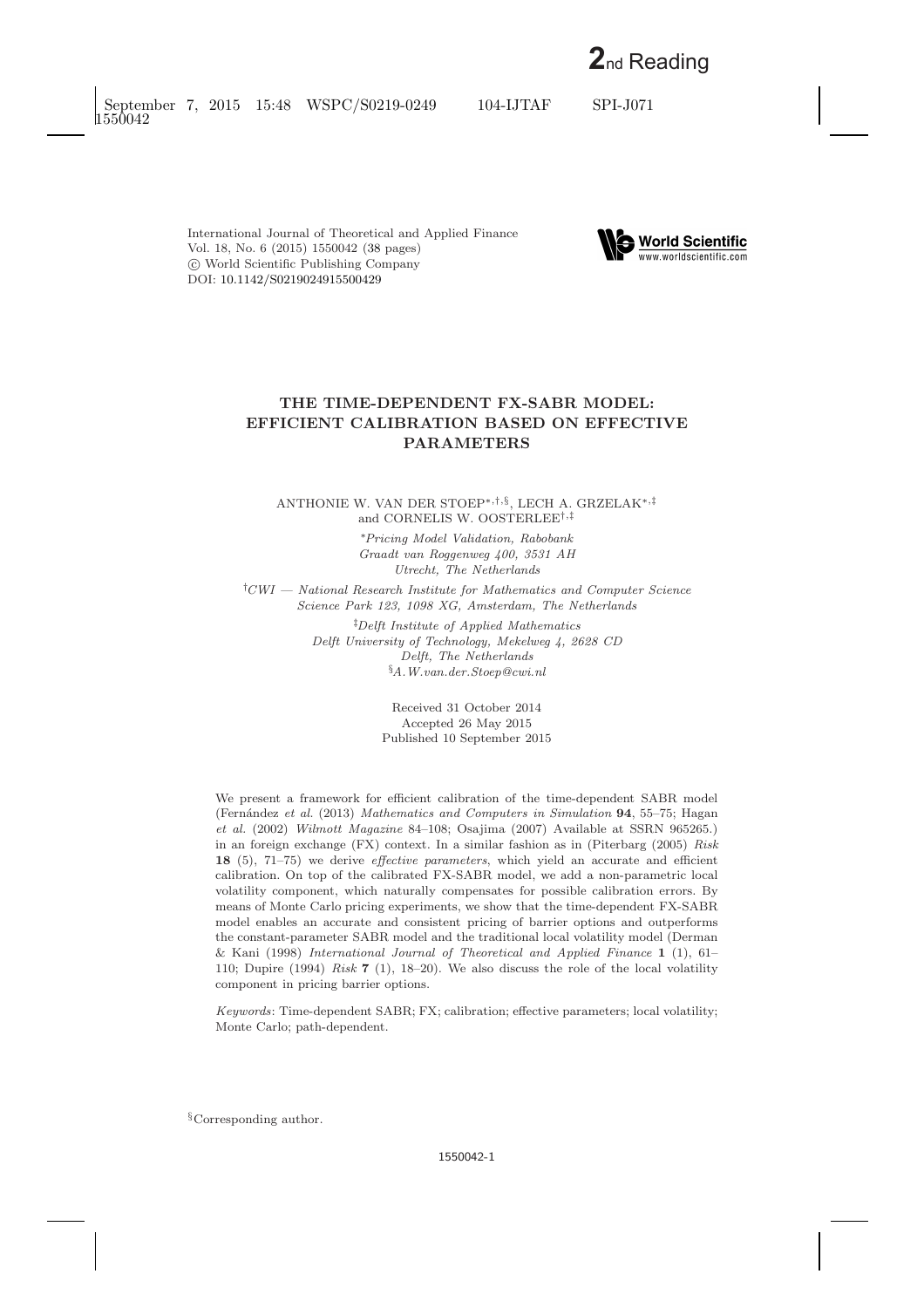### **1. Introduction**

Over the last decades, the foreign exchange (FX) market has rapidly grown to become the world's largest and most liquid OTC market [\(Weithers 2011](#page-37-0)).<sup>[a](#page-1-0)</sup> According to the latest triennial survey [b](#page-1-1)y the Bank for International Settlements,  $\bar{b}$  an estimated \$5.3 trillion changes hands *every day*. FX swaps are the most actively traded instruments, followed by spot trading. $c$ 

The fast expansion of the FX market, together with the rise of complex products like the *Power-Reverse Dual-Currency* [\(Sippel & Ohkoshi 2002\)](#page-37-1) and the *Equity-CMS Chameleon*, led to an increasing demand for modeling FX rates in a sophisticated way. As a consequence, the literature on modeling FX rates is plentiful and many stochastic models are available. In the financial industry, typically a three-fa[ctor](#page-37-1) [pricing](#page-37-1) [model](#page-37-1) [is](#page-37-1) [used](#page-37-1) [\(Frey & Sommer 1996](#page-36-1)[,](#page-37-1) [Piterbarg 2006,](#page-37-2) Sippel & Ohkoshi [2002](#page-37-1)), where FX dynamics are assumed to be lognormal and the domestic and f[oreign](#page-36-2) [interest](#page-36-2) [rates](#page-36-2) [follow](#page-36-2) [a](#page-36-2) [Hull–White](#page-36-2) [one](#page-36-2) [factor](#page-36-2) [Gaussian](#page-36-2) [model](#page-36-2) [\(](#page-36-2)Hull & White [1993](#page-36-2)). This model is not capable of generating a skew effect which we observe in the FX market. In order to overcome this issue, several researchers have applied local volatility [\(Piterbarg 2006\)](#page-37-2), stochastic volatility and displaced diffusion models (Kawai & Jäckel 2007) in an FX context. In [Grzelak & Oosterlee](#page-36-3) [\(2012\)](#page-36-3) and [Van Haastrecht & Pelsser](#page-37-4) [\(2011](#page-37-4)), the FX dynamics are given by the Heston model and the Schöbel–Zhu model, respectively.

The pricing and hedging of complex path-dependent financial products requires an accurate calibration to prices of European-type options with different expiries, which contain information about market behavior through time. The model should also reflect realistic implied volatility smile dynamics, both with respect to the forward smile [\(Tataru & Fisher 2010](#page-37-5)) and, second, the underlying.

The payoff of a path-dependent product is determined by the evolution of the underlying through time, i.e. its price depends on the transition densities from one future state to another [\(Baker](#page-36-4) *et al.* [2004](#page-36-4)). The future transition densities implied by a particular model are reflected by the forward implied volatility smiles it produces. Although the local volatility model [\(Derman & Kani 1998,](#page-36-5) [Dupire 1994\)](#page-36-6) can be calibrated perfectly to any set of arbitrage-free European-type option prices, it exhibits a flattening of the forward smile. This may lead to a mispricing of products which are sensitive to the forward implied volatility skew, like forward starting options, cliquets and path-dependent products. Alternatives for pricing such contracts are stochastic volatility models, which predict that the forward smile has a comparable shape as the smile observed today and typically yield more accurate results [\(Baker](#page-36-4) *et al.* [2004](#page-36-4), [Engelmann](#page-36-7) *et al.* [2011](#page-36-7), [Gatheral 2011\)](#page-36-8).

<span id="page-1-0"></span><sup>a</sup>Special FX — CLS Keeps the Market Safe from Settlement Risk but Needs to Add More Currencies. The Economist, September 2013.

<sup>b</sup>Triennial Central Bank Survey — Foreign Exchange Turnover in April 2013: Preliminary Global Results. Technical report, Bank for International Settlements, September 2013.

<span id="page-1-2"></span><span id="page-1-1"></span><sup>c</sup>Spot trading is characterized by immediate delivery of a foreign currency or commodity "on the spot", as opposed to futures contracts, which typically expire before a physical delivery.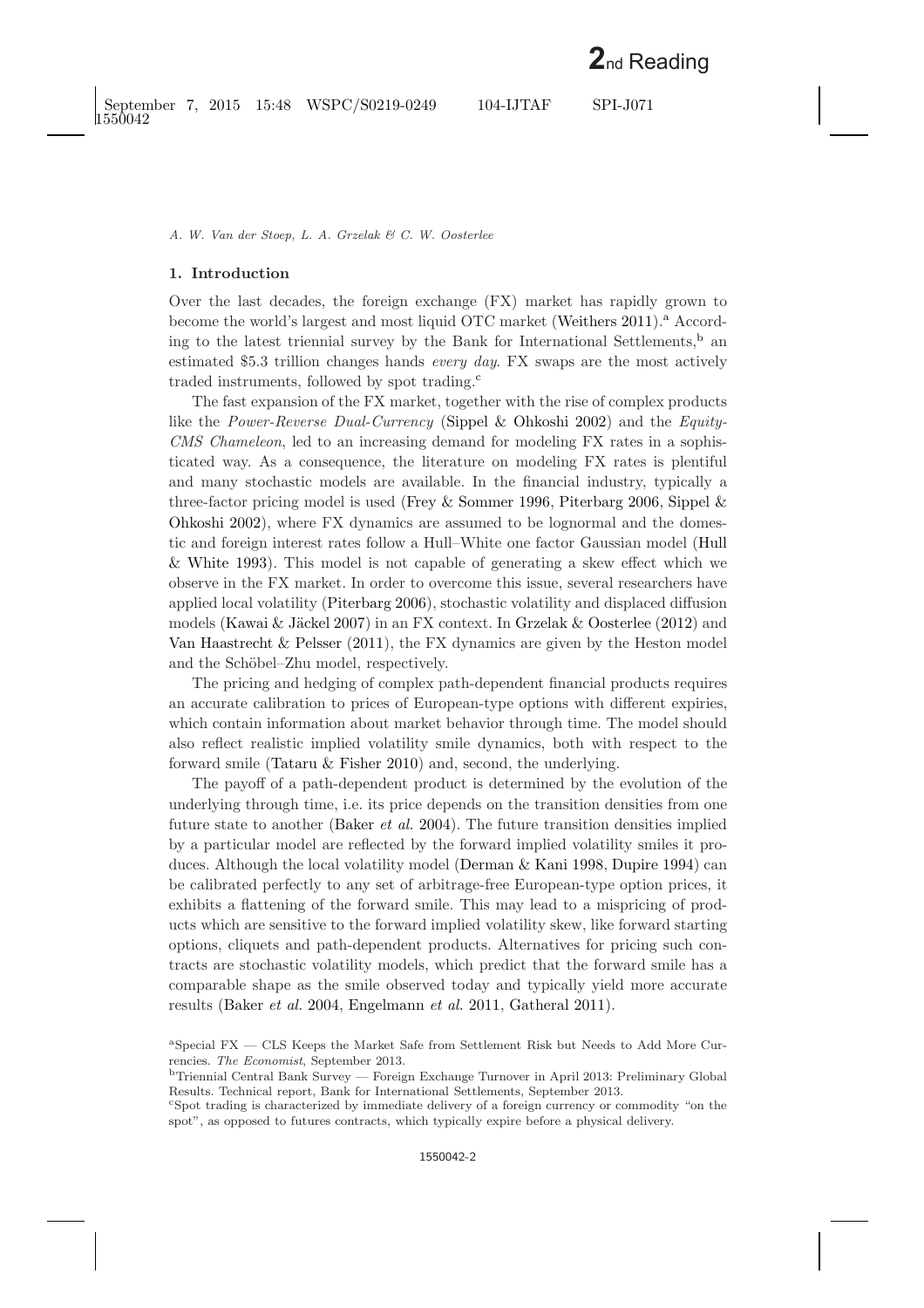The "local dynamics" of the implied volatility smile, i.e. with respect to the underlying, are also relevant, especially for hedging purposes. One of the main motivations for Hagan *et al.* (2002) to introduce the *SABR model* is the typically inaccurate smile moves as the underlying changes predicted by the local volatility model. In particular, this model predicts that the smile shifts to higher prices as the underlying moves to lower prices, which is more extreme than market behavior or may [be](#page-36-10) [even](#page-36-10) [opposite](#page-36-10) [to](#page-36-10) [it,](#page-36-10) [resulting](#page-36-10) [in](#page-36-10) [unstable](#page-36-10) [hedges](#page-36-10) [\(Baker](#page-36-9) *et al.* [2004,](#page-36-9) Hagan *et al.* [2002,](#page-36-10) [Johnson & Lee 2003\)](#page-37-6). In contrast, the smile implied by the SABR model "follows" the un[d](#page-2-0)erlying.<sup>d</sup>

On the base of the previous discussion, we consider the *time-dependent SABR model* in an FX context. As this model involves time-dependent parameters, it allows for calibration to European-type option prices with different expiries. Furthermore, compared to the local volatility model, it yields more realistic forward implied volatility smiles and thirdly, this model is able of capturing the smile dynamics with respect to the underlying more accurately.

In [Hagan](#page-36-10) *et al.* [\(2002\)](#page-36-10), the time-dependent SABR model was already presented. Osajima (2007) derives an asymptotic expression for the implied volatility. Furthermore, he introduces a new "FX hybrid SABR model" and gives an asymptotic expansion formula for implied volatilities. Fernández *et al.* (2013) apply GPU technology for the Monte Carlo calibration of the static and time-dependent SABR models. They assume a time-dependent vol–vol parameter and correlation under the condition that these parameters decrease over time. In Glasserman  $\&$  Wu [\(2011\)](#page-36-11), the authors assume piecewise-constant parameters and show how the asymptotic expansion of the bivariate transition density of the underlying and its stochastic volatility presented in [Wu](#page-37-7) [\(2012\)](#page-37-7) is used in the calibration. Further, in [Larsson](#page-37-8) [\(2010\)](#page-37-8), a closed-form approximation of the option price for the time-dependent SABR model is derived.

From a theoretical point of view, implied volatility expansion formulas as in e.g. [\(Larsson 2010,](#page-37-8) [Osajima 2007\)](#page-37-9) yield highly efficient calibration. However, in a practical sense, these formulas typically only work under certain parameter conditions.

In this paper, we calibrate the time-dependent SABR model by means of *effective parameters*. Effective parameters can be considered as "sophisticated averages" of the corresponding time-dependent parameters. In [Piterbarg](#page-37-10) [\(2005\)](#page-37-10) the effective parameters approach has been followed with respect to the time-dependent displaced diffusion stochastic volatility model. In a similar fashion, we derive effective parameters by considering the qualitative effects of the SABR parameters on the shape of the implied volatility smile. By means of numerical experiments, we show that our approach yields an accurate and efficient calibration. Moreover, the idea

<span id="page-2-0"></span><sup>&</sup>lt;sup>d</sup>Rebonato (2005) supports the conclusions of Hagan *et al.* regarding the dynamics of the smile with respect to the underlying in an FX context, but he points out that these may not be valid when stochastic interest rates are involved.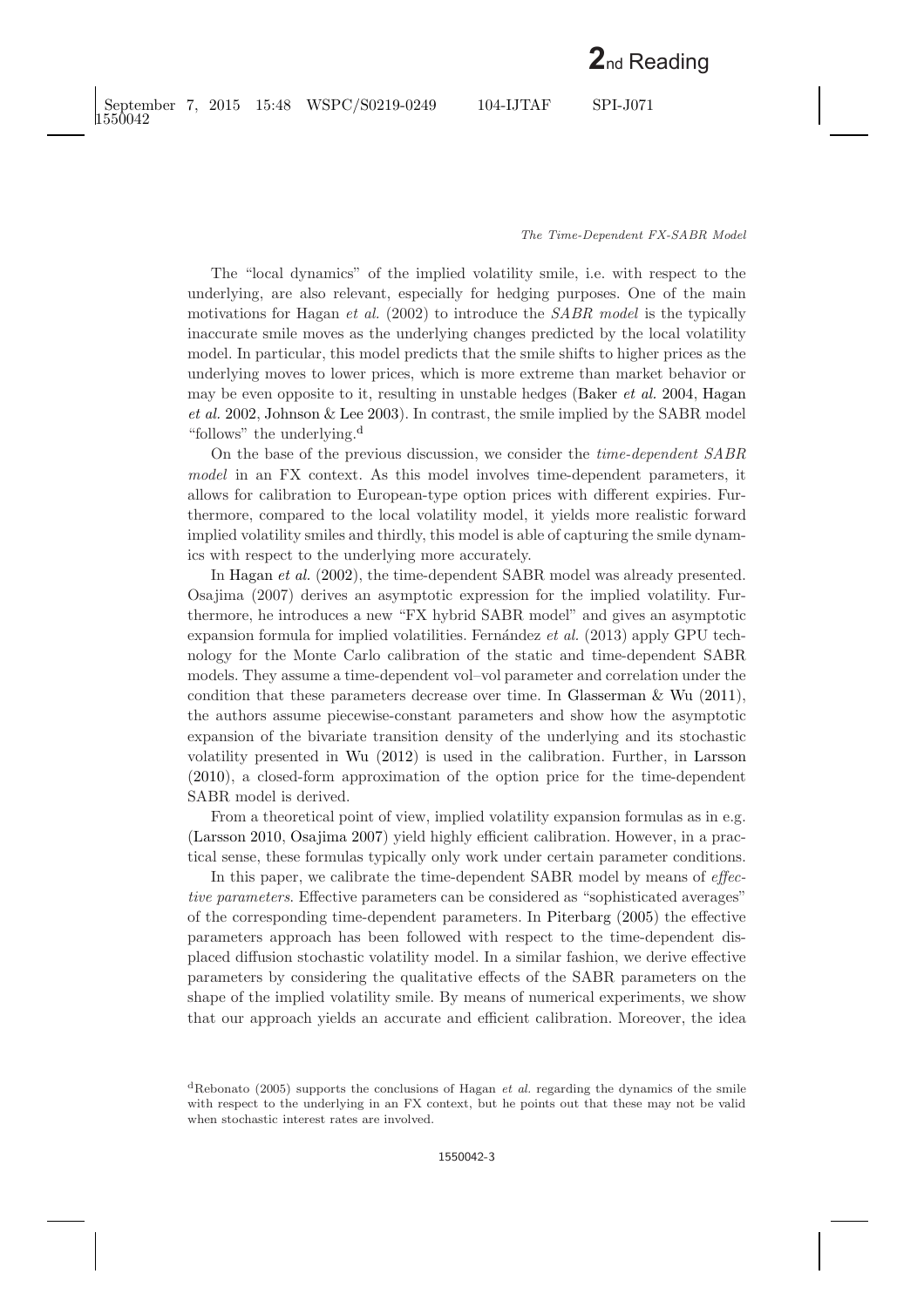behind effective parameters is intuitive and the resulting formulas are straightforward and relatively easy to implement.

As the calibration may not be perfect due to e.g. possible inaccuracies in mapping time-dependent to effective parameters, we add a non-parametric local volatility component (see e.g. Ren *[et al.](#page-37-11)* [2007](#page-37-11)), which "bridges" the mismatch between the prices in the market and the ones implied by the calibrated model.

The present paper is organized as follows. In Sec. [2,](#page-3-0) we present the dynamics of the time-dependent FX-SABR model. We also specify the non-parametric local volatility component. In Sec. [3,](#page-7-0) we describe the calibration problem for the timedependent SABR model and in which way effective parameters facilitate efficient calibration. Thereafter, in Secs. [4.1](#page-10-0)[–4.3,](#page-23-0) we state results regarding the effective vol–vol, term structure and correlation parameters, respectively. Subsequently, we calibrate the time-dependent SABR model in Sec. [5.](#page-25-0) We show that the local volatility component yields an enhancement in results. Further, we price standard barrier options and compare results for the constant-parameter FX-SABR model, the local volatility model and the time-dependent FX-SABR model. We also discuss the role of the local volatility component. Section [6](#page-32-0) concludes.

# <span id="page-3-2"></span><span id="page-3-0"></span>**2. Time-Dependent FX-SABR Model with Local Volatility**

In this section, we present the time-dependent FX-SABR model. As the spot dynamics involve time-dependent zero-coupon bonds, we cannot directly apply Hagan's formulas. We resolve this issue by fixing the expiry of the zero-coupon bonds at the largest time to maturity, which represents the terminal payment date.

We first calibrate the time-dependent FX-SABR model. Subsequently we add a non-parametric local volatility component, which compensates for possible calibration inaccuracies. The local volatility component can compensate for *any* calibration [e](#page-3-1)rror, which is a consequence of the mimicking theorem of  $(G\nu\ddot{o}ngv 1986)$ .<sup>e</sup> A perfect fit to a European-type option price can be obtained, as its price is determined by the distribution of the underlying at a *particular point in time*.

Despite this feature of the local volatility component, the stochastic volatility parameters need to be calibrated accurately. European-type option prices with different expiries provide insight in market behavior over time and our target is to "capture" this information in the model by replicating these prices. Further, for the hedging and pricing of path-dependent products, a model should reflect realistic smile dynamics, both with respect to the forward implied volatility smile and regarding changes in the underlying. As the SABR model, compared to the local volatility model, typically captures these features more accurately [\(Baker](#page-36-4) *et al.* [2004,](#page-36-4) [Gatheral 2011](#page-36-8), [Hagan](#page-36-12) *et al.* [2002](#page-36-12), [Johnson & Lee 2003](#page-37-12)), we reduce the contribution of the local volatility component by an accurate calibration.

<span id="page-3-1"></span>eThe theorem states that given a general Itô process, a Markov process containing a local volatility component with the same marginal distributions as the former exists.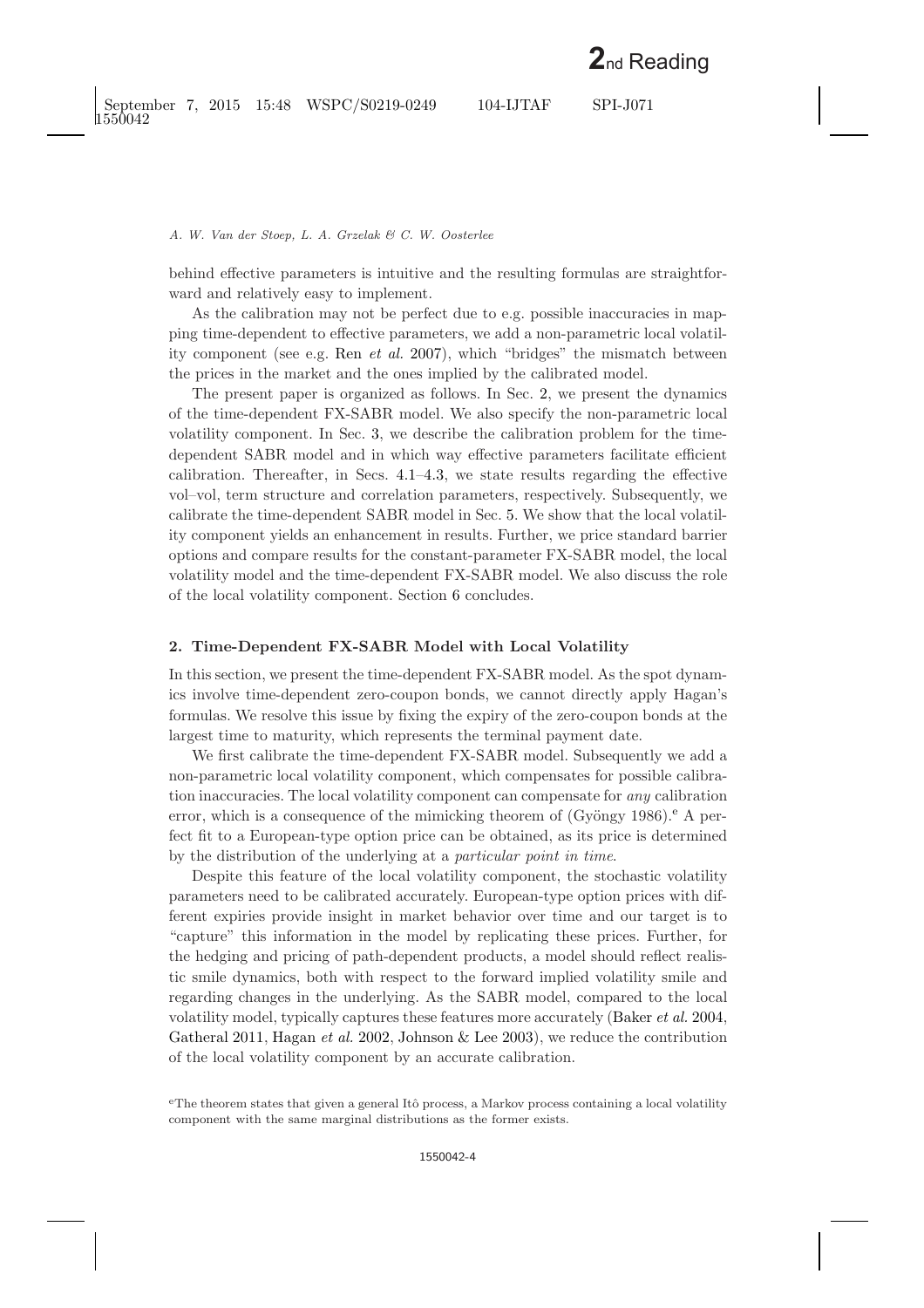#### **2.1.** *Time-dependent FX-SABR model*

Let  $r_d(t)$  and  $r_f(t)$  denote deterministic domestic and foreign interest rates, respectively, and  $M_d(t)$  and  $M_f(t)$  are corresponding moneyness accounts, determined by

$$
dM_d(t) = r_d(t)M_d(t)dt, \quad dM_f(t) = r_f(t)M_f(t)dt.
$$

Let  $y(t)$  be the spot FX, expressed in units of domestic currency per unit of a foreign currency. Further, define

$$
P_d(t,T) := M_d(t) \mathbb{E}^{\mathbb{Q}} \left[ \frac{1}{M_d(T)} \middle| \mathcal{F}(t) \right],
$$
  

$$
P_f(t,T) := M_f(t) \mathbb{E}^{\mathbb{Q}} \left[ \frac{1}{M_f(T)} \middle| \mathcal{F}(t) \right],
$$

as the do[mestic](#page-37-13) [and](#page-37-13) [foreign](#page-37-13) [zero-coupon](#page-37-13) [bonds,](#page-37-13) [respectively,](#page-37-13) [see](#page-37-13) [e.g.](#page-37-13) [\(](#page-37-13)Musiela & Rutkowski [2006,](#page-37-13) [Piterbarg 2006\)](#page-37-14).

<span id="page-4-2"></span><span id="page-4-1"></span>The *time-dependent FX-SABR model* assumes the following dynamics under the domestic risk-neutral Q-measure:

$$
dy(t) = (r_d(t) - r_f(t))y(t)dt
$$
  
+ 
$$
\omega(t)\sigma(t) \left(\frac{P_d(t,T)}{P_f(t,T)}\right)^{1-\beta} y^{\beta}(t) dW_y^{\mathbb{Q}}(t), \quad y(0) = y_0,
$$
 (2.1)

$$
d\sigma(t) = \gamma(t)\sigma(t)dW_{\sigma}^{\mathbb{Q}}(t), \quad \sigma(0) = 1,
$$
\n(2.2)

with  $dW_u^{\mathbb{Q}}(t) dW_{\sigma}^{\mathbb{Q}}(t) = \rho_{y,\sigma}(t) dt$  and  $\rho_{y,\sigma}(t)$ ,  $\gamma(t)$  and  $\beta$  denoting the correlation, vol–vol parameter and skew parameter, respectively. Further, T denotes the time to maturity. The skew parameter is typically set at  $\beta = 0.5$  [\(Rebonato](#page-37-15) *et al.* [2011\)](#page-37-15). For calibration purposes, the volatility dynamics are scaled, which introduces the term structure parameter  $\omega(t)$ .

As this paper aims to apply the SABR model in an FX context, it is convenient to price under the forward measure. The traditional SABR model describes the dynamics of the forward under the corresponding forward measure. Assuming a grid of N expiries  $T_i$ , 1, 2, ..., N, the FX forward  $y^{T_i}(t) := y(t) \frac{P_f(t,T_i)}{P_d(t,T_i)}$  is a martingale under the domestic  $T_i$ -forward measure and the SABR model consistently prices an option with expiry  $T_i$ . However, *simultaneous* pricing of options with different expiries raises consistency issues when using a single set of time-dependent parameters. We resolve this by writing the dynamics of  $y^{T_i}(\cdot)$  with respect to  $T_N$ , which represents the terminal payment date.<sup>[f](#page-4-0)</sup>

More concretely, let  $T_1, T_2, \ldots, T_N$  be a set of expiries and suppose that the spot dynamics (2.1) and (2.2) involve the zero-coupon bonds  $P_d(t, T_N)$  and  $P_f(t, T_N)$ .

<span id="page-4-0"></span><sup>&</sup>lt;sup>f</sup>A similar approach was followed in [Glasserman & Wu](#page-36-11) [\(2011\)](#page-36-11). The authors in [Chen](#page-36-13) *et al.* [\(2012\)](#page-36-13) resolve the issue in a stochastic interest rates framework by projecting the volatility term on a lognormal distribution, which yields forward dynamics that are in the desired SABR form.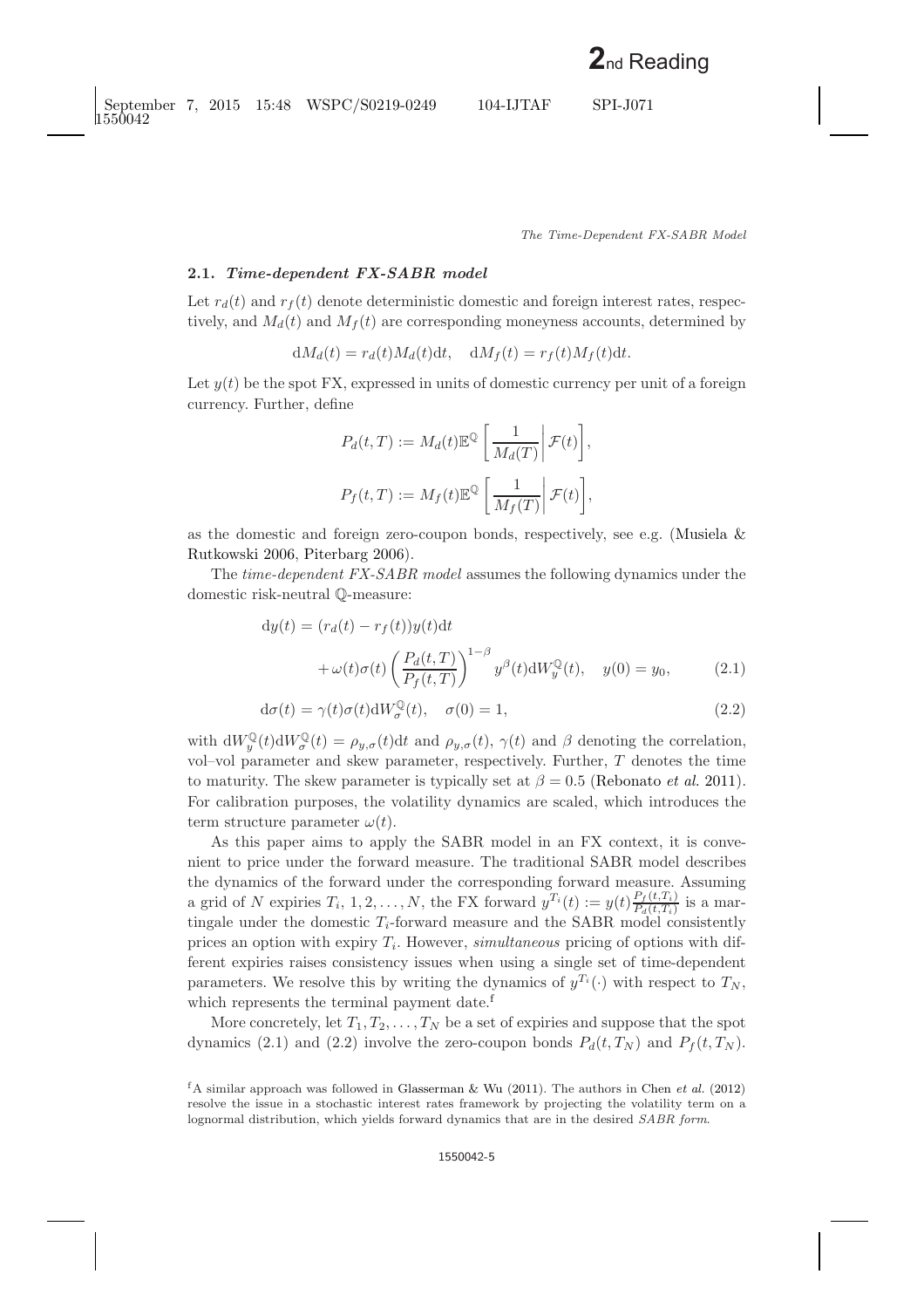The dynamics of the forward  $y^{T_i}(t)$  corresponding to an arbitrary expiry  $T_i$  then read:

$$
dy^{T_i}(t) = d\left(y(t)\frac{P_f(t,T_i)}{P_d(t,T_i)}\right)
$$
  
= 
$$
\frac{P_f(t,T_i)}{P_d(t,T_i)}dy(t) + (r_f(t) - r_d(t))y(t)\frac{P_f(t,T_i)}{P_d(t,T_i)}dt.
$$

Substitutin[g](#page-5-0) the dynamics of  $y(t)$  in (1) yields<sup>g</sup>:

$$
\mathrm{d}y^{T_i}(t) = \left(\frac{P_f(t,T_i)}{P_d(t,T_i)}\right)^{\beta} \left(\frac{P_f(t,T_i)}{P_d(t,T_i)}\right)^{1-\beta} \omega(t)\sigma(t) \left(\frac{P_d(t,T_N)}{P_f(t,T_N)}\right)^{1-\beta} y^{\beta}(t) \mathrm{d}W_y^{T_i}(t).
$$

By definition of the zero-coupon bond, we have for deterministic interest rates  $P(T_i, T_N) = \frac{P(t, T_N)}{P(t, T_i)}$ , which gives:

$$
\mathrm{d}y^{T_i}(t) = \omega(t)\sigma(t) \left(\frac{P_d(T_i, T_N)}{P_f(T_i, T_N)}\right)^{1-\beta} (y^{T_i}(t))^{\beta} \mathrm{d}W_y^{T_i}(t).
$$

<span id="page-5-4"></span><span id="page-5-1"></span>Scaling the forward dynamics results in the following model:

$$
dy^{T_i}(t) = \omega_1(t)\sigma(t)(y^{T_i}(t))^{\beta}dW_y^{T_i}(t), \quad y^{T_i}(0) =: \overline{y}_0^{T_i} = 1,
$$
\n(2.3)

$$
d\sigma(t) = \gamma(t)\sigma(t)dW_{\sigma}^{T_i}, \quad \sigma(0) = 1,
$$
\n(2.4)

with  $dW_u^{T_i}(t) dW_{\sigma}^{T_i}(t) = \rho_{y,\sigma}(t) dt$  and

$$
\omega_1(t) := \omega(t) \left( \frac{P_d(T_i, T_N)}{y_0^{T_i} P_f(T_i, T_N)} \right)^{1-\beta}.
$$
\n(2.5)

<span id="page-5-3"></span><span id="page-5-2"></span>As model [\(2.3\)](#page-5-1)–[\(2.4\)](#page-5-1) is in "SABR form", we can apply Hagan's formulas under the assumption of constant parameter values. This is particularly a useful property for the calibration framework we propose, which is based on effective parameters (see Sec. [3\)](#page-7-0). The additional constants  $P_d(T_i, T_N)$  and  $P_f(T_i, T_N)$  in [\(2.5\)](#page-5-2) allow for the calibration of model  $(2.1)$  and  $(2.2)$  across multiple expiries. Without these terms, the spot dynamics are forward dependent, i.e. from the forward dynamics of  $y^{T_i}(\cdot)$  and  $y^{T_j}(\cdot)$ ,  $i \neq j$  different dynamics for the spot FX and thus different models can be derived.

For the sake of notation,  $y^{T_i}(t)$  and  $\sigma(t)$  denote the scaled forward and volatility dynamics, respectively, unless otherwise mentioned. An exception holds for the initial forward:  $y_0^{T_i}$  denotes the original initial forward and  $\overline{y}_0^{T_i} = 1$  corresponds to the model with scaled forward dynamics.

<span id="page-5-0"></span><sup>g</sup>As the Radon–Nikodym derivative [\(Geman](#page-36-14) *et al.* [1995](#page-36-14)) is  $\Lambda_{\mathbb{Q}}^{T_i} = \frac{P_d(t,T_i)M(0)}{P_d(0,T_i)M(t)} = 1$ , we have  $\mathrm{d}W_{y}^{T_{i}}(t)=\mathrm{d}W_{y}^{\mathbb{Q}}(t).$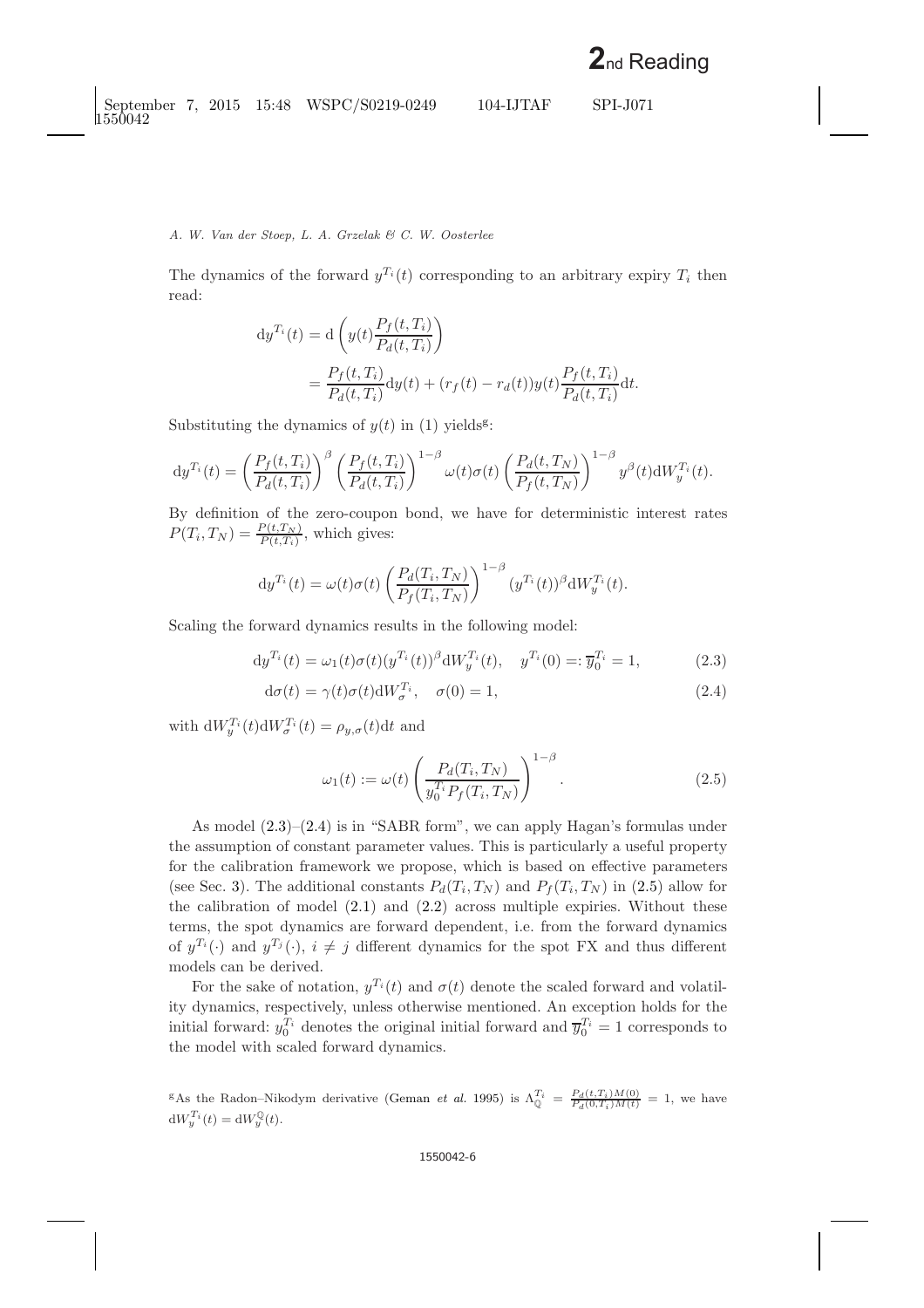#### <span id="page-6-1"></span>**2.2.** *Local volatility compensator*

Calibration of model [\(2.1\)](#page-4-2) and [\(2.2\)](#page-4-2) may not be perfect. For this reason, we add a non-parametric local volatility component that acts as a "compensator" for the mismatch between the market and calibrated model prices.

Adding the local volatility component  $\sigma_{\text{SIV}}(t, y(t))$  to model [\(2.1\)](#page-4-2) and [\(2.2\)](#page-4-2) yields the following  $y(t)$  dynamics:

$$
dy(t) = (r_d(t) - r_f(t))y(t)dt
$$
  
+  $\sigma_{SLV}(t, y(t))\omega(t)\sqrt{V(t)} \left(\frac{P_d(t, T)}{P_f(t, T)}\right)^{1-\beta} y^{\beta}(t)dW_y^{\mathbb{Q}}(t),$ 

w[h](#page-6-0)ere  $V(t)$  denotes variance to avoid double use of the letter  $\sigma$ . Definingh

$$
\psi(y(t), V(t)) := \omega(t)\sqrt{V(t)} \left(\frac{P_d(t, T)}{P_f(t, T)}\right)^{1-\beta} y^{\beta-1}(t),\tag{2.6}
$$

the spot dynamics are given by:

$$
dy(t)/y(t) = (r_d(t) - r_f(t))dt + \sigma_{SLV}(t, y(t))\psi(y(t), V(t))dW_y^{\mathbb{Q}}(t), y(0) = y_0,
$$
\n(2.7)

$$
dV(t) = \gamma^2(t)V(t)dt + 2\gamma(t)V(t)dW_{\sigma}^{\mathbb{Q}}(t), \quad V(0) = 1,
$$
\n(2.8)

with  $dW_{\nu}^{\mathbb{Q}}(t) dW_{\sigma}^{\mathbb{Q}}(t) = \rho_{y,\sigma}(t) dt$ .

In [Van der Stoep](#page-37-16) *et al.* [\(2014\)](#page-37-16) we applied the Tanaka–Meyer formula [\(Tanaka](#page-37-17) [1963\)](#page-37-17) and well-known relations between the option price and the underlying's marginal density based on the mimicking theory of Gyöngy [\(Gatheral 2011,](#page-36-15) Gyöngy [1986\)](#page-36-16) to obtain the following result:

$$
\sigma_{\text{SLV}}^2(t, K) = \frac{\sigma_{\text{LV}}^2(t, K)}{\mathbb{E}[\psi^2(y(t), V(t))|y(t) = K]}.
$$

Here,  $\sigma_{LV}^2(\cdot)$  denotes Dupire's local volatility term [\(Dupire 1994\)](#page-36-17), which is either expressed in terms of European call prices or implied volatilities  $\overline{\sigma}(\cdot)$ . In the numerical experiments, we choose the latter:

$$
\sigma_{LV}^{2}(t,K) = \frac{\overline{\sigma}^{2}(T,K) + 2\overline{\sigma}(T,K)T\left(\frac{\partial\overline{\sigma}(T,K)}{\partial T} + rK\frac{\partial\overline{\sigma}(T,K)}{\partial K}\right)}{\left(1 - \frac{Ky}{\overline{\sigma}(T,K)}\frac{\partial\overline{\sigma}(T,K)}{\partial K}\right)^{2} + K\overline{\sigma}(T,K)T\left(\frac{\partial\overline{\sigma}(T,K)}{\partial K} - \frac{1}{4}K\overline{\sigma}(T,K)T\left(\frac{\partial\overline{\sigma}(T,K)}{\partial K}\right)^{2} + K\frac{\partial^{2}\overline{\sigma}(T,K)}{\partial K^{2}}\right)\Bigg|_{T=t}}(2.9)
$$

<span id="page-6-0"></span><sup>h</sup>For this model  $\psi(\cdot)$  also depends on the underlying,  $y(t)$ , in contrast to the Heston SLV model discussed in [Van der Stoep](#page-37-16) et al. [\(2014\)](#page-37-16). As we condition on  $y(t) = K$  though, this issue is resolved in a natural way.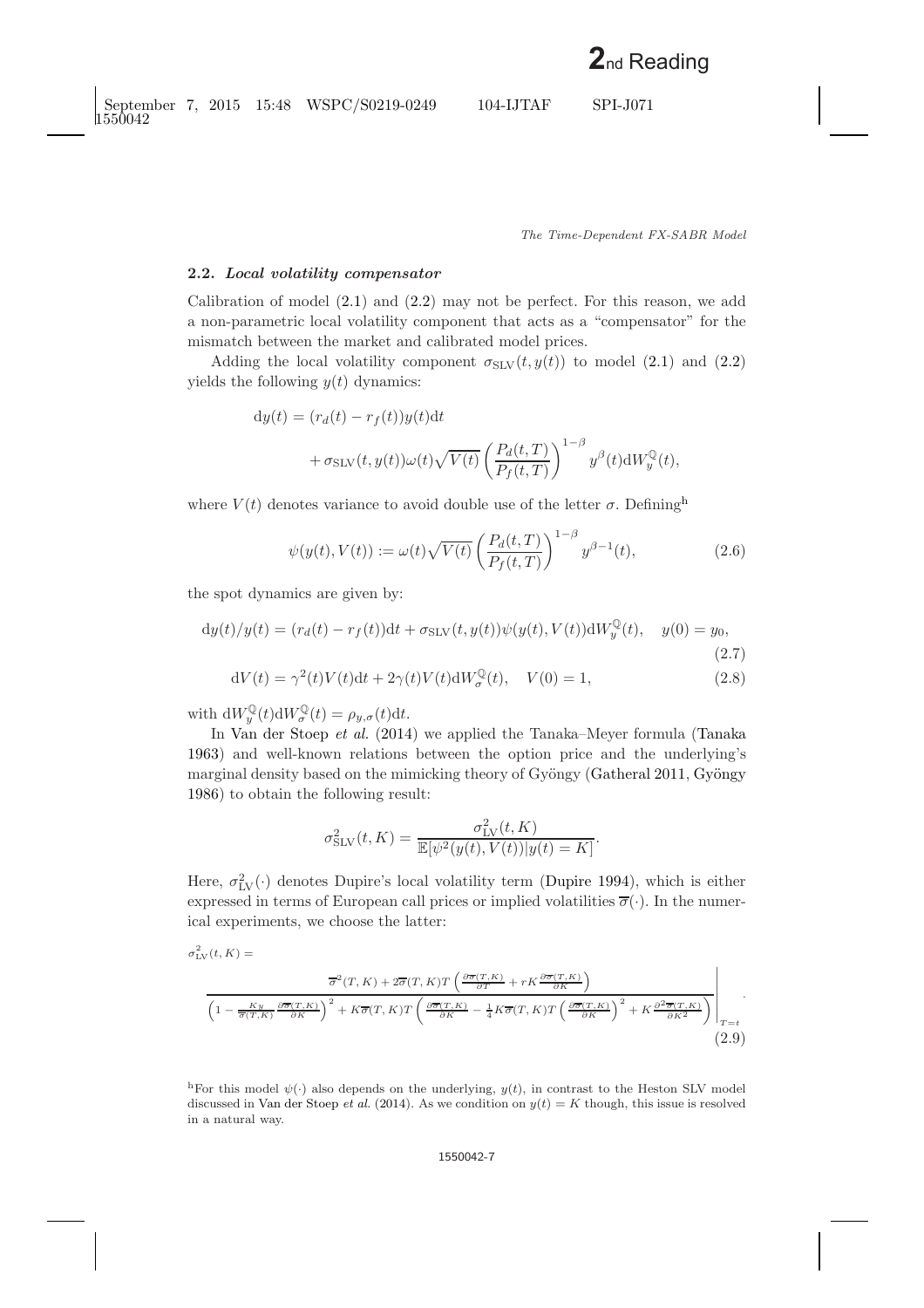<span id="page-7-1"></span>Substituting (6) yields

$$
\sigma_{\text{SLV}}^2(t, K) = \frac{\sigma_{\text{LV}}^2(t, K)}{\mathbb{E}\left[\left(\omega(t)\sqrt{V(t)}\left(\frac{P_d(t, T)}{P_f(t, T)}\right)^{1-\beta}y^{\beta-1}(t)\right)^2\middle|y(t) = K\right]}
$$

$$
= \frac{\sigma_{\text{LV}}^2(t, K)}{\omega^2(t)\left(\frac{P_d(t, T)}{P_f(t, T)}\right)^{2-2\beta}K^{2\beta-2}\mathbb{E}[V(t)|y(t) = K]}.
$$
(2.10)

The conditional expectation appearing in [\(2.10\)](#page-7-1) can be evaluated efficiently by the non-parametric method presented in [Van der Stoep](#page-37-18) *et al.* [\(2014](#page-37-18)).

# <span id="page-7-4"></span><span id="page-7-0"></span>**3. Calibration Problem**

In this section, we discuss an important target of this paper, namely the calibration of model [\(2.1\)](#page-4-1) and [\(2.2\)](#page-4-1). For this, we need to price basic options on the FX rate with discounted value

$$
C(t,T,K) = \mathbb{E}^{\mathbb{Q}}\left[\left.\frac{M_d(t)}{M_d(T)}(y(T)-K)^+\right|\mathcal{F}(t)\right],
$$

where  $\mathbb Q$  denotes the domestic risk-neutral measure. As we mentioned at the begin-ning of Sec. [2,](#page-3-0) we will calibrate model  $(2.1)$  and  $(2.2)$  as accurately as possible in order to enable an accurate and consistent pricing and hedging of path-dependent and other forward volatility sensitive products.

In the calibration, we make use of *effective parameters*, which are "sophisticated averages" of their corresponding time-dependent counterparts. In this section, we discuss how effective parameters facilitate efficient calibration.

<span id="page-7-3"></span><span id="page-7-2"></span>The effective FX-SABR model is given by the following dynamics under the  $T_i$ -forward measure,  $i = 1, \ldots, N$ :

$$
d\widetilde{y}^{T_i}(t) = \widetilde{\omega}_1 \widetilde{\sigma}(t) (\widetilde{y}^{T_i}(t))^{\beta} dW_y^{T_i}(t), \quad \widetilde{y}^{T_i}(0) = \overline{y}_0^{T_i} = 1,
$$
\n(3.1)

$$
d\tilde{\sigma}(t) = \tilde{\gamma}\tilde{\sigma}(t)dW_{\sigma}^{T_i}(t), \quad \tilde{\sigma}(0) = 1,
$$
\n(3.2)

with  $dW_y^{T_i}(t) dW_\sigma^{T_i}(t) = \tilde{\rho}_{y,\sigma} dt$  and

$$
\widetilde{\omega}_1 := \widetilde{\omega} \left( \frac{P_d(T_i, T_N)}{y_0^{T_i} P_f(T_i, T_N)} \right)^{1-\beta}, \quad \widetilde{\omega} := \sigma_0.
$$
\n(3.3)

<span id="page-7-5"></span>This is just the constant-parameter version of model [\(2.3\)](#page-5-1) and [\(2.4\)](#page-5-1) derived in Sec. [2.](#page-3-0)

**Remark 3.1.** We have defined model [\(2.3\)](#page-5-1) and [\(2.4\)](#page-5-1) such that  $\overline{y}_0^{T_i} = 1$ . Therefore, the formulas in this section can be simplified. However, for the sake of completeness we include the term  $\overline{y}_0^{T_i}$ .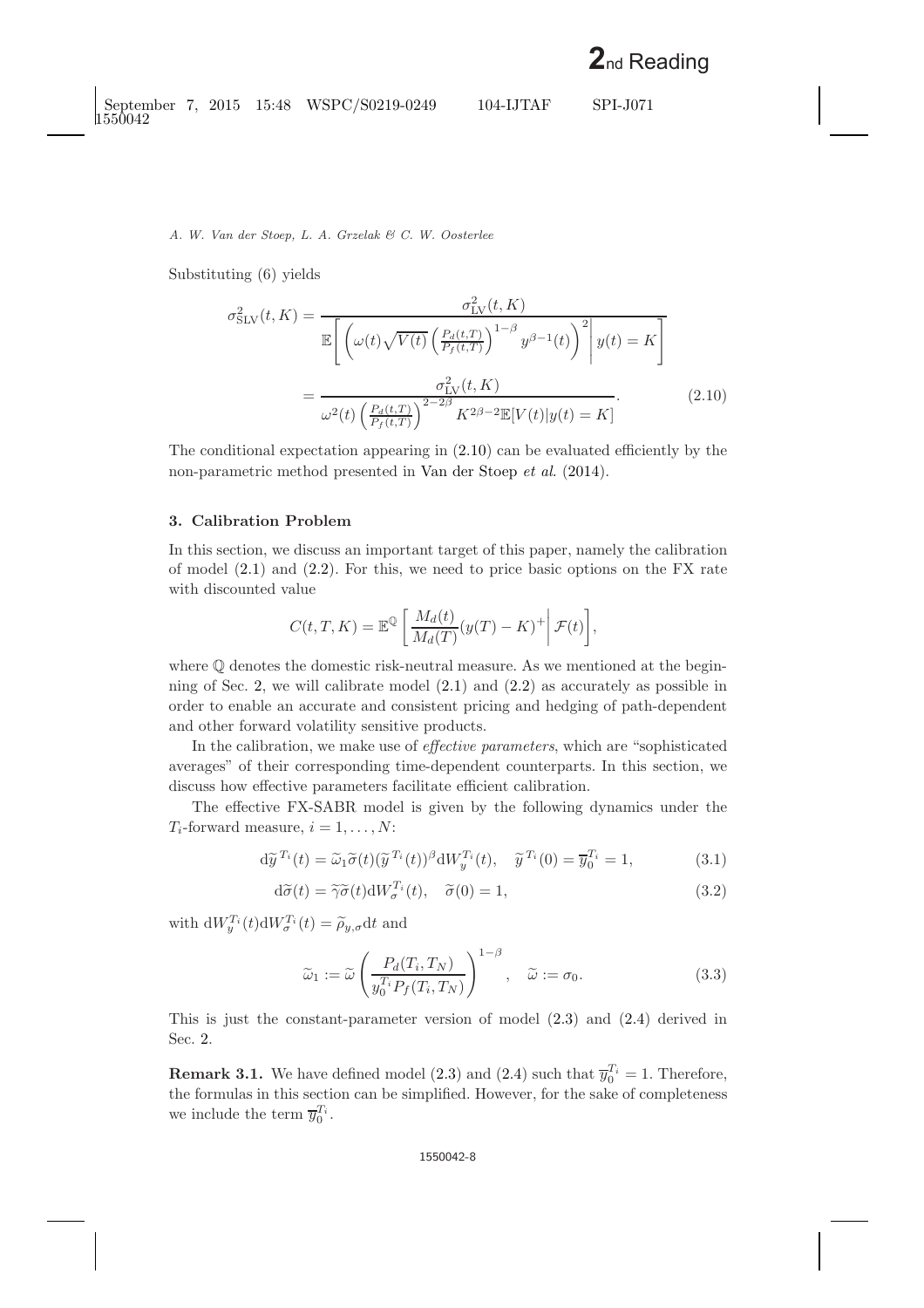

<span id="page-8-1"></span>Fig. 1. Effect of vol–vol parameter  $\tilde{\gamma}$  (a), initial volatility  $\tilde{\omega}$  (b) and correlation  $\tilde{\rho}_{\nu,\sigma}$  (c) on the shape of the implied volatility smile,  $y_0 = 2$ ,  $\beta = 0.5$ ,  $T_i = 1$ .

In model [\(3.1\)](#page-7-2) and [\(3.2\)](#page-7-2) the vol–vol parameter  $\tilde{\gamma}$  mainly accounts for curvature [\(Rebonato](#page-37-15) *et al.* [2011\)](#page-37-15). A second-order effect is that a higher vol–vol value results in a higher smile level. This effect may be negligible, but for the given set of parameter values<sup>[i](#page-8-0)</sup> it is significant. Further,  $\tilde{\gamma}$  slightly affects skew. The effects are displayed in the left-hand graph in Fig. [1.](#page-8-1)

The initial volatility  $\tilde{\omega}$  mainly affects the smile level, as can be observed in the graph in the middle in Fig. [1.](#page-8-1) On the base of an approximation formula, Hagan *et al*. (2002) discuss that the ATM level of the implied volatility smile traverses along the *backbone*  $\tilde{\omega}/(\overline{y}_0^{T_i})^{1-\beta}$ . The initial volatility has a secondary, but marginal skew effect [\(Rebonato](#page-37-15) *et al.* [2011\)](#page-37-15).

Correlation  $\tilde{\rho}_{u,\sigma}$  also has two effects. It primarily affects the skew, as we see in the right-hand graph of Fig. [1.](#page-8-1) Hagan *et al.* (2002) quantify this effect as  $\frac{1}{2}\widetilde{\rho}_{y,\sigma}\lambda\log(K/\overline{y}_0^{T_i})$ , which they refer to as "vanna skew", with  $\lambda = (\widetilde{\gamma}/\widetilde{\omega})(\overline{y}_0^{T_i})^{1-\beta}$ <br>measuring the "strepeth" of the volume permeter  $\widetilde{\alpha}$  compared to the local velotility measuring the "strength" of the vol-vol parameter  $\tilde{\gamma}$  compared to the local volatility  $\widetilde{\omega}/(\overline{y}_0^{T_i})^{1-\beta}$ . A second-order effect of correlation is curvature adjustment: A more negative value for  $\tilde{\rho}_{y,\sigma}$  yields a decrease in curvature. The effect of the skew parameter  $\beta$  is three-fold. We first mention its skew effect. A smaller value for  $\beta$  implies a more negative skew (a "steeper downward slope" of the implied volatility smile). This effect is most clearly visible for initial forward equal to 1, see the graph in the middle of Fig. [2.](#page-9-0) Hagan *et al.* (2002) determine  $-\frac{1}{2}(1-\beta)\log(K/\overline{y}_0^{T_i})$  as being the skew implied by the skew parameter. Second, for an initial forward smaller than 1, a higher  $\beta$  value implies a downward shifting, whereas for initial forward larger than 1 this effect is opposite (left-hand graph and right-hand graph of Fig. [2,](#page-9-0)

<span id="page-8-0"></span><sup>&</sup>lt;sup>i</sup>In all figures the parameter values, if not varying, are:  $y_0 = 2$ ,  $\beta = 0.5$ ,  $\tilde{\gamma} = 0.5$ ,  $\tilde{\omega} = 0.1$ ,  $\tilde{\rho}_{y,\sigma} = 0$ and  $T_i = 1$ .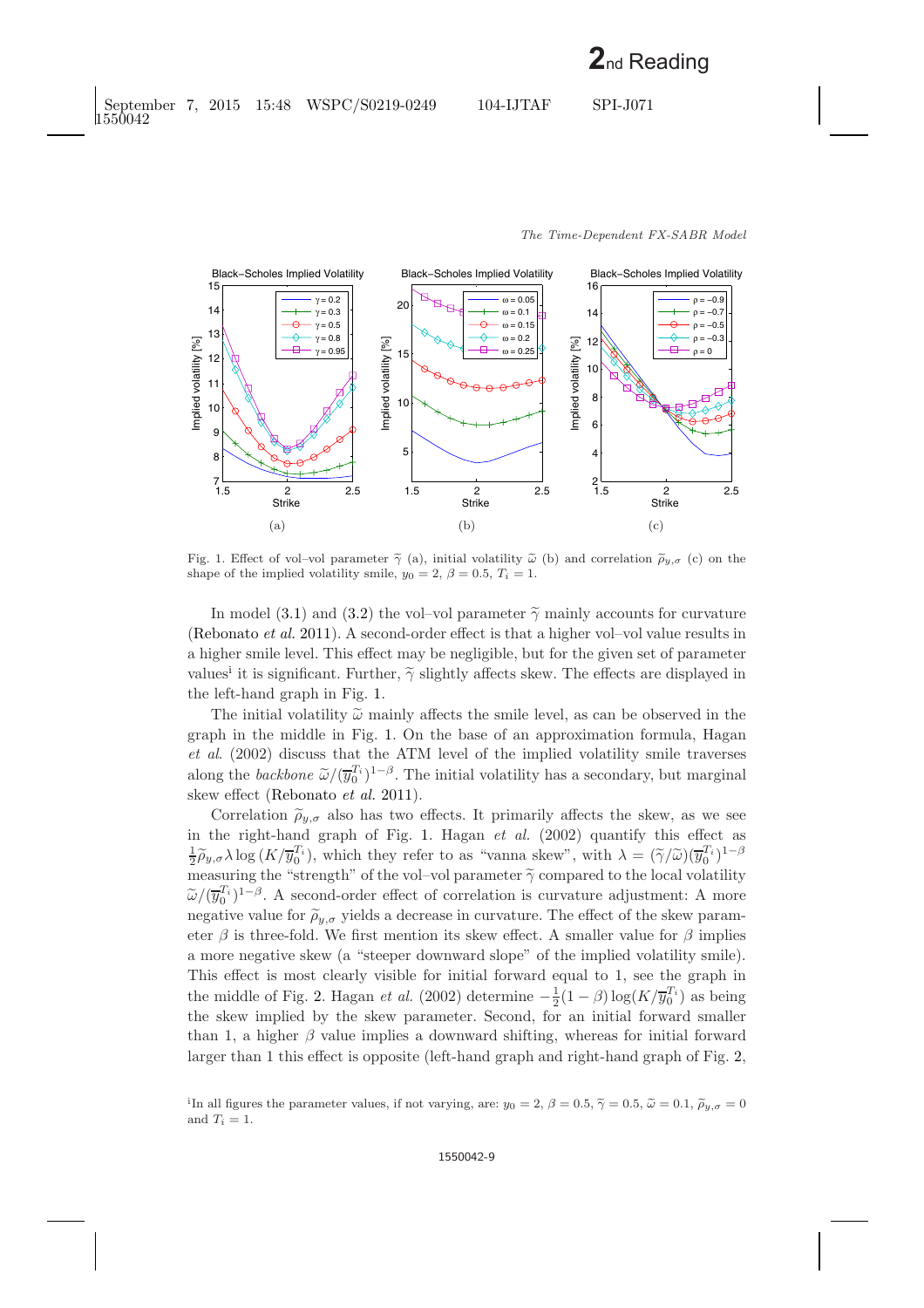

<span id="page-9-0"></span>Fig. 2. Effect of  $\beta$  on the shape of the implied volatility smile for initial forward values  $\overline{y}_0^{T_i} = 0.5$ (a),  $\overline{y}_0^{T_i} = 1$  (b) and  $\overline{y}_0^{T_i} = 2$  (c),  $\tilde{\gamma} = 0.5$ ,  $\tilde{\omega} = 0.1$ ,  $\tilde{\rho}_{y,\sigma} = 0$ ,  $T_i = 1$ .

respectively). This effect is quantified by the backbone  $\tilde{\omega}/(\overline{y}_0^{T_i})^{1-\beta}$ . Last,  $\beta$  has a<br>third order guarating effect (Repeate et al. 2011), As we have defined model (2.1) third-order curvature effect [\(Rebonato](#page-37-19) *et al.* [2011\)](#page-37-19). As we have defined model [\(3.1\)](#page-7-3) and [\(3.2\)](#page-7-3) such that  $\overline{y}_0^{T_i} = 1$ , Fig. 2(b) applies.

Based on the smile effects just described, we derive effective parameters. We subsequently use the effective model [\(3.1\)](#page-7-3) and [\(3.2\)](#page-7-3) to calibrate the time-dependent parameters  $\gamma(t)$ ,  $\omega(t)$  and  $\rho_{\nu,\sigma}(t)$ . It will turn out that calibrating  $\gamma(t)$  and  $\rho_{\nu,\sigma}(t)$ yields a fit to the market in both curvature and skew. What remains, is a mismatch in level, which is compensated for by calibrating  $\omega(t)$ . We will add a local volatility component on top of the calibrated time-dependent SABR model to compensate for possible calibration inaccuracies.

#### **3.1.** *Calibration setup*

The difficulty of calibrating time-dependent parameters lies in the following. It is market practice to calibrate model  $(3.1)$  and  $(3.2)$  for a grid of  $-$  say N  $$ expiries. The N parameter values obtained hold from  $t = 0$  up to the corresponding expiries. In the case of a time-dependent parameter though, we are interested in calibrating *one* time-dependent function that is consistent with market prices at *all*  $(N)$  expiries.

Let us elaborate on this problem. By means of calibrating the effective model [\(3.1\)](#page-7-3) and [\(3.2\)](#page-7-3) in the common way we find, amongst others, vol–vol values  $\widetilde{\gamma}_{1}^{\text{mar}}, \widetilde{\gamma}_{2}^{\text{mar}}, \ldots, \widetilde{\gamma}_{N}^{\text{mar}}$  that correspond to the time-intervals  $[0, T_{1}], [0, T_{2}], \ldots, [0, T_{N}],$ respectively. We call these "market effective" parameters. Intuitively,  $\tilde{\gamma}_i^{\text{mar}}$  "cap-<br>tunes" all information up to  $T$ . We can also outpart market effective town structure tures" all information up to  $T_i$ . We can also extract market effective term structure values  $\tilde{\omega}_1^{\text{mar}}, \tilde{\omega}_2^{\text{mar}}, \dots, \tilde{\omega}_N^{\text{mar}}$  and correlations  $\tilde{\rho}_{y,\sigma,1}^{\text{mar}}, \tilde{\rho}_{y,\sigma,2}^{\text{mar}}, \dots, \tilde{\rho}_{y,\sigma,N}^{\text{mar}}$ . In the follow-<br>ing we only decembe how the time dependent value languagements  $\tilde{\epsilon}_1(t)$  is ing, we only describe how the time-dependent vol-vol parameter  $\gamma(t)$  is obtained. The same procedure holds for finding  $\omega(t)$  and  $\rho_{u,\sigma}(t)$ .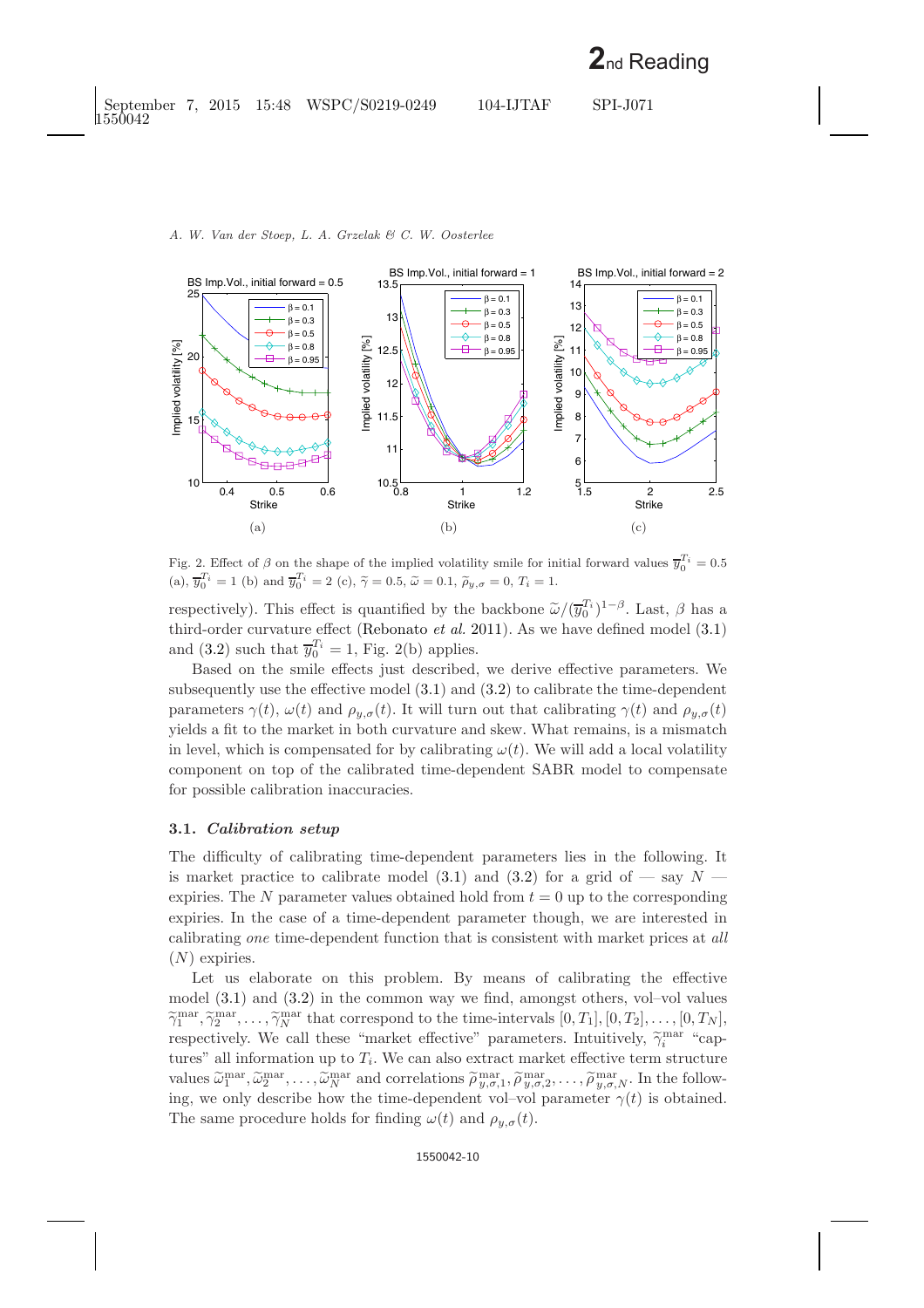The time-dependent vol–vol parameter  $\gamma(t)$  has to satisfy two requirements. The first one is trivial: Our goal is to determine *one* time-dependent function. Second, it should relate to *all* expiries  $T_i$ ,  $i = 1, 2, ..., N$  given in the market. That is, at the given expiries the value of the time-dependent parameter  $\gamma(T_i)$  must yield the same implied volatility as the market effective parameter  $\widetilde{\gamma}_i^{\text{mar}}$  does.

If only the latter requirement had to be satisfied, we could just choose  $\gamma(T_i)$  =  $\widetilde{\gamma}_i^{\text{mar}}$  for all expiries. In this case, we would have N constant functions  $\gamma(\cdot)$  that "live" on different time-intervals. The first requirement though complicates the problem of finding a time-dependent parameter: Mapping the set of market effective parameters  $\{\widetilde{\gamma}_1^{\text{mar}}, \widetilde{\gamma}_2^{\text{mar}}, \ldots, \widetilde{\gamma}_N^{\text{mar}}\}$  onto *one* time-dependent parameter  $\gamma(t)$  is not straightfor-<br>word  $\Lambda$  a series problem is to transfer from a time dependent parameter to its ward. An easier problem is to transfer from a time-dependent parameter to its "effective equivalent", so to find a mapping

$$
\{\gamma(t), 0 \le t \le T_N\} \to \{\widetilde{\gamma}_1^{\text{mod}}, \widetilde{\gamma}_2^{\text{mod}}, \dots, \widetilde{\gamma}_N^{\text{mod}}\},\tag{3.4}
$$

<span id="page-10-1"></span>where  $\widetilde{\gamma}_i^{\text{mod}}, i = 1, 2, ..., N$  denote the effective vol-vol parameter values implied<br>by the model in particular by the time dependent vol vol parameter by the model, in particular by the time-dependent vol–vol parameter.

Suppose we have established mapping [\(3.4\)](#page-10-1). Subsequently, in the calibration, we numerically find  $\gamma(t)$  such that  $\widetilde{\gamma}_i^{\text{mod}} = \widetilde{\gamma}_i^{\text{mar}}, i = 1, \dots, N$  or on the base of matching implied valatilities obtained using  $\widetilde{\gamma}_i^{\text{mod}}$  and  $\widetilde{\gamma}_i^{\text{mar}}$  reconstitutive Frame. matching implied volatilities obtained using  $\tilde{\gamma}_i^{\text{mod}}$  and  $\tilde{\gamma}_i^{\text{mar}}$ , respectively. From a<br>computational point of view, finding  $\alpha(t)$  in this way is eigenfies the less examcomputational point of view, finding  $\gamma(t)$  in this way is *significantly less expensive* than repeatedly applying a pricing method in the calibration that is suitable for time-dependent parameters [\(Piterbarg 2005\)](#page-37-10) (e.g. Monte Carlo simulation or a PDE-based approach). In a similar way we find  $\omega(t)$  and  $\rho_{y,\sigma}(t)$ .

# **4. Effective Parameters**

Based on their effects on the shape of the implied volatility smile, we derive effective parameters. In the following subsections, we derive mappings for the effective vol– vol parameter, term structure and correlation, respectively. The results obtained are used in the calibration in Sec. [5.](#page-25-1)

### <span id="page-10-0"></span>**4.1.** *Effective vol–vol parameter*

The vol–vol parameter mainly affects curvature. Curvature is introduced by adding stochastic volatility to the CEV model [\(Cox 1975\)](#page-36-18), which results in the SABR model. An appropriate measure for curvature is the "realized volatility", which is defined as

$$
\int_0^{T_i} \omega_1(t)\sigma(t) \mathrm{d}W^{T_i}(t),
$$

where  $\omega_1(t)$  is a deterministic scaling parameter specified by [\(2.5\)](#page-5-3).

<span id="page-10-2"></span>j Neglecting the higher-order curvature effects of the correlation and skew parameter.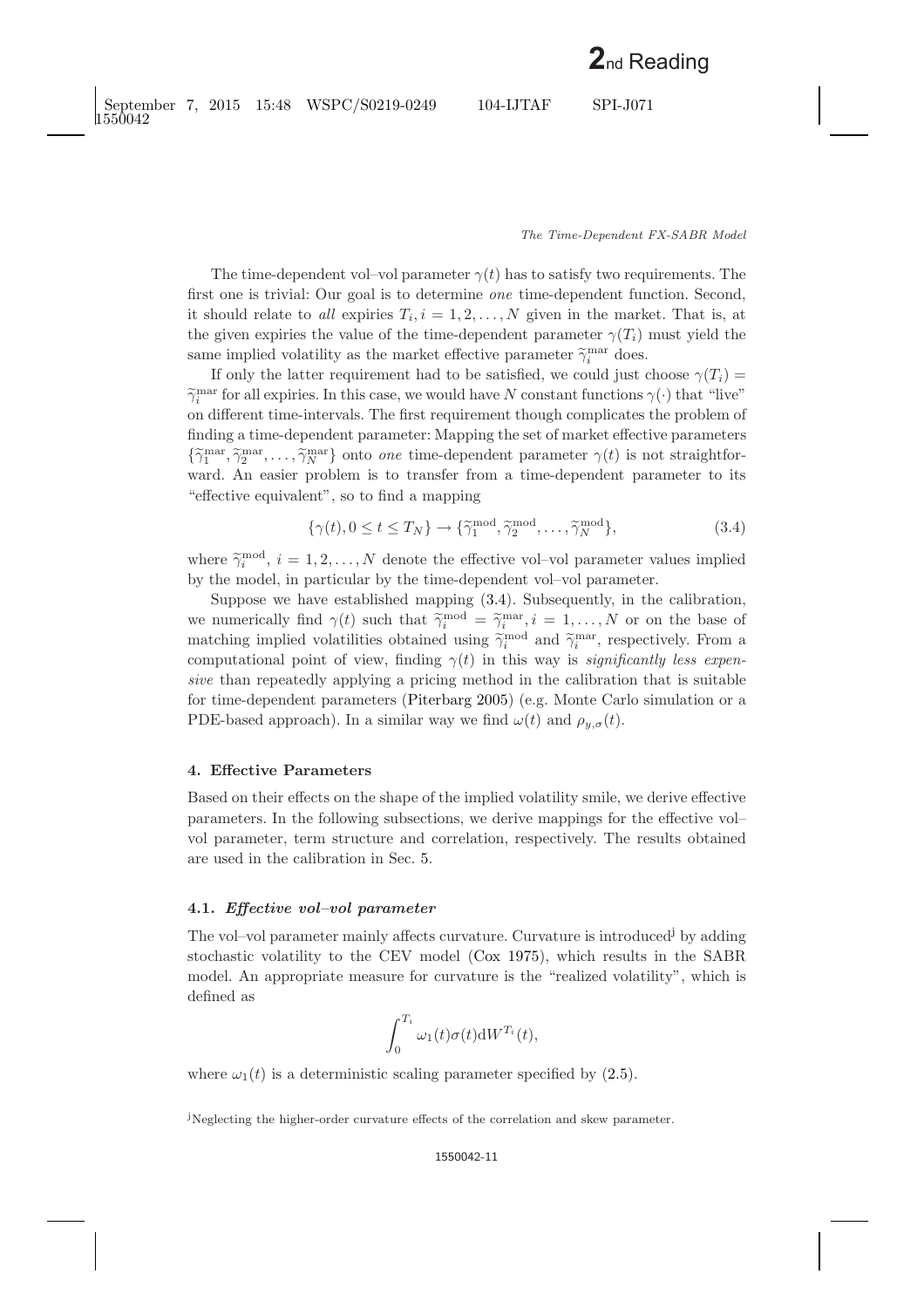We determine the effective vol–vol parameter such that the realized volatilities of the time-dependent and effective models are equal in distribution, that is

$$
\int_0^{T_i} \omega_1(t)\sigma(t) \mathrm{d}W^{T_i}(t) \stackrel{d}{=} \int_0^{T_i} \widetilde{\omega}_1 \widetilde{\sigma}(t) \mathrm{d}W^{T_i}(t).
$$

More concretely, we obtain the effective vol–vol parameter by matching *moments* of the realized volatilities.

In the following lemma, we first state the main result of this section. We subsequently provide a proof for it.

**Lemma 4.1 (Effective vol–vol parameter).** *By matching moments of the realized volatilities of the time-dependent and effective models*, *the effective vol–vol parameter*  $\tilde{\gamma}$  *corresponding to the expiry*  $T_i$  *is obtained by the following equation*:

$$
\int_0^{T_i} \omega_1^2(t) \left( \int_0^t \omega_1^2(s) e^{6 \int_0^s \gamma^2(u) du + \int_s^t \gamma^2(u) du} ds \right) dt
$$
  
= 
$$
\frac{1}{5} \left( \frac{\int_0^{T_i} \omega_1^2(t) e^{\int_0^t \gamma^2(u) du} dt}{e^{\tilde{\gamma}^2 T_i} - 1} \right)^2 \left( \frac{1}{6} e^{6\tilde{\gamma}^2 T_i} - e^{\tilde{\gamma}^2 T_i} + \frac{5}{6} \right).
$$

**Proof.** It is easy to see that first moment matching of the realized volatilities does not give conclusive results: Trivially,  $\mathbb{E} \left[ \int_0^{T_i} \omega_1(t) \sigma(t) dW^{T_i}(t) \right] =$  $\mathbb{E}[\int_0^{T_i} \widetilde{\omega}_1 \widetilde{\sigma}(t) dW^{T_i}(t)] = 0$ . We therefore proceed by matching the variances of the realized volatilities i.e. realized volatilities, i.e.

$$
\mathbb{E}\left[\left(\int_0^{T_i} \omega_1(t)\sigma(t) \mathrm{d}W^{T_i}(t)\right)^2\right] = \mathbb{E}\left[\left(\int_0^{T_i} \widetilde{\omega}_1\widetilde{\sigma}(t) \mathrm{d}W^{T_i}(t)\right)^2\right]
$$

$$
\Leftrightarrow \int_0^{T_i} \omega_1^2(t)\mathbb{E}[\sigma^2(t)] \mathrm{d}t = \widetilde{\omega}_1^2 \int_0^{T_i} \mathbb{E}[\widetilde{\sigma}^2(t)] \mathrm{d}t,
$$

which gives

$$
\widetilde{\omega}_1^2 = \frac{\int_0^{T_i} \omega_1^2(t) \mathbb{E}[\sigma^2(t)] dt}{\int_0^{T_i} \mathbb{E}[\widetilde{\sigma}^2(t)] dt}.
$$

As

$$
\mathbb{E}[\sigma^2(t)] = e^{\int_0^t \gamma^2(u) \mathrm{d}u}, \quad \mathbb{E}[\widetilde{\sigma}^2(t)] = e^{\widetilde{\gamma}^2 t},
$$

<span id="page-11-1"></span><span id="page-11-0"></span>we have

$$
\widetilde{\omega}_1^2 = \frac{\int_0^{T_i} \omega_1^2(t) e^{\int_0^t \gamma^2(u) \mathrm{d}u} \mathrm{d}t}{\int_0^{T_i} e^{\widetilde{\gamma}^2 t} \mathrm{d}t} = \widetilde{\gamma}^2 \frac{\int_0^{T_i} \omega_1^2(t) e^{\int_0^t \gamma^2(u) \mathrm{d}u} \mathrm{d}t}{e^{\widetilde{\gamma}^2 T_i} - 1}.
$$
\n(4.1)

Equation [\(4.1\)](#page-11-0) yields two unknowns:  $\tilde{\omega}_1$  and  $\tilde{\gamma}$ . In order to have a system with two equations and two unknowns that we can solve for  $\tilde{\gamma}$ , we match another higher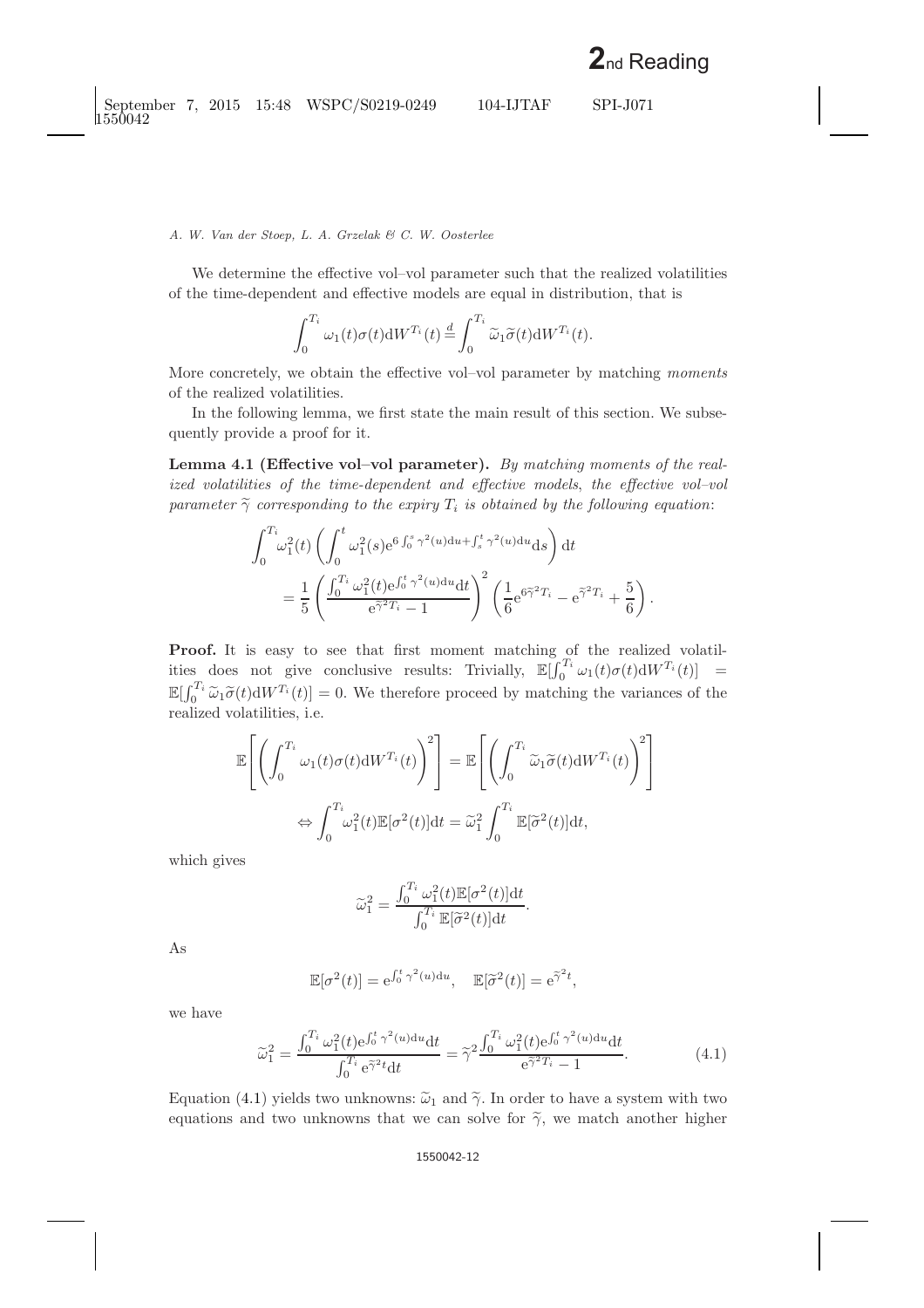<span id="page-12-0"></span>moment as follows:

$$
\mathbb{E}\left[\left(\int_0^{T_i} \omega_1^2(t)\sigma^2(t)dt\right)^2\right] = \widetilde{\omega}_1^4 \mathbb{E}\left[\left(\int_0^{T_i} \widetilde{\sigma}^2(t)dt\right)^2\right].\tag{4.2}
$$

Evaluating the left-hand side of [\(4.2\)](#page-12-0) gives:

$$
\mathbb{E}\left[\left(\int_0^{T_i} \omega_1^2(t)\sigma^2(t)dt\right)^2\right] = \mathbb{E}\left[\int_0^{T_i} \left(\int_0^{T_i} \omega_1^2(s)\sigma^2(s)ds\right)\omega_1^2(t)\sigma^2(t)dt\right].
$$

<span id="page-12-1"></span>By symmetry around the point  $s = t$ , we have

$$
\mathbb{E}\left[\left(\int_0^{T_i} \omega_1^2(t)\sigma^2(t)dt\right)^2\right] = 2\mathbb{E}\left[\int_0^{T_i} \int_0^t \omega_1^2(s)\sigma^2(s)\omega_1^2(t)\sigma^2(t)dsdt\right]
$$

$$
= 2\int_0^{T_i} \omega_1^2(t)\int_0^t \omega_1^2(s)\mathbb{E}\left[\sigma^2(s)\sigma^2(t)\right]dsdt. \quad (4.3)
$$

To evaluate  $\mathbb{E}[\sigma^2(s)\sigma^2(t)]$ , we use the dynamics of the squared volatility  $\sigma^2(t)$ , which can easily be derived:

$$
d\sigma^{2}(t) = \sigma^{2}(t)(\gamma^{2}(t)dt + 2\gamma(t)dW_{\sigma}^{T_{i}}(t)).
$$

Applying basic Itô calculus yields

$$
\mathbb{E}[\sigma^2(s)\sigma^2(t)] = e^{6\int_0^s \gamma^2(u)du + \int_s^t \gamma^2(u)du}.
$$

<span id="page-12-3"></span>Combining this result with [\(4.3\)](#page-12-1) gives for the left-hand side of [\(4.2\)](#page-12-0):

$$
\mathbb{E}\left[\left(\int_0^{T_i} \omega_1^2(t)\sigma^2(t)dt\right)^2\right] \n= 2\int_0^{T_i} \omega_1^2(t)\left(\int_0^t \omega_1^2(s)e^{6\int_0^s \gamma^2(u)du + \int_s^t \gamma^2(u)du}ds\right)dt.
$$
\n(4.4)

<span id="page-12-2"></span>In a similar way we obtain for the right-hand side

$$
\widetilde{\omega}_1^4 \mathbb{E}\left[ \left( \int_0^{T_i} \widetilde{\sigma}^2(t) dt \right)^2 \right] = \frac{2\widetilde{\omega}_1^4}{5\widetilde{\gamma}^4} \left( \frac{1}{6} e^{6\widetilde{\gamma}^2 T_i} - e^{\widetilde{\gamma}^2 T_i} + \frac{5}{6} \right). \tag{4.5}
$$

We now substitute  $(4.1)$  in the right-hand side of  $(4.5)$  and Eq.  $(4.2)$  becomes:

$$
\int_0^{T_i} \omega_1^2(t) \left( \int_0^t \omega_1^2(s) e^{6 \int_0^s \gamma^2(u) du + \int_s^t \gamma^2(u) du} ds \right) dt
$$
  
= 
$$
\frac{1}{5} \left( \frac{\int_0^{T_i} \omega_1^2(t) e^{\int_0^t \gamma^2(u) du} dt}{e^{\tilde{\gamma}^2 T_i} - 1} \right)^2 \left( \frac{1}{6} e^{6\tilde{\gamma}^2 T_i} - e^{\tilde{\gamma}^2 T_i} + \frac{5}{6} \right).
$$

We numerically solve this equation for  $\tilde{\gamma}$ . The other unknown parameter,  $\tilde{\omega}_1$ , has vanished. vanished.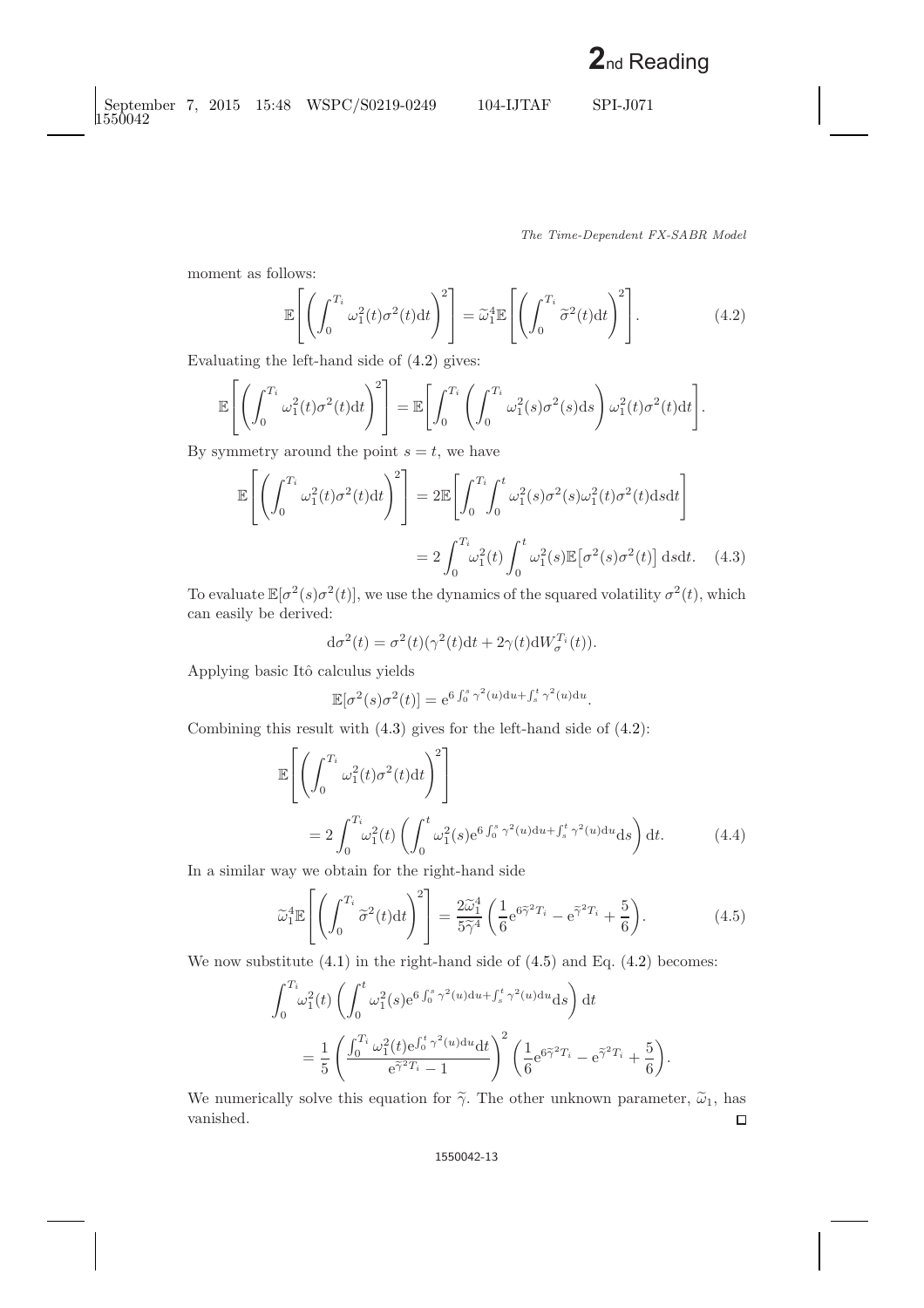**Remark 4.1 (Piecewise-constant parameters).** In the case of piecewiseconstant parameters we can derive analytical expressions for the integrals in [\(4.1\)](#page-11-0) and [\(4.4\)](#page-12-3), which significantly speeds up the calibration procedure.

#### <span id="page-13-2"></span>4.1.1. *Numerical experiment*

Let  $y_0 = 2, \beta = 0.5, \omega(t) = 0.15, r_d = 0.05$  and  $r_f = 0.02$ . Further, we assume  $\rho_{u,\sigma}(t)=0.$ 

**Remark 4.2 (Interest rates).** In the calibration "effective" and time-dependent domestic and foreign interest rates can be extracted from the initial (non-scaled) forward  $y_0^{T_i}$  and spot  $y_0$  via the relation  $y_0^{T_i} := y_0 \frac{P_f(0,T_i)}{P_d(0,T_i)}$ .

**Remark 4.3 (Zero correlation).** In the numerical experiments in this section and Sec. 4.2.1, we choose the correlation to be zero. Assuming zero correlation yields the advantage that the exact zero-correlation pricing formula of Antonov *et al.* (2013) can serve as a benchmark. In the Monte Carlo simulation, we apply a basic first-order Taylor approximation scheme. Typically, Monte Carlo simulation schemes of the SABR model are biased, especially for large vol–vol values and small initial forwards [\(Chen](#page-36-19) *et al.* [2012\)](#page-36-19). In order to make sure that results are not affected by the Monte Carlo bias, we can use the effective parameters both in a Monte Carlo simulation and in the zero-correlation pricing formula [\(Antonov](#page-36-20) *et al.* [2013](#page-36-20)) to price European call options. In the numerical experiments in this section and Secs. [4.2.1](#page-22-0) and [4.3.1](#page-25-2) we have confirmed that results are free of Monte Carlo bias. We have also verified that for non-zero correlation values, the performance of the effective parameters is similar to the performance as shown in this section and Sec. [4.2.1.](#page-22-0)

We assume values for  $\gamma(t)$  as given in Table [1.](#page-13-0) We choose the vol-vol parameter to be decreasing over time, as in the FX market the curvature of the implied volatility smile typically diminishes for longer expiries. Effective vol–vol values are also given in Table [1.](#page-13-0) In Fig. 3 we display Black–Scholes implied volatility smiles obtained by simulating the time-dependent model  $(2.1)$  and  $(2.2)$  and the effective model (also in spot measure) for  $T = 1, T = 2$  and  $T = 5$  with corresponding  $\tilde{\gamma}$  values (number of paths is  $5 \cdot 10^5$ , number of time-steps per year is 200). The curvature fit is highly satisfactory.<sup>[k](#page-13-1)</sup>

Table 1. Time-dependent and effective vol–vol values.

<span id="page-13-0"></span>

| Ť,                             | $\left[0,\frac{1}{2}\right)$ | $\left[\frac{1}{2},1\right)$ | 1,2)          | $\left[2,3\right)$ | $\left[3,5\right]$ |
|--------------------------------|------------------------------|------------------------------|---------------|--------------------|--------------------|
| $\gamma(t)$                    |                              | 0.8                          | 0.5           | 0.3                | 0.2                |
| $\frac{t}{\widetilde{\gamma}}$ | $\overline{2}$               |                              | $\mathcal{D}$ | З                  | 5                  |
|                                |                              | 0.911                        | 0.785         | 0.692              | 0.565              |

<span id="page-13-1"></span><sup>k</sup>We have derived  $\tilde{\gamma}$  by only considering the vol–vol's primary effect (which is on the smile's curvature). Due to this, a marginal level mismatch occurs between the time-dependent model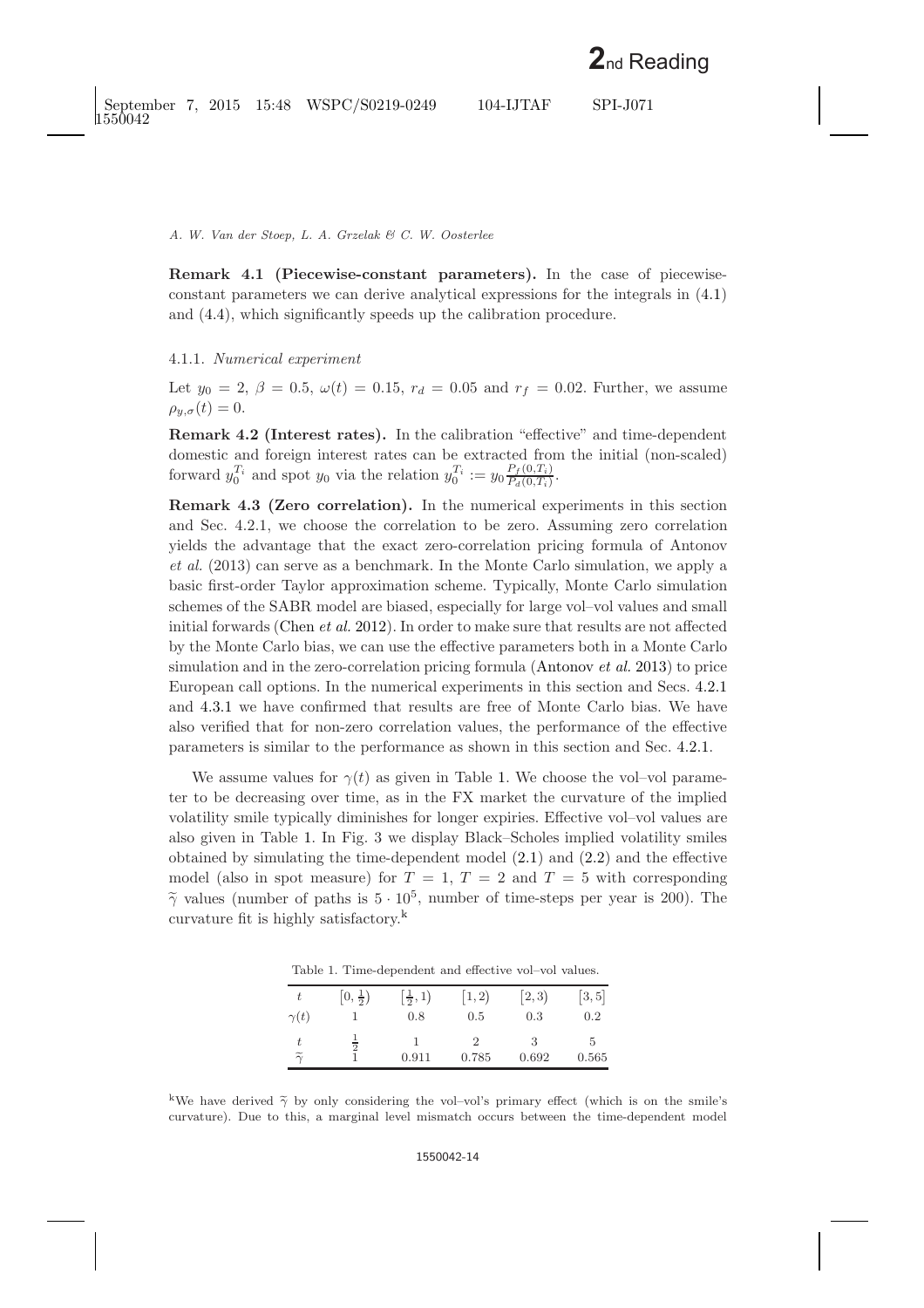

Fig. 3. Performance of the effective vol–vol parameter for  $T = 1$  (a),  $T = 2$  (b) and  $T = 5$  (c).

### <span id="page-14-0"></span>**4.2.** *Effective term structure*

In Sec. [3,](#page-7-4) we mentioned that the parameter  $\omega$  mainly affects the level of the implied volatility smile. Therefore, in this section, we derive the effective term structure  $\tilde{\omega}$  by matching "smile levels" of the time-dependent and effective models. As the level of the smile is completely determined by the ATM implied volatility value, we match ATM prices of the time-dependent and effective models, that is:

$$
\mathbb{E}[(y^{T_i}(T_i) - \overline{y}_0^{T_i})^+] = \mathbb{E}[(\widetilde{y}^{T_i}(T_i) - \overline{y}_0^{T_i})^+], \quad \overline{y}_0^{T_i} = 1.
$$
 (4.6)

<span id="page-14-1"></span>**Lemma 4.2.** *Suppose we assume in SDE system* [\(2.3\)](#page-5-4) *and* [\(2.4\)](#page-5-4) *for the forward*  $y^{T_i}$  *lognormal dynamics. The expected ATM payoff at time*  $T_i$  *is given by* 

$$
\mathbb{E}[(y^{T_i}(T_i)-1)^+] = \mathbb{E}[g(x)],
$$

*with*

$$
g(x):=2\Phi\left(\frac{1}{2}\sqrt{x}\right)-1,\quad x:=\int_0^{T_i}\omega_1^2(t)\sigma^2(t)\mathrm{d}t,
$$

*where* Φ *denotes the standard normal cumulative distribution function.*

**Proof.** Assuming lognormal dynamics for the forward we have

$$
y^{T_i}(T_i) = e^{-\frac{1}{2}\int_0^{T_i} \omega_1^2(t)\sigma^2(t)dt + \int_0^{T_i} \omega_1(t)\sigma(t) dW_y^{T_i}(t)}.
$$

and the effective model, as the vol–vol parameter also has a level effect. In order to obtain a level fit again, we adjust the term structure value of the effective model slightly by exploiting the techniques of Sec. [4.2.](#page-14-0)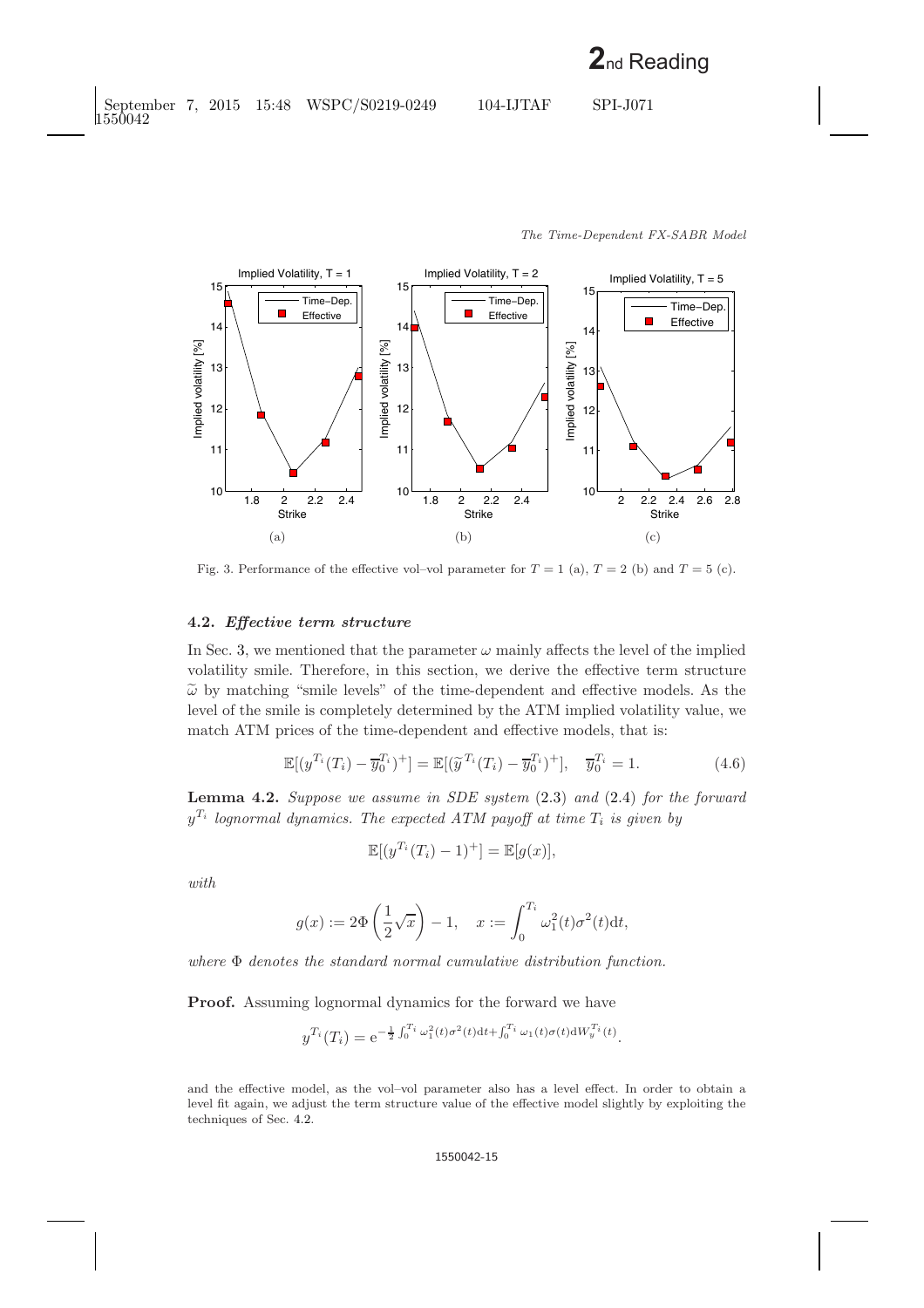A. W. Van der Stoep, L. A. Grzelak & C. W. Oosterlee

Suppose that the path  $\{\omega_1(t)\sigma(t), 0 \le t \le T_i\}$  is given. Defining

$$
Z(T_i) := \int_0^{T_i} \omega_1^2(t)\sigma^2(t)dt, \quad \tilde{\sigma}^2 := \frac{Z(T_i)}{T_i},
$$

we have

$$
y^{T_i}(T_i) = e^{-\frac{1}{2}\tilde{\sigma}^2 T_i + \tilde{\sigma} W_y^{T_i}(T_i)}
$$

and also

$$
\mathbb{E}\left[ (y^{T_i}(T_i)-1)^+ | \omega_1(t)\sigma(t), 0 \le t \le T_i \right] = \Phi(d_+) - \Phi(d_-),
$$

with

$$
d_{\pm} = \frac{\log(1) \pm \frac{1}{2} \widetilde{\sigma}^2 T_i}{\widetilde{\sigma} \sqrt{T_i}} = \pm \frac{1}{2} \widetilde{\sigma} \sqrt{T_i} = \pm \frac{1}{2} \sqrt{Z(T_i)}.
$$

As a consequence, the conditional expectation can be written as:

$$
\mathbb{E}[(y^{T_i}(T_i)-1)^+ | \omega_1(t)\sigma(t), 0 \le t \le T_i] = \Phi\left(\frac{1}{2}\sqrt{Z(T_i)}\right) - \Phi\left(-\frac{1}{2}\sqrt{Z(T_i)}\right)
$$

$$
= 2\Phi\left(\frac{1}{2}\sqrt{Z(T_i)}\right) - 1.
$$

Applying the Tower property yields:

$$
\mathbb{E}\left[(y^{T_i}(T_i)-1)^+\right] = \mathbb{E}\left[\mathbb{E}\left[(y^{T_i}(T_i)-1)^+\,|\,\omega_1(t)\sigma(t), 0\leq t\leq T_i\right]\right],
$$
  
= 
$$
\mathbb{E}[g(x)],
$$

with

$$
g(x) := 2\Phi\left(\frac{1}{2}\sqrt{x}\right) - 1, \quad x := \int_0^{T_i} \omega_1^2(t)\sigma^2(t)dt.
$$

Analogously, for the effective model we have  $\mathbb{E}[(\tilde{y}^{T_i}(T_i)-1)^+] = \mathbb{E}[g(\tilde{x})]$  with  $\sim \tilde{z}^2 \int_{-1}^{T_i} \tilde{z}^2(t)dt$ . We continue with approximating  $g(x)$  by a simpler function  $\widetilde{x} := \widetilde{\omega}_1^2 \int_0^{T_i} \widetilde{\sigma}^2(t) dt$ . We continue with approximating  $g(\cdot)$  by a simpler function, which yields efficient evaluation of the effective term structure.

**Remark 4.4.** In this section, we use the superscripts  $(\ell)$  and  $(r)$  to indicate approximation errors corresponding to the left-hand side and right-hand side of Eq. [\(4.6\)](#page-14-1), respectively.

<span id="page-15-1"></span><span id="page-15-0"></span>**Lemma 4.3.** *Approximating*  $g(\cdot)$  *by the corresponding Taylor series yields* 

$$
\mathbb{E}[(y^{T_i}(T_i)-1)^+] = \frac{1}{\sqrt{2\pi}} \mathbb{E}[\sqrt{x}] + \epsilon_\mathrm{T}^{(\ell)},\tag{4.7}
$$

*with*

$$
\epsilon_{\mathcal{T}}^{(\ell)} := \frac{2}{\sqrt{\pi}} \left( -\frac{1}{3} \mathbb{E}[z^3] + \frac{1}{10} \mathbb{E}[z^5] - \cdots \right), \quad z := \frac{1}{2} \sqrt{x/2}, \quad x := \int_0^{T_i} \omega_1^2(t) \sigma^2(t) dt.
$$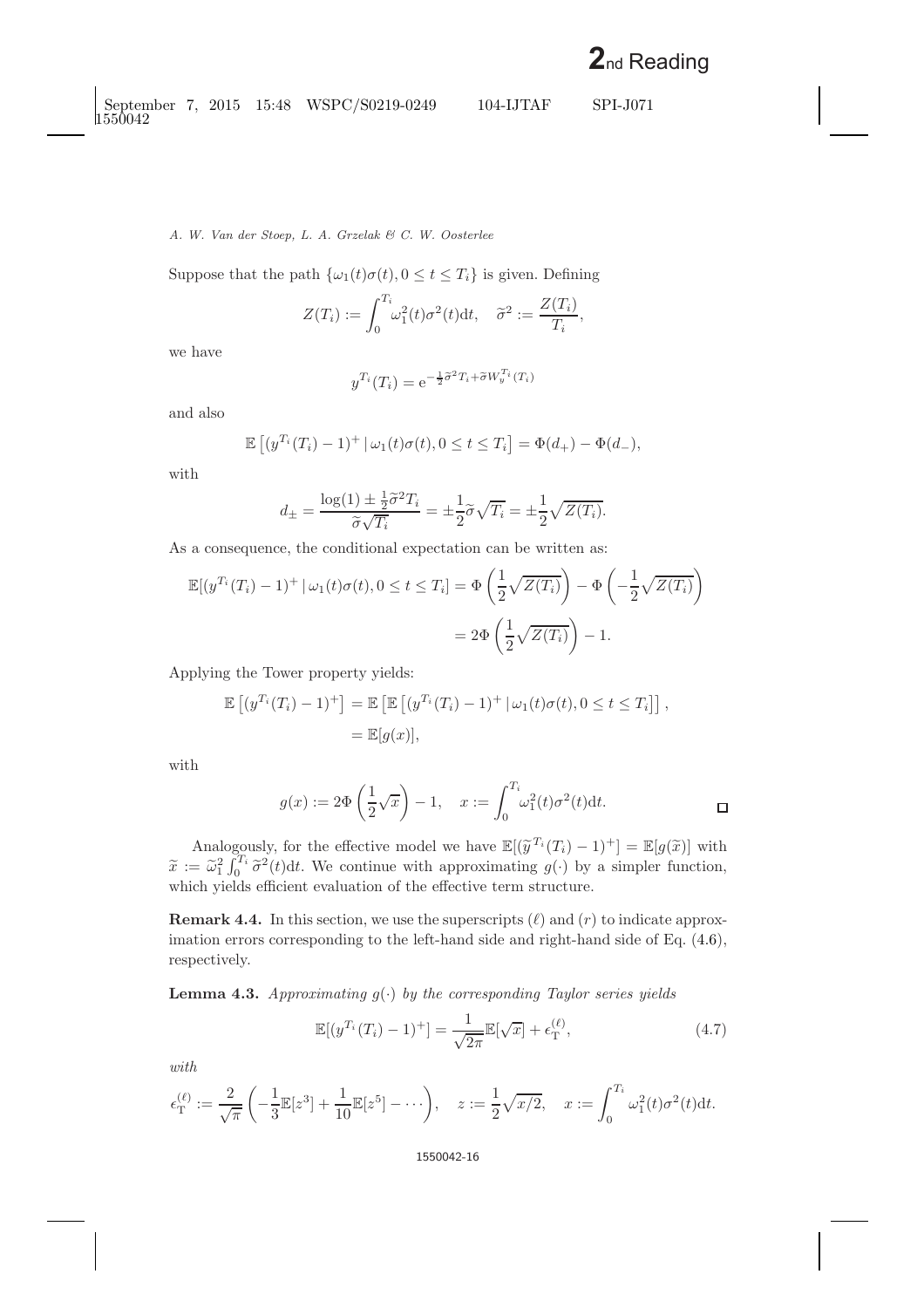The Time-Dependent FX-SABR Model

**Proof.** By definition we have

$$
\Phi\left(\frac{1}{2}\sqrt{x}\right) = \frac{1}{2}\left[1 + \text{erf}\left(\frac{1}{2}\sqrt{x/2}\right)\right],\tag{4.8}
$$

where  $\text{erf}(\cdot)$  denotes the (Gauss) error function.<sup>1</sup> Defining

$$
x := \int_0^{T_i} \omega_1^2(t) \sigma^2(t) dt, \quad z := \frac{1}{2} \sqrt{x/2},
$$

we approximate the integrand of the error function by the first term of the corresponding Taylor series around 0:

$$
\text{erf}(z) = \frac{2}{\sqrt{\pi}} \int_0^z \frac{(-t^2)^0}{0!} \, \text{d}t + \overline{\epsilon}_T^{(\ell)} = \frac{2}{\sqrt{\pi}} z + \overline{\epsilon}_T^{(\ell)},\tag{4.9}
$$

<span id="page-16-2"></span>with

$$
\overline{\epsilon}_{\mathrm{T}}^{(\ell)} := \frac{2}{\sqrt{\pi}} \left( -\frac{1}{3} z^3 + \frac{1}{10} z^5 - \cdots \right),
$$

denoting the truncation error. Combining (4.8) and (4.9) we obtain

$$
g(x) = \frac{1}{\sqrt{2\pi}}\sqrt{x} + \overline{\epsilon}_{\mathrm{T}}^{(\ell)}
$$

and thus

$$
\mathbb{E}\left[(y^{T_i}(T_i)-1)^+\right]=\mathbb{E}[g(x)]=\frac{1}{\sqrt{2\pi}}\mathbb{E}[\sqrt{x}]+\epsilon_T^{(\ell)},
$$

with

$$
\epsilon_{\mathrm{T}}^{(\ell)} := \frac{2}{\sqrt{\pi}} \left( -\frac{1}{3} \mathbb{E}[z^3] + \frac{1}{10} \mathbb{E}[z^5] - \cdots \right).
$$

<span id="page-16-1"></span>**Remark 4.5 (Qualitative analysis of**  $\epsilon_{\text{T}}^{(\ell)}$ **). The truncation error**  $\epsilon_{\text{T}}^{(\ell)}$  **is quan**tified as follows. We distinguish between two cases, namely  $\frac{P_d(T_i, \hat{T}_N)}{y_0^{T_i} P_f(T_i, T_N)} \leq 1$ and  $\frac{P_d(T_i,T_N)}{y_0^{T_i}P_f(T_i,T_N)} > 1$ . For the former case, by definition of  $\omega_1(\cdot)$ , the truncation error is largest for  $\beta = 1$ . Typically  $\omega(\cdot) = \mathcal{O}(10^{-1})$  and as  $\beta = 1$ , we have  $\omega_1(\cdot) = \omega(\cdot) = \mathcal{O}(10^{-1})$ . Further, as the scaled volatility  $\sigma(\cdot)$  has initial value 1,  $\mathbb{E}[z] = \mathcal{O}(10^{-1})$ . For realistic values for the vol-vol parameter, the leading term in the truncation error is  $\mathbb{E}[z^3]$  and is assumed to have smaller order of magnitude than  $\mathbb{E}[z]$ . For  $\beta < 1$ , the truncation error is smaller. In case  $\frac{P_d(T_i,T_N)}{y_0^{T_i}P_f(T_i,T_N)} > 1$ , the truncation error is largest for  $\beta = 0$ , and  $\omega(\cdot) = \mathcal{O}(10^{-1})$  results in  $\omega_1^2(\cdot) = \mathcal{O}((10y_0^{T_i})^{-2})$ . As the scaled volatility  $\sigma(\cdot)$  has initial value 1, typically  $\mathbb{E}[z] = \mathcal{O}((10y_0^{T_i})^{-1})$ . Realistic vol–vol values imply that  $\mathbb{E}[z^3]$  is the leading term in the truncation error.

<span id="page-16-0"></span>l The Gauss error function is defined as

$$
\operatorname{erf}(x) := \frac{2}{\sqrt{\pi}} \int_0^x e^{-t^2} dt.
$$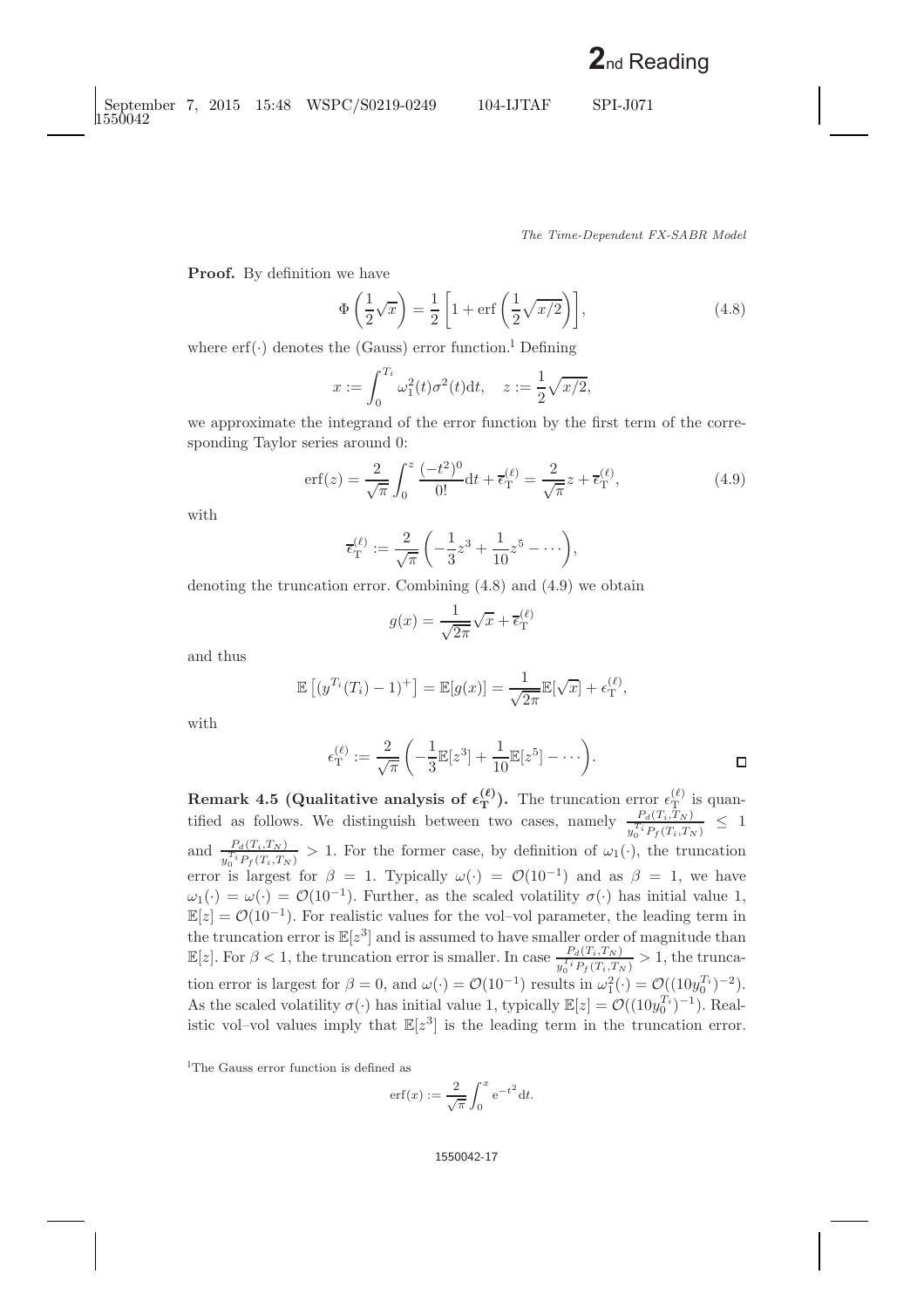## A. W. Van der Stoep, L. A. Grzelak & C. W. Oosterlee

A smaller  $y_0^{T_i}$  value implies a larger truncation error and the contribution of the non-parametric local volatility compensator is more significant. For  $\beta > 0$  the truncation error is smaller. In the numerical experiments in Sec. [4.2.1,](#page-22-0) we show that relatively large  $\omega(\cdot)$  and  $\gamma(\cdot)$  values imply a slightly less accurate level fit, which is in line with the former qualitative analysis.

Analogous to the time-dependent model, the expected ATM payoff corresponding to the effective model is given by

$$
\mathbb{E}[(\widetilde{y}^{T_i}(T_i)-1)^+] = \frac{1}{\sqrt{2\pi}} \mathbb{E}[\sqrt{\widetilde{x}}] + \epsilon_{\mathrm{T}}^{(r)},\tag{4.10}
$$

<span id="page-17-0"></span>with

$$
\epsilon_{\mathcal{T}}^{(r)} := \frac{2}{\sqrt{\pi}} \left( -\frac{1}{3} \mathbb{E}[\tilde{z}^{3}] + \frac{1}{10} \mathbb{E}[\tilde{z}^{5}] - \cdots \right), \quad \tilde{z} := \frac{1}{2} \sqrt{\tilde{x}/2}, \quad \tilde{x} := \tilde{\omega}_{1}^{2} \int_{0}^{T_{i}} \tilde{\sigma}^{2}(t) dt.
$$

For the truncation error  $\epsilon_{\rm T}^{(r)}$ , a similar analysis holds as in Remark [4.5.](#page-16-1) Substitution of  $(4.7)$  and  $(4.10)$  in Eq.  $(4.6)$  gives

$$
\frac{1}{\sqrt{2\pi}}\mathbb{E}\left[\sqrt{\int_0^{T_i} \omega_1^2(t)\sigma^2(t)dt}\right] + \epsilon_\mathrm{T}^{(\ell)} = \frac{\widetilde{\omega}_1}{\sqrt{2\pi}}\mathbb{E}\left[\sqrt{\int_0^{T_i} \widetilde{\sigma}^2(t)dt}\right] + \epsilon_\mathrm{T}^{(r)}.\tag{4.11}
$$

<span id="page-17-1"></span>In order to evaluate the expectations, we derive closed-form expressions for the  $\frac{1}{2}$ th moments" of the integrals in  $(4.11)$ .

**Lemma 4.4 (Effective term structure).** *An approximation of the expected ATM payoff corresponding to the time-dependent model in* [\(2.3\)](#page-5-1) *and* [\(2.4\)](#page-5-1) *is given by*

$$
\mathbb{E}[(y^{T_i}(T_i)-1)^+] = \frac{1}{\sqrt{2\pi}}\left(\omega_1(0)\sqrt{\Delta_t}\widehat{\phi}_{Y_M}\left(-\frac{1}{2}i\right)\right) + \epsilon_\mathrm{T}^{(\ell)} + \epsilon_\mathrm{I}^{(\ell)} + \epsilon_\mathrm{F}^{(\ell)},\quad(4.12)
$$

<span id="page-17-2"></span>*with*  $\widehat{\phi}_{Y_M}(\cdot)$  *denoting an approximation of the characteristic function of* 

$$
Y_M := \log \left( \sum_{j=1}^M \frac{\omega_1^2(t_j) \sigma^2(t_j)}{\omega_1^2(0)} \right),
$$

*with*  $t_j = j\Delta_t, \Delta_t = T_i/M, j = 1, ..., M$ . The error  $\epsilon_1^{(\ell)}$  is due to an integral approximation and  $\epsilon_{\rm F}^{(\ell)}$  is introduced in the characteristic function approximation. *Further*, *from* [\(4.12\)](#page-17-2) *and a similar result for the effective model*, *the effective term structure corresponding to the expiry*  $T_i$  *is given by* 

<span id="page-17-4"></span><span id="page-17-3"></span>
$$
\widetilde{\omega} = \widetilde{\omega}_1 \left( \frac{y_0^{T_i} P_f(T_i, T_N)}{P_d(T_i, T_N)} \right)^{1-\beta}, \quad \text{with } \widetilde{\omega}_1 = \frac{\omega_1(0)\widehat{\phi}_{Y_M}(-\frac{1}{2}i)}{\widehat{\phi}_{\widetilde{Y}_M}(-\frac{1}{2}i)} + \varepsilon,
$$
\n(4.13)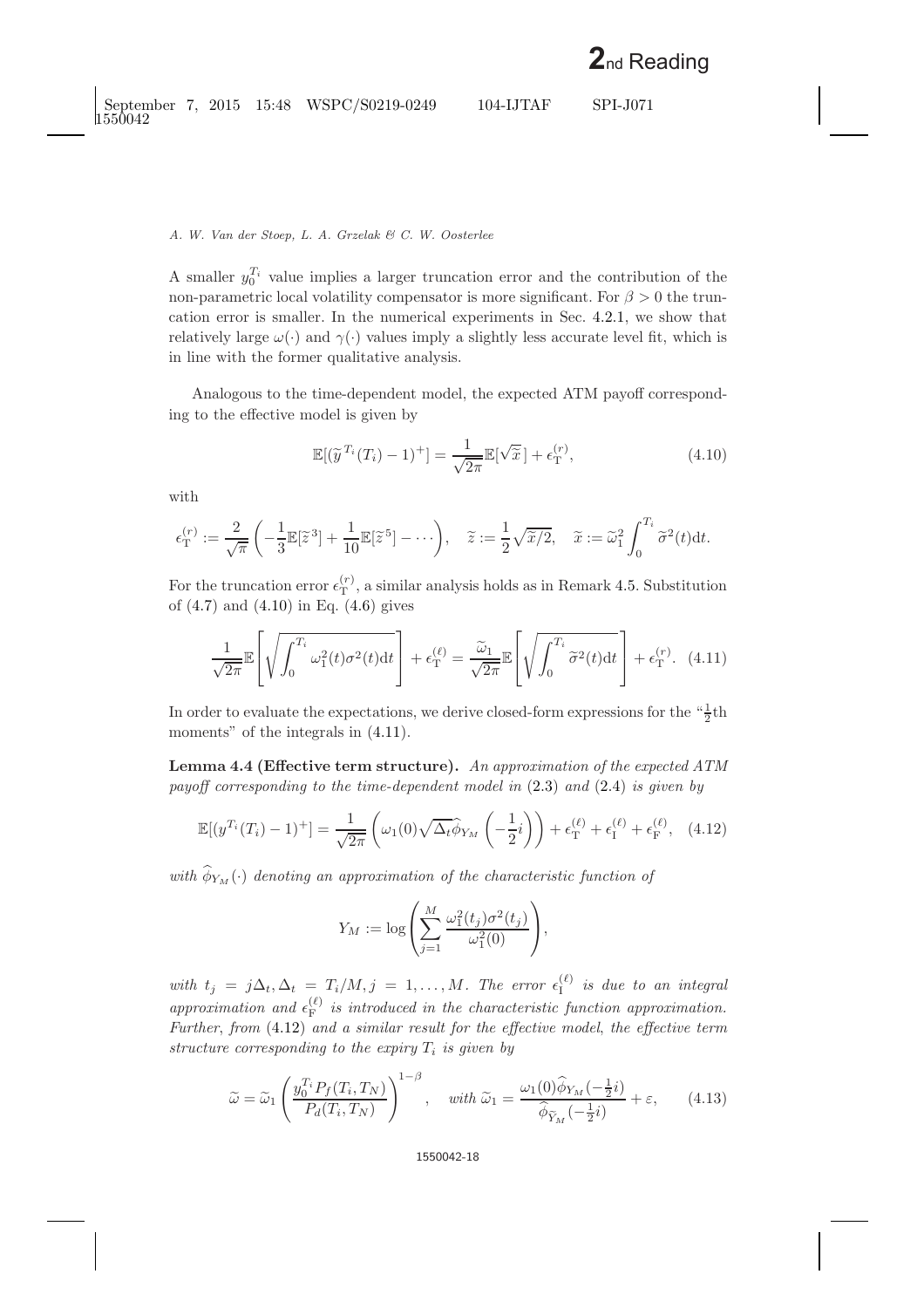*where*  $\phi_{\widetilde{Y}_M}(\cdot)$  *is an approximation of the characteristic function of* 

$$
\widetilde{Y}_M := \log \left( \sum_{j=1}^M \widetilde{\sigma}^2(t_j) \right)
$$

*and* ε *represents the different error terms introduced, which are marginal and do not significantly affect the performance of the effective term structure parameter.*

<span id="page-18-4"></span><span id="page-18-0"></span>**Proof.** We start with approximating the integral

$$
\int_0^{T_i} \omega_1^2(t)\sigma^2(t)dt = \Delta_t \sum_{j=1}^M \omega_1^2(t_j)\sigma^2(t_j) + \overline{\epsilon}_1^{(\ell)},
$$
\n(4.14)

with  $\Delta_t = T_i/M$  and  $\bar{\epsilon}_1^{(\ell)}$  denoting the error term corresponding to the time-interval  $[0, T_i]$ . Given the integral approximation we have

$$
\mathbb{E}\left[\sqrt{\int_0^{T_i} \omega_1^2(t)\sigma^2(t)dt}\right] = \omega_1(0)\sqrt{\Delta_t}\mathbb{E}\left[\left(\sum_{j=1}^M \frac{\omega_1^2(t_j)\sigma^2(t_j)}{\omega_1^2(0)}\right)^{1/2}\right] + \epsilon_1^{(\ell)},\quad(4.15)
$$

<span id="page-18-5"></span>with  $\Delta_t = T_i/M$  and  $\epsilon_1^{(\ell)}$  is due to the integral approximation error  $\bar{\epsilon}_1^{(\ell)}$  in [\(4.14\)](#page-18-0). We evaluate the expectation as follows. Given the characteristic function  $\phi_{Y_M}(\cdot)$  of

$$
Y_M := \log \left( \sum_{j=1}^M \frac{\omega_1^2(t_j) \sigma^2(t_j)}{\omega_1^2(0)} \right),
$$
\n(4.16)

<span id="page-18-6"></span>we have

$$
\mathbb{E}\left[\left(\sum_{j=1}^{M}\frac{\omega_1^2(t_j)\sigma^2(t_j)}{\omega_1^2(0)}\right)^{1/2}\right] = \mathbb{E}[\mathrm{e}^{\frac{1}{2}Y_M}] = \phi_{Y_M}\left(-\frac{1}{2}i\right)
$$

<span id="page-18-1"></span>and thus

$$
\mathbb{E}\left[\sqrt{\int_0^{T_i} \omega_1^2(t)\sigma^2(t)dt}\right] = \omega_1(0)\sqrt{\Delta_t}\widehat{\phi}_{Y_M}\left(-\frac{1}{2}i\right) + \epsilon_1^{(\ell)} + \epsilon_F^{(\ell)},\tag{4.17}
$$

where  $\epsilon_{\rm F}^{(\ell)}$  denotes the error in the approximation of the characteristic function  $\widehat{\phi}_{Y_M}(\cdot)$ , which is introduced in the procedure of recovering it. In [Appendix A,](#page-32-1) we describe the recovery procedure, which was developed in the context of Asian options in [Zhang & Oosterlee](#page-37-20) [\(2013\)](#page-37-20). Furthermore, combining [\(4.17\)](#page-18-1) with the result in  $(4.7)$  gives<sup>[m](#page-18-2)</sup>

$$
\mathbb{E}[(y^{T_i}(T_i)-1)^+] = \frac{1}{\sqrt{2\pi}}\left(\omega_1(0)\sqrt{\Delta_t}\widehat{\phi}_{Y_M}\left(-\frac{1}{2}i\right)\right) + \epsilon_\text{T}^{(\ell)} + \epsilon_\text{I}^{(\ell)} + \epsilon_\text{F}^{(\ell)}.\tag{4.18}
$$

<span id="page-18-3"></span><span id="page-18-2"></span><sup>m</sup>In this step, the error terms  $\epsilon_I^{(\ell)}$  and  $\epsilon_F^{(\ell)}$  are divided by  $\sqrt{2\pi}$  and we keep the same notation for the "new" error terms.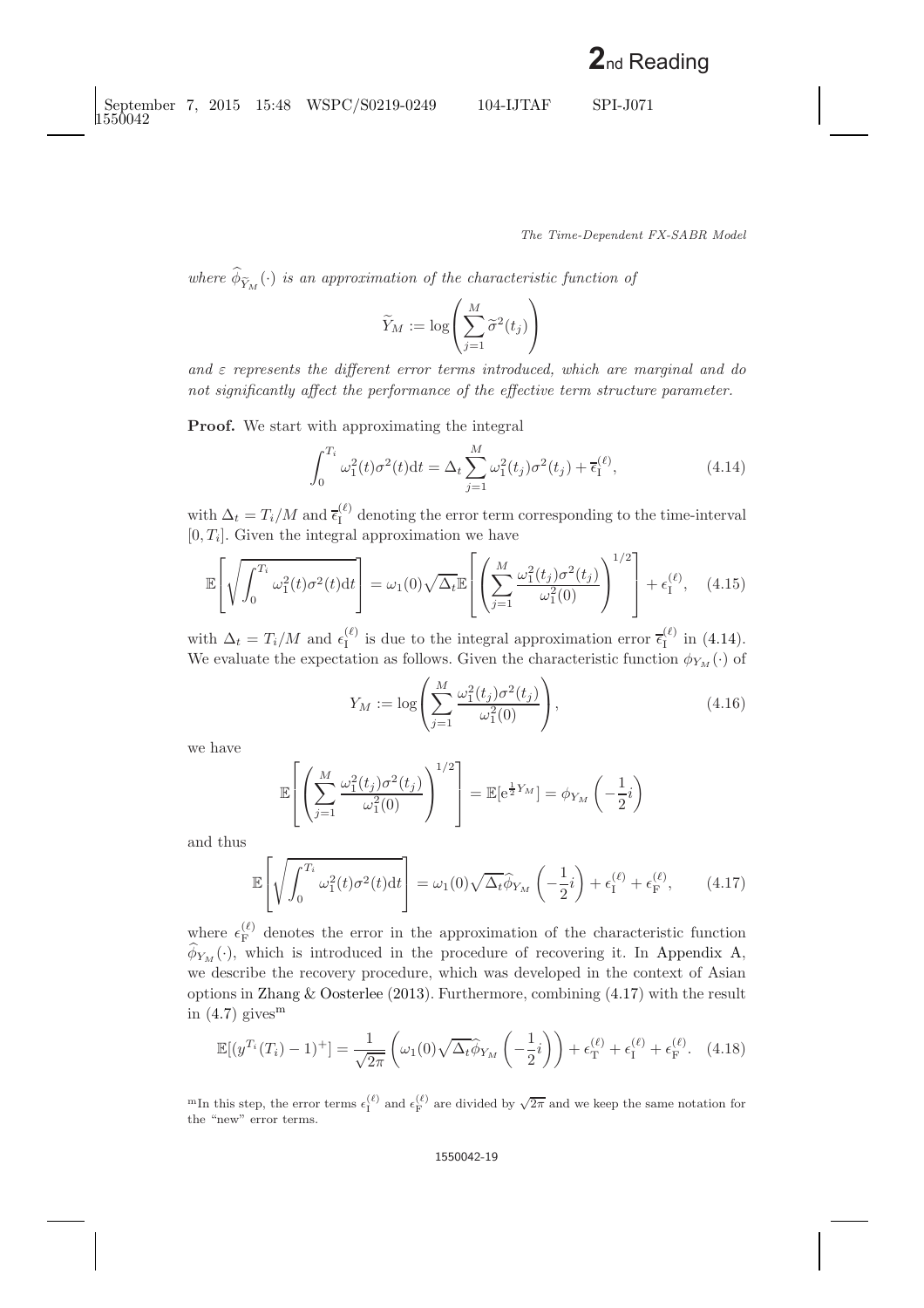A. W. Van der Stoep, L. A. Grzelak & C. W. Oosterlee

<span id="page-19-0"></span>For the effective model we can derive

$$
\mathbb{E}[(\widetilde{y}^{T_i}(T_i) - 1)^+] = \frac{1}{\sqrt{2\pi}} \left(\widetilde{\omega}_1 \sqrt{\Delta_t} \widehat{\phi}_{\widetilde{Y}_M} \left(-\frac{1}{2}i\right)\right) + \epsilon_{\mathrm{T}}^{(r)} + \epsilon_{\mathrm{I}}^{(r)} + \epsilon_{\mathrm{F}}^{(r)}, \quad (4.19)
$$

where  $\phi_{\widetilde{Y}_M}(\cdot)$  is an approximation of the characteristic function of

$$
\widetilde{Y}_M := \log \left( \sum_{j=1}^M \widetilde{\sigma}^2(t_j) \right).
$$

Given the identities  $(4.18)$  and  $(4.19)$ , Eq.  $(4.11)$  can be written as

$$
\frac{1}{\sqrt{2\pi}}\left(\omega_1(0)\sqrt{\Delta_t}\widehat{\phi}_{Y_M}\left(-\frac{1}{2}i\right)\right)+\epsilon_1^{(\ell)}+\epsilon_F^{(\ell)}+\epsilon_T^{(\ell)}
$$

$$
=\frac{\widetilde{\omega}_1}{\sqrt{2\pi}}\left(\sqrt{\Delta_t}\widehat{\phi}_{\widetilde{Y}_M}(-\frac{1}{2}i)\right)+\epsilon_1^{(r)}+\epsilon_F^{(r)}+\epsilon_T^{(r)}
$$

and we obtain

$$
\widetilde{\omega}_1 = \frac{\omega_1(0)\widehat{\phi}_{Y_M}(-\frac{1}{2}i) + \epsilon_1^{(\ell)} + \epsilon_F^{(\ell)} + \epsilon_T^{(\ell)} - \epsilon_T^{(r)}}{\widehat{\phi}_{\widetilde{Y}_M}(-\frac{1}{2}i) + \epsilon_1^{(r)} + \epsilon_F^{(r)}} = \frac{\omega_1(0)\widehat{\phi}_{Y_M}(-\frac{1}{2}i)}{\widehat{\phi}_{\widetilde{Y}_M}(-\frac{1}{2}i)} + \varepsilon,
$$

where  $\varepsilon$  represents the different error terms. By definition [\(3.3\)](#page-7-5) we arrive at the result in Eq. [\(4.13\)](#page-17-3).  $\Box$ 

**Lemma 4.5.** For the integral approximation error  $\epsilon_1^{(\ell)}$  in [\(4.12\)](#page-17-2) holds:  $\lim_{M \to \infty} ||\epsilon_1^{(\ell)}||_{L^2}^2 = 0.$ 

<span id="page-19-1"></span>**Proof.** For the error  $\bar{\epsilon}_I^{(\ell)}$  introduced in [\(4.14\)](#page-18-4) we have:

$$
\mathbb{E}|\bar{\epsilon}_{1}^{(\ell)}|^{2} = \mathbb{E}\left[\left|\int_{0}^{T_{i}} \omega_{1}^{2}(t)\sigma^{2}(t)dt - \Delta_{t}\sum_{j=1}^{M} \omega_{1}^{2}(t_{j})\sigma^{2}(t_{j})\right|^{2}\right]
$$
  
\n
$$
= \mathbb{E}\left[\left|\sum_{j=1}^{M}\int_{t_{j-1}}^{t_{j}}\left\{\omega_{1}^{2}(t)\sigma^{2}(t) - \omega_{1}^{2}(t_{j})\sigma^{2}(t_{j})\right\}dt\right|^{2}\right]
$$
  
\n
$$
\leq \sum_{j=1}^{M} \mathbb{E}\left[\int_{t_{j-1}}^{t_{j}}\left|\omega_{1}^{2}(t)\sigma^{2}(t) - \omega_{1}^{2}(t_{j})\sigma^{2}(t_{j})\right|^{2}dt\right].
$$
 (4.20)

Convergence of the integral approximations is evident. An important result in stochastic calculus (see e.g. [Karatzas and Shreve 1991](#page-37-21), [Shreve 2004](#page-37-22)) states that for each fixed  $T > 0$  and for any bounded, adapted and measurable process  $X(\cdot)$ ,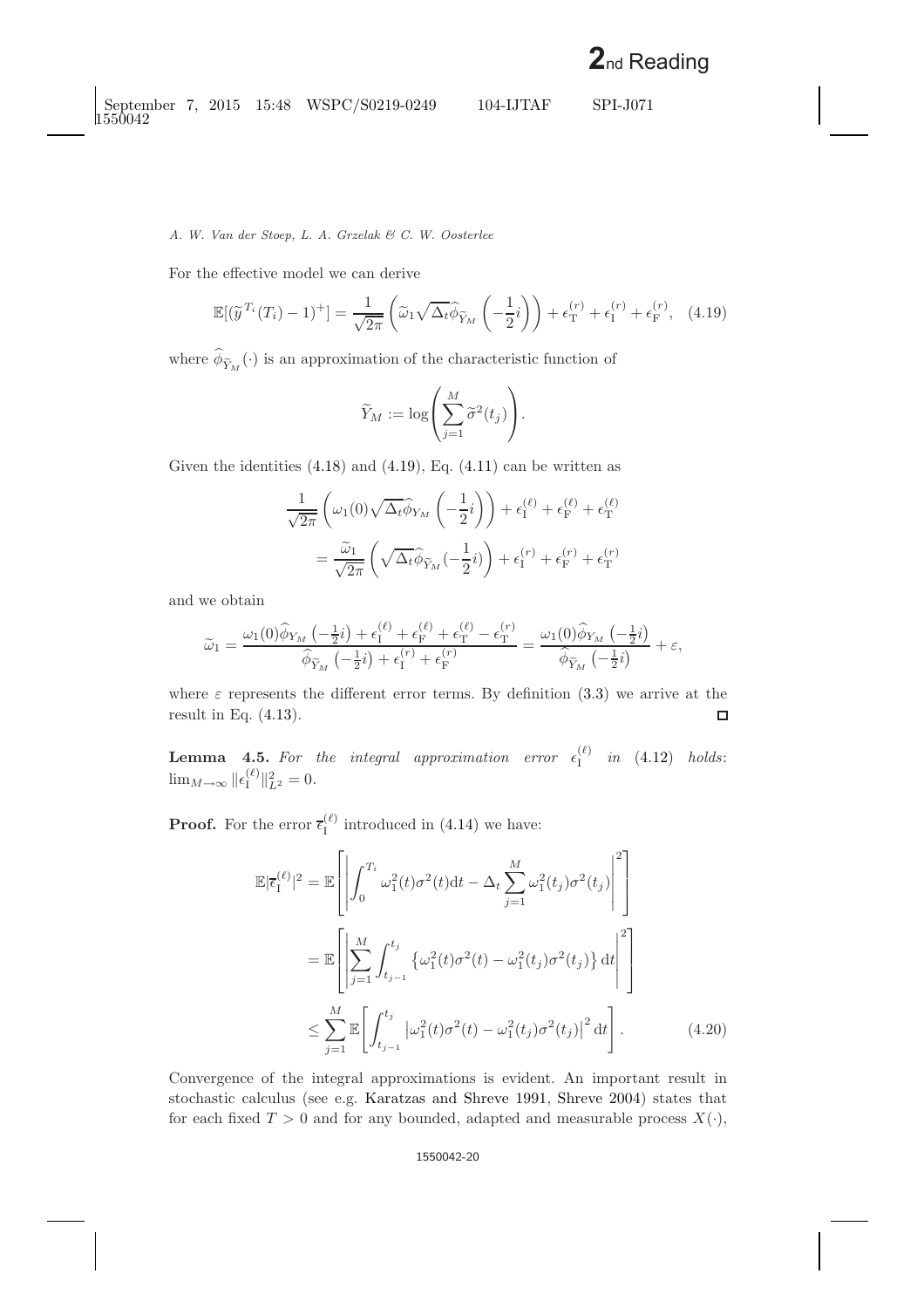there exists a sequence  $\{X^{(M)}(\cdot)\}_{M=1}^{\infty}$  of *simple* processes (which are, by definition, bou[n](#page-20-0)ded<sup>n</sup>) such that

$$
\lim_{M \to \infty} \mathbb{E}\left[\int_0^T |X^{(M)}(t) - X(t)|^2 \mathrm{d}t\right] = 0.
$$

In our case, defining  $X(t) := \omega_1^2(t)\sigma^2(t)$  and  $X^{(M)}(t) := \sum_{j=1}^{M-1} \omega_1^2(t_j)\sigma^2(t_j)$  $\mathbb{1}_{\{t_{j-1}\leq t < t_j\}}(t) + \omega_1^2(t_M)\sigma^2(t_M)\mathbb{1}_{\{t_{M-1}\leq t \leq t_M\}}(t)$  as a simple process approximating  $X(t)$  on the interval  $[0, t_M]$  with  $t_M = T_i$  (both  $X(\cdot)$  and  $X^{(M)}(\cdot)$  satisfy the regular conditions), we have:

$$
\lim_{M \to \infty} \mathbb{E} \left[ \int_0^{T_i} \left| \sum_{j=1}^{M-1} \omega_1^2(t_j) \sigma^2(t_j) \mathbb{1}_{\{t_{j-1} \le t < t_j\}}(t) \right| \right. \\
\left. + \omega_1^2(t_M) \sigma^2(t_M) \mathbb{1}_{\{t_{M-1} \le t \le t_M\}}(t) - \omega_1^2(t) \sigma^2(t) \right|^2 dt \right] = 0
$$
\n
$$
\Leftrightarrow \lim_{M \to \infty} \mathbb{E} \left[ \sum_{j=1}^M \int_{t_{j-1}}^{t_j} \left| \omega_1^2(t_j) \sigma^2(t_j) - \omega_1^2(t) \sigma^2(t) \right|^2 dt \right] = 0
$$

<span id="page-20-1"></span>and thus

$$
\lim_{M \to \infty} \sum_{j=1}^{M} \mathbb{E} \left[ \int_{t_{j-1}}^{t_j} \left| \omega_1^2(t_j) \sigma^2(t_j) - \omega_1^2(t) \sigma^2(t) \right|^2 dt \right] = 0.
$$
 (4.21)

Combining  $(4.20)$  and  $(4.21)$  yields

$$
\lim_{M \to \infty} \|\overline{\epsilon}_{\mathrm{I}}^{(\ell)}\|_{L^2}^2 := \lim_{M \to \infty} \mathbb{E}|\overline{\epsilon}_{\mathrm{I}}^{(\ell)}|^2 = 0,
$$

where  $||X||_{L^2} := (\mathbb{E}|X|^2)^{1/2}$  is defined as the norm in  $L^2$  space. As the error  $\epsilon_{\mathrm{I}}^{(\ell)}$  in [\(4.15\)](#page-18-5) propagates from  $\bar{\epsilon}_{\rm I}^{(\ell)}$ , we have  $\lim_{M\to\infty} \|\epsilon_{\rm I}^{(\ell)}\|_{L^2}^2 = 0$ .  $\Box$ 

**Remark 4.6 (Analysis of**  $\epsilon_{\mathbf{F}}^{(\ell)}$ **).** As stated by [Zhang & Oosterlee](#page-37-20) [\(2013\)](#page-37-20), three different types of errors are involved in the characteristic function recovery, namely a truncation error  $\epsilon_t$ , an error of the Fourier cosine expansion  $\epsilon_f$  and an error term introduced by applying the Clenshaw–Curtis quadrature  $\epsilon_{q}$ . The truncation error is defined as

$$
\epsilon_{\mathfrak{t}}(Y_M) := \int_{\mathbb{R}\setminus [a,b]} f_{Y_M}(y) \mathrm{d}y,\tag{4.22}
$$

<span id="page-20-2"></span>with  $f_{Y_M}(\cdot)$  denoting the probability density function of  $Y_M$  defined in [\(4.16\)](#page-18-6). By definition  $(4.22)$ , the truncation error decreases as the interval  $[a, b]$  increases and the

<span id="page-20-0"></span><sup>&</sup>lt;sup>n</sup>Besides for the boundedness, the random variable in each piece of the simple process —  $\sigma^2(t_j)$ in our case — is  $\mathcal{F}(t_{i-1})$ -measurable.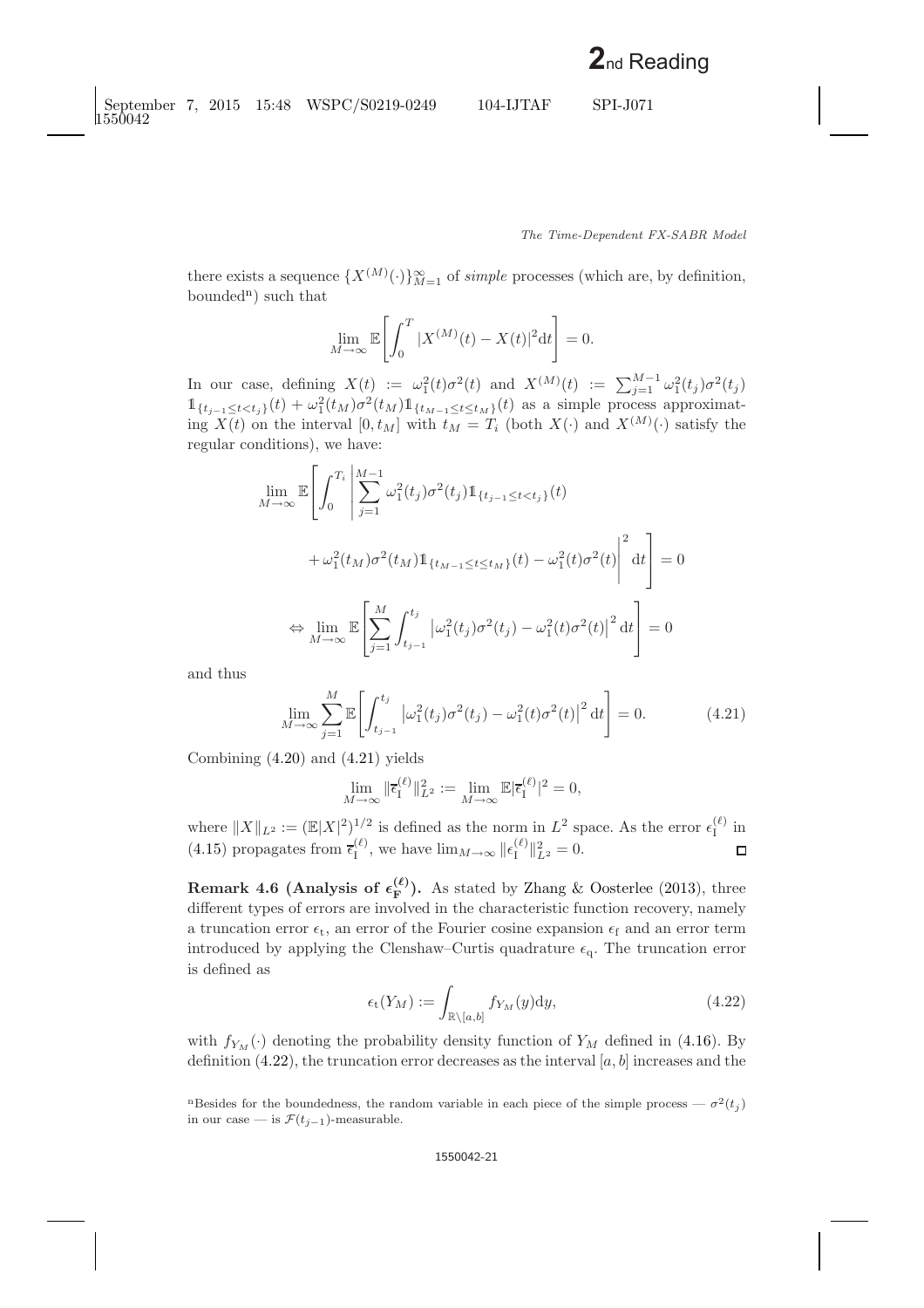error is not dominant for a sufficiently large integration range. Further, from Fang  $\&$ Oosterlee (2013) we know that for a probability density function  $f(y|x) \in \mathbb{C}^{\infty}[a, b]$ , the error  $\epsilon_f$  of the Fourier cosine expansion is bounded by

$$
|\epsilon_{\mathbf{f}}(N,[a,b])| \le R(N)\mathrm{e}^{-(N-1)\xi},\tag{4.23}
$$

<span id="page-21-0"></span>where  $\xi > 0$  is a constant and the term  $R(N)$  is changing less than exponentially with respect to N, the number of Fourier cosine terms. So  $\epsilon_f$  decays exponentially with respect to N, i.e.  $\lim_{N\to\infty} \epsilon_f(N,[a,b]) = 0$ . This error is related to  $\epsilon_{\rm F}^{(\ell)}$ , the error in the recovered characteristic function  $\widehat{\phi}_{Y_M}(\cdot)$ , as follows:

$$
|\epsilon_{\mathcal{F}}^{(\ell)}| = \mathcal{O}((M-1)(|\epsilon_{\mathcal{f}}| + |\epsilon_{\mathcal{q}}|)). \tag{4.24}
$$

<span id="page-21-1"></span>Equations  $(4.23)$  and  $(4.24)$  show that if the number of monitoring dates M increases, we need to increase the number of Fourier expansion terms  $N$  to compensate for this and to reach a specified level of accuracy, i.e.  $\lim_{M,N\to\infty} \epsilon_{\rm F}^{(\ell)} = 0$ (neglecting the error  $\epsilon_{q}$ ).

For the effective model, we can also show that for the integral approximation error  $\epsilon_{\rm I}^{(r)}$  in [\(4.19\)](#page-19-0)  $\lim_{M\to\infty} ||\epsilon_{\rm I}^{(r)}||_{L^2}^2 = 0$  and  $\lim_{M,N\to\infty} \epsilon_{\rm F}^{(r)} = 0$ .

**Remark 4.7 (Level effect).** The assumption of lognormal dynamics in [\(2.3\)](#page-5-1) and [\(2.4\)](#page-5-1) does not significantly affect the quality of the effective term structure for  $\beta \neq 1$ . The reason for this is the marginal ATM level effect of the CEV exponent, as we have defined model [\(2.3\)](#page-5-1) and [\(2.4\)](#page-5-1) such that  $\overline{y}_0^{T_i} = 1$ . We could already see this when discussing the smile effects of the skew parameter in Sec. [3.](#page-7-0) For the effective model, we can quantify the ATM level effect of  $\beta$  on the base of Hagan's formula for ATM options (Hagan *et al.* 2002). Our numerical experiments in Sec. [4.2.1,](#page-22-0) confirm that the lognormality assumption still yields accurate results when assuming  $\beta =$ 0.5. Further, in the calibration procedure we add a non-parametric local volatility component that compensates for possible calibration inaccuracies introduced by the lognormality assumption.

**Remark 4.8 (Alternative approaches).** We have followed two alternative approaches to find the effective term structure. From the characteristic functions  $\phi_{Y_M}(\cdot)$  and  $\phi_{\widetilde{Y}_M}(\cdot)$  the corresponding probability density functions are derived. Successively, we compute approximations of  $\mathbb{E}[g(x)]$  and  $\mathbb{E}[g(\tilde{x})]$  with x and  $\tilde{x}$  as defined<br>conline without approximating  $g(x)$ . As a second approach we have implemented earlier, without approximating  $g(\cdot)$ . As a second approach, we have implemented Curran's Asian option pricing method (Curran 1994) and the enhanced "Curran 2M+" method (Deelstra *et al.* 2004, Lord 2006). From a grid of Asian option prices with underlyings  $\sum_{j=1}^{M} \omega_1^2(t_j) \sigma^2(t_j) / M$  and  $\sum_{j=1}^{M} \tilde{\sigma}^2(t_j) / M$  the corresponding den-<br>siting are derived by the well known relation  $f(K, T, \omega) = \partial^2 C(\omega) \partial K^2$  (Duning sities are derived by the well-known relation  $f(K,T; y_0) = \frac{\partial^2 C(\cdot)}{\partial K^2}$  (Dupire 1994) and we successively calculate approximations of  $\mathbb{E}[q(x)]$  and  $\mathbb{E}[q(\tilde{x})]$ . In both approaches,  $\tilde{\omega}_1$  is determined by an optimization procedure in which  $\mathbb{E}[g(x)]$  and  $\mathbb{E}[g(\tilde{x})]$  are repeatedly recalculated. The problem remains though how to *efficiently* determine the effective term structure value. In contrast, the benefit of Eq. [\(4.11\)](#page-17-1)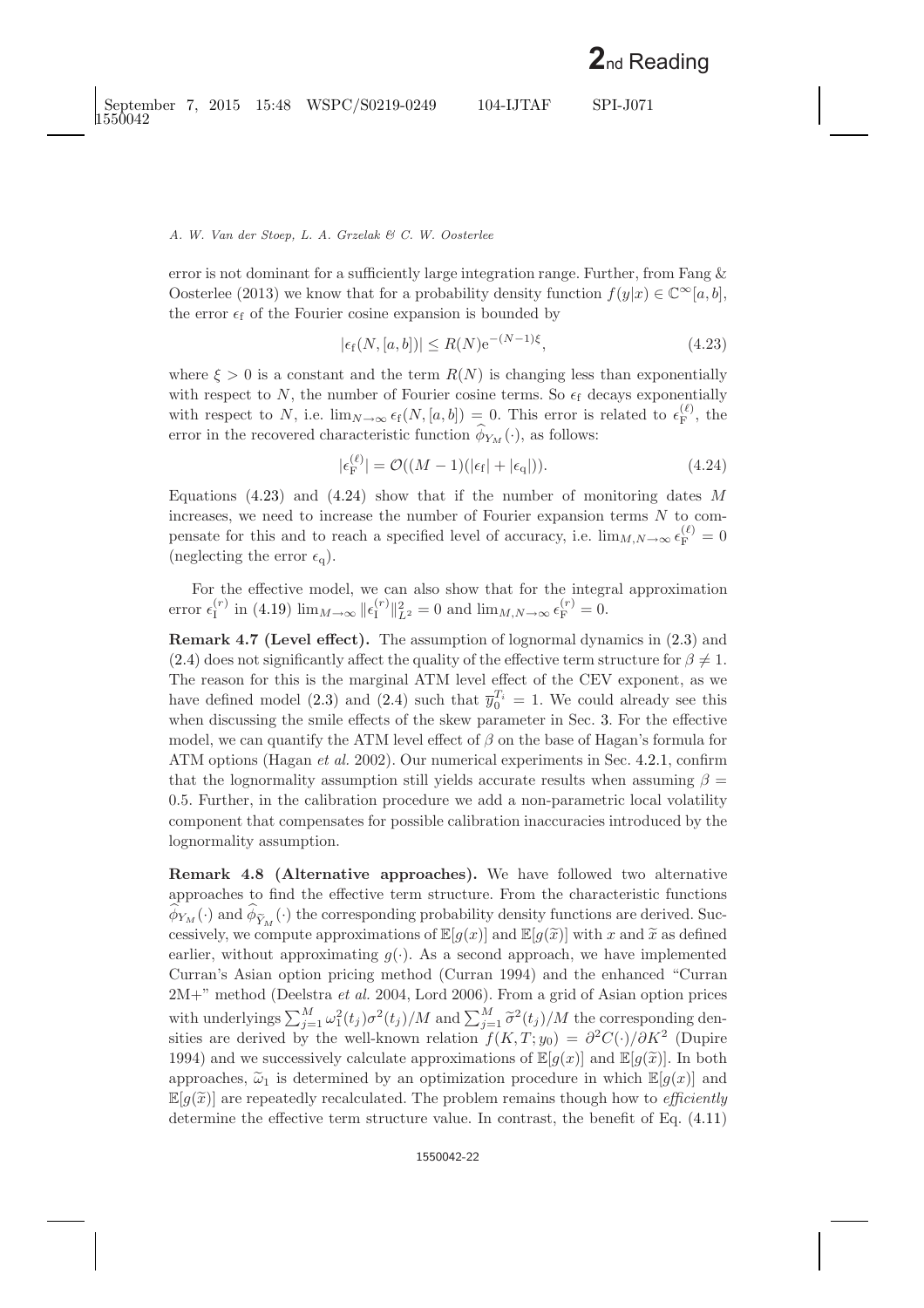|          | t.          | $\left[0,\frac{1}{2}\right)$ | $\left(\frac{1}{2},1\right)$ | [1, 2) | [2, 3) | [3, 5] |
|----------|-------------|------------------------------|------------------------------|--------|--------|--------|
| Case I   | $\gamma(t)$ | 0.7                          | 0.7                          | 0.7    | 0.7    | 0.7    |
|          | $\omega(t)$ | 0.1                          | 0.12                         | 0.14   | 0.16   | 0.18   |
| Case II  | $\gamma(t)$ | 0.3                          | 0.3                          | 0.3    | 0.3    | 0.3    |
|          | $\omega(t)$ | 0.1                          | 0.12                         | 0.14   | 0.16   | 0.18   |
| Case III | $\gamma(t)$ | 0.3                          | 0.3                          | 0.3    | 0.3    | 0.3    |
|          | $\omega(t)$ | 0.3                          | 0.36                         | 0.42   | 0.48   | 0.54   |
| Case IV  | $\gamma(t)$ | 1                            | 0.8                          | 0.5    | 0.3    | 0.2    |
|          | $\omega(t)$ | 0.1                          | 0.12                         | 0.14   | 0.16   | 0.18   |

Table 2. Time-dependent parameter values.

is the *closed-form* approximation of  $\tilde{\omega}_1$ , which yields efficient evaluation and highly accurate results (see Sec. [4.2.1\)](#page-22-1).

# <span id="page-22-1"></span><span id="page-22-0"></span>4.2.1. *Numerical experiment*

In this section, we test the performance of the effective term structure  $\tilde{\omega}$  given by [\(4.13\)](#page-17-4) for four cases. For all experiments  $y_0 = 2$ ,  $\beta = 0.5$ , domestic and foreign interest rates are  $r_d = 0.05$  and  $r_f = 0.02$ , respectively, and  $\rho_{u,\sigma}(t) = 0$ .

We first test the stand-alone performance of  $\tilde{\omega}$  in Cases I, II and III (the Monte Carlo simulation consists of  $5 \cdot 10^5$  paths and 200 time-steps per year). Timedependent parameter values are given in Table 2. We only consider the last expiry  $T = 5$ .

In Case I  $\gamma(t)$  has a rather extreme value, especially for the larger times to maturity, whereas the  $\omega(t)$  value is chosen to be moderate. For Case III the opposite holds. In Case II, both  $\gamma(t)$  and  $\omega(t)$  have moderate values. In Case IV, we test the combined performance of the effective vol–vol and effective term structure parameters across multiple expiries. In this case, we assume parameter values which we typically observe in FX markets.

The effective parameter values are given in Table [3.](#page-22-2) Results are displayed in Figs. [4](#page-23-1) and [5.](#page-23-2) Cases II and IV yield a highly satisfactory fit. Results are slightly less accurate for a relatively large vol–vol parameter (Case I) or term structure (Case III). The reason for this is that the truncation error corresponding to the Taylor approximation of  $\text{erf}(z)$  in [\(4.9\)](#page-16-2) increases for larger z values, see Remark 4.5. This is a minor issue, as for typical FX markets  $\omega(t)$  and — for relatively large expiries —  $\gamma(t)$  assume moderate values, which are comparable with the values in Case IV.

Table 3. Effective parameter values.

<span id="page-22-2"></span>

| Case                                   |    |               | Case IV |  |  |                                                                                                                                                      |  |
|----------------------------------------|----|---------------|---------|--|--|------------------------------------------------------------------------------------------------------------------------------------------------------|--|
| $\tilde{\sim}$<br>$\widetilde{\omega}$ | Ð. | $\mathcal{D}$ |         |  |  | $0.679$ $0.316$ $0.316$ $\tilde{\gamma}$ $0.937$ $0.803$ $0.707$ $0.575$<br>$0.157$ $0.156$ $0.466$ $\tilde{\omega}$ $0.110$ $0.123$ $0.132$ $0.146$ |  |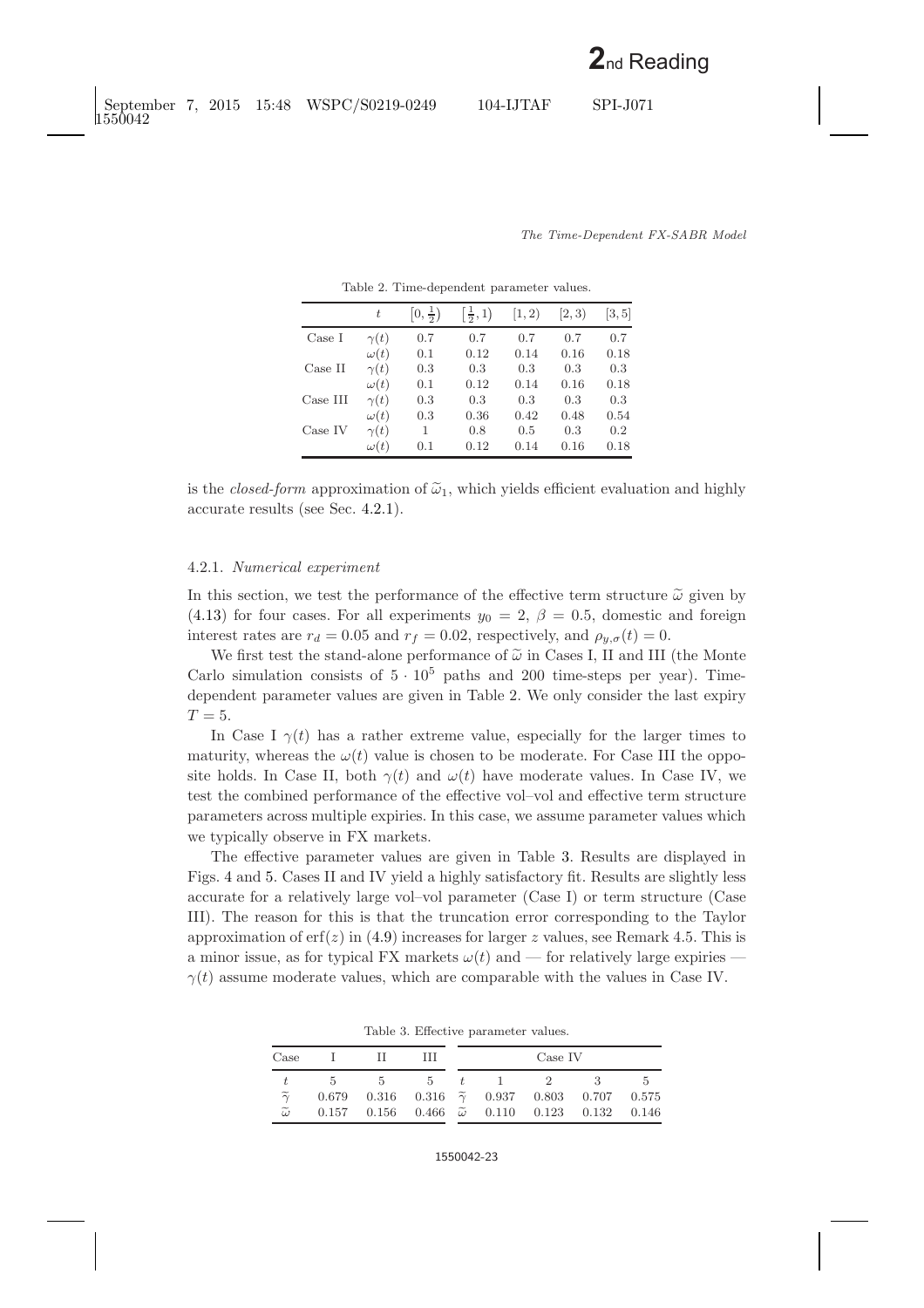

Fig. 4. Stand-alone performance of the effective term structure parameter for Cases I–III,  $T = 5$  $(\gamma(\cdot))$  is constant over time).

<span id="page-23-1"></span>

<span id="page-23-2"></span>Fig. 5. Combined performance of the effective vol–vol and term structure parameters for Case IV,  $T = 1$  (a),  $T = 2$  (b) and  $T = 5$  (c).

#### <span id="page-23-0"></span>**4.3.** *Effective correlation*

At this point, we have determined the effective vol–vol and term structure parameters. As the numerical experiments in Sec. [4.2.1](#page-22-0) show, the combined use of these effective parameters yields an accurate fit in both curvature and level. In the experiments, we assumed zero correlation and set  $\beta = 0.5$ . By assuming these parameters to be constant, a time-dependent skew effect cannot be accounted for. To resolve this, we derive effective correlation.

We obtain the effective correlation by considering the *vanna skew* of the SABR model. Based on an approximation of their main pricing formula ("Hagan's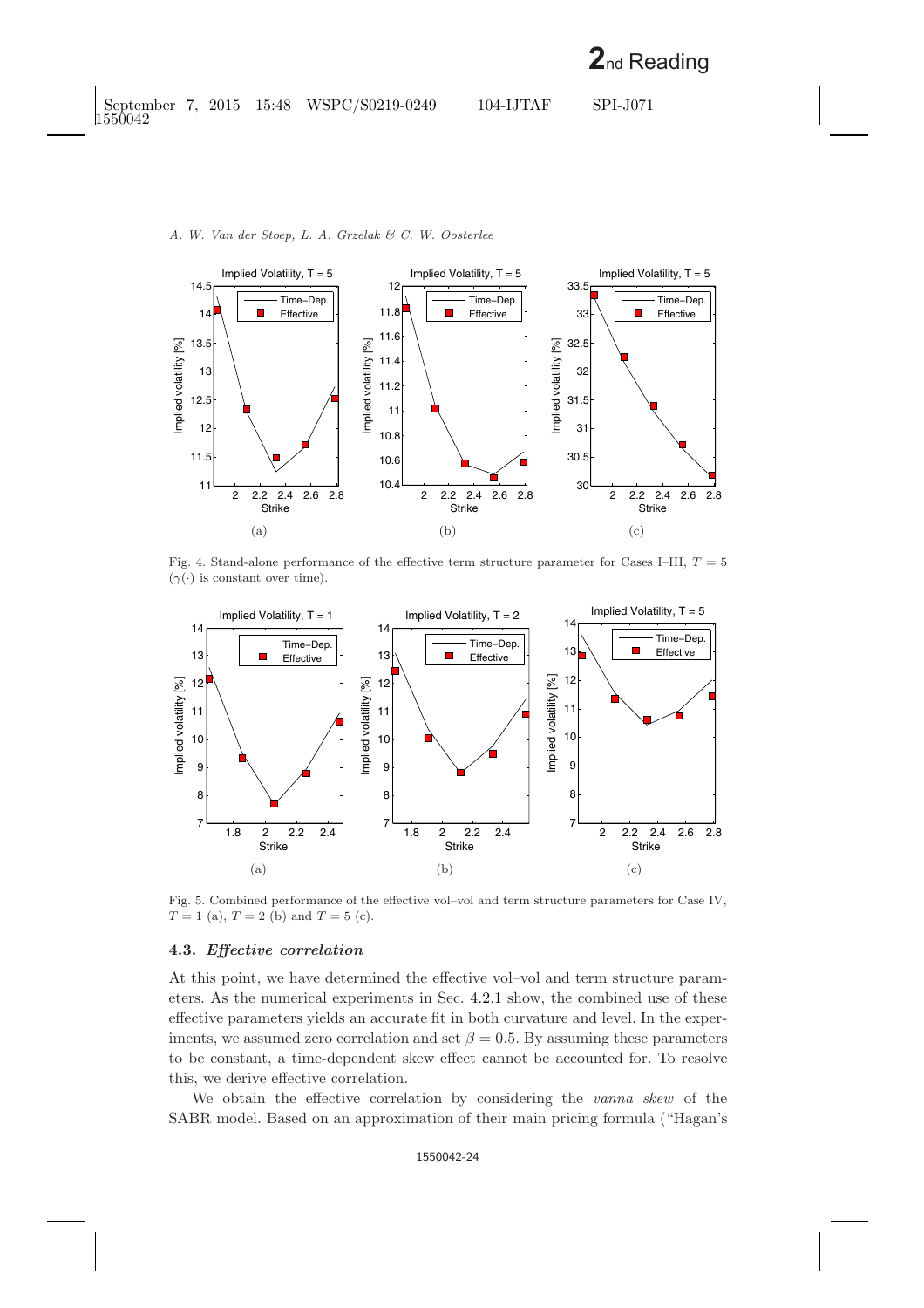formula"), Hagan *et al.* (2002) define the vanna skew (corresponding to the effective m[o](#page-24-0)del  $(3.1)$  and  $(3.2)$  as<sup>o</sup>:

$$
\widetilde{\nu}(\widetilde{\rho}_{y,\sigma}) := \frac{1}{2}\widetilde{\rho}_{y,\sigma}\widetilde{\lambda}\log\bigg(\frac{K}{\overline{y}_0^{T_i}}\bigg), \quad \widetilde{\lambda} = \frac{\widetilde{\gamma}}{\widetilde{\omega}}(\overline{y}_0^{T_i})^{1-\beta}.
$$

The vanna skew is the part of the skew which is caused by  $\tilde{\rho}_{u,\sigma}$ . The other part of the skew is mainly caused by the skew parameter  $\beta$  (see Remark 4.9). The parameter  $\lambda$ measures the "strength" of the vol-vol parameter  $\tilde{\gamma}$  compared to the local volatility,  $\widetilde{\omega}/(\overline{y}_0^{T_i})^{1-\beta}$ .<br>We define

<span id="page-24-1"></span>We define the effective correlation corresponding to the expiry  $T_i$  as:

$$
\widetilde{\rho}_{y,\sigma} := \arg\min_{\rho} \left( \widetilde{\nu}(\rho) - \frac{1}{T_i} \int_0^{T_i} \nu(\rho_{y,\sigma}(t)) \mathrm{d}t \right), \tag{4.25}
$$

with

$$
\nu(\rho_{y,\sigma}(t)) := \frac{1}{2}\rho_{y,\sigma}(t)\lambda(t)\log\left(\frac{K}{\overline{y}_0^{T_i}}\right), \quad \lambda(t) = \frac{\gamma(t)}{\omega(t)}(\overline{y}_0^{T_i})^{1-\beta}.
$$

In other words, the effective correlation  $\tilde{\rho}_{y,\sigma}$  is defined as the correlation value for which the *vanna skew corresponding to the effective model at*  $t = T_i$  *equals the average vanna skew corresponding to the time-dependent model over*  $[0, T_i]$ .

**Lemma 4.6 (Effective correlation).** *Suppose that the effective term structure*  $\tilde{\omega}$  and effective vol–vol parameter  $\tilde{\gamma}$  have been established. From definition [\(4.25\)](#page-24-1) it *follows that the effective correlation corresponding to the expiry*  $T_i$  *is given by:* 

$$
\widetilde{\rho}_{y,\sigma} = \frac{\widetilde{\omega}}{\widetilde{\gamma}T_i} \int_0^{T_i} \frac{\rho_{y,\sigma}(t)\gamma(t)}{\omega(t)} \mathrm{d}t. \tag{4.26}
$$

**Proof.** By its definition  $(4.25)$ , we obtain the effective correlation by solving

<span id="page-24-2"></span>
$$
\widetilde{\nu}(\widetilde{\rho}_{y,\sigma}) = \frac{1}{T_i} \int_0^{T_i} \nu(\rho_{y,\sigma}(t)) dt
$$

$$
\Leftrightarrow \frac{1}{2} \widetilde{\rho}_{y,\sigma} \widetilde{\lambda} \log \left( \frac{K}{\overline{y}_0^{T_i}} \right) = \frac{1}{2T_i} \log \left( \frac{K}{\overline{y}_0^{T_i}} \right) \int_0^{T_i} \rho_{y,\sigma}(t) \lambda(t) dt,
$$
(4.27)

with

$$
\lambda(t) = \frac{\gamma(t)}{\omega(t)} (\overline{y}_0^{T_i})^{1-\beta}.
$$

Equation [\(4.27\)](#page-24-2) yields

$$
\widetilde{\rho}_{y,\sigma} = \frac{1}{\widetilde{\lambda}T_i} \int_0^{T_i} \rho_{y,\sigma}(t)\lambda(t)dt = \frac{\widetilde{\omega}}{\widetilde{\gamma}T_i} \int_0^{T_i} \frac{\rho_{y,\sigma}(t)\gamma(t)}{\omega(t)}dt.
$$

The effective correlation parameter is independent of the initial forward and  $\beta$ .

<span id="page-24-0"></span><sup>o</sup>We have defined model [\(2.3\)](#page-5-4) and [\(2.4\)](#page-5-4) such that  $\overline{y}_0^{T_i} = 1$  and we can simplify the formulas. However, for the sake of completeness we include the term  $\overline{y}_0^{T_i}$ .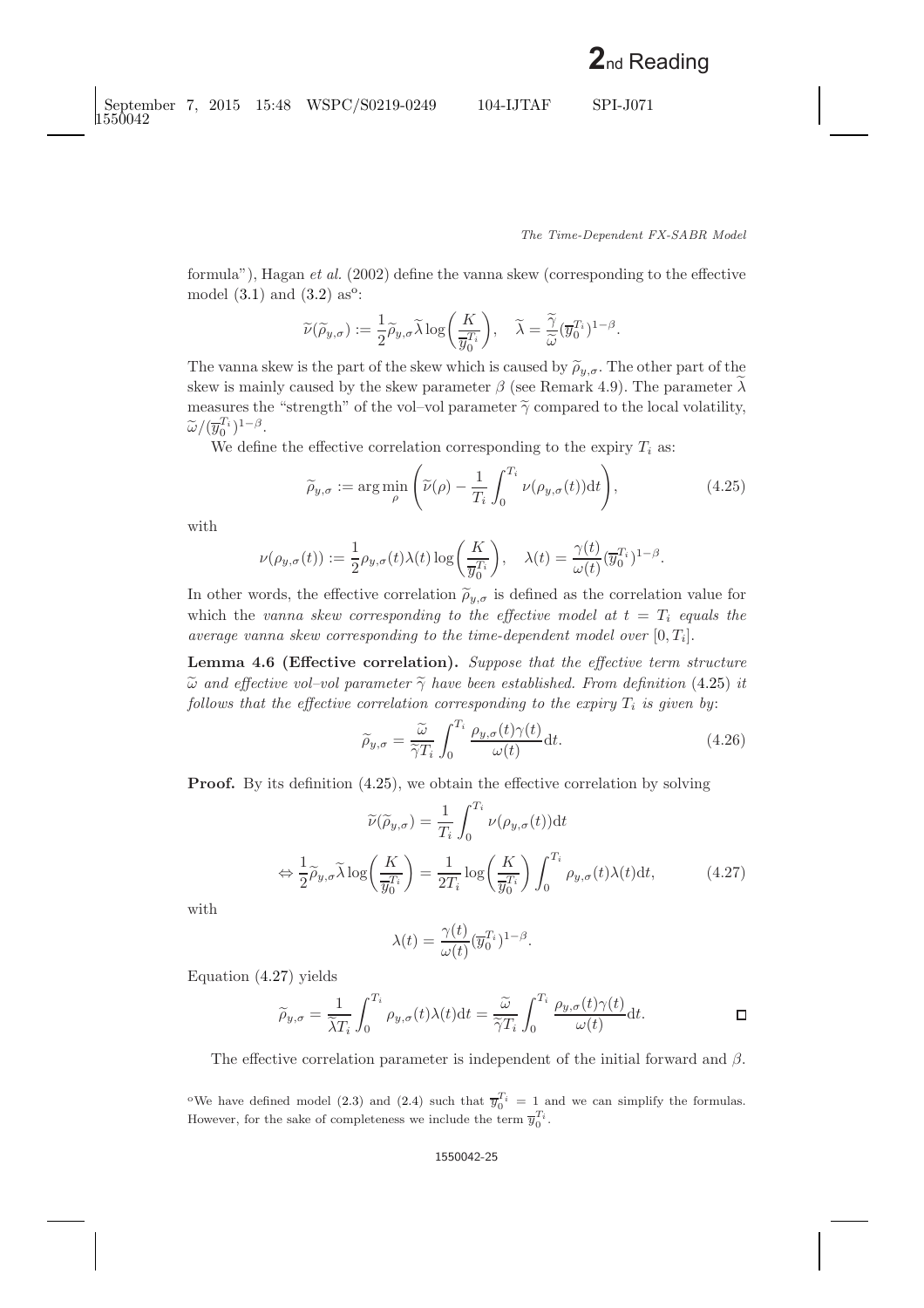**Remark 4.9 (Effective skew parameter).** Hagan *et al.* (2002) determine  $-\frac{1}{2}(1-\beta)\log(K/\overline{y}_0^{T_i})$  as being the skew implied by the skew parameter. In a similar fashion as for the effective correlation, we may derive an effective skew parameter. We do not include the derivations though, as we do not assume a time-dependent skew parameter.

### <span id="page-25-5"></span><span id="page-25-2"></span>4.3.1. *Numerical experiment*

In this section, we test the combined performance of the effective vol–vol parameter  $\tilde{\gamma}$ , effective term structure  $\tilde{\omega}$  and effective correlation  $\tilde{\rho}_{y,\sigma}$  (the Monte Carlo simulation consists of  $5 \cdot 10^5$  paths and 200 time-steps per year).

Let  $y_0 = 2$ ,  $\beta = 0.5$ ,  $r_d = 0.05$  and  $r_f = 0.02$ . Time-dependent and effective parameter values are provided by Table [4.](#page-25-3) Results are highly satisfactory, see Fig. [6.](#page-25-4)

#### <span id="page-25-1"></span><span id="page-25-0"></span>**5. Calibration and Pricing**

In this section, we calibrate the time-dependent FX-SABR model to market data. We compare calibration results for this model and the constant-parameter FX-SABR and local volatility models. We perform three calibration experiments.

Table 4. Time-dependent and effective parameter values.

<span id="page-25-3"></span>

|  |  | t $[0, \frac{1}{2})$ $[\frac{1}{2}, 1)$ $[1, 2)$ $[2, 3)$ $[3, 5]$ t $\frac{1}{2}$ 1 2 3 5         |  |                                                |  |  |
|--|--|----------------------------------------------------------------------------------------------------|--|------------------------------------------------|--|--|
|  |  | $\gamma(t)$ 1 0.8 0.5 0.3 0.2 $\tilde{\gamma}$ 1.000 0.937 0.803 0.707 0.575                       |  |                                                |  |  |
|  |  | $\omega(t)$ 0.1 0.12 0.14 0.16 0.18                                                                |  | $\tilde{\omega}$ 0.100 0.110 0.123 0.132 0.146 |  |  |
|  |  | $\rho_{y,\sigma}(t)$ -0.9 -0.8 -0.7 -0.6 -0.5 $\rho_{y,\sigma}$ -0.900 -0.840 -0.739 -0.673 -0.606 |  |                                                |  |  |



<span id="page-25-4"></span>Fig. 6. Combined performance of the effective vol–vol parameter, effective term structure and effective correlation for  $T = 1$  (a),  $T = 2$  (b) and  $T = 5$  (c).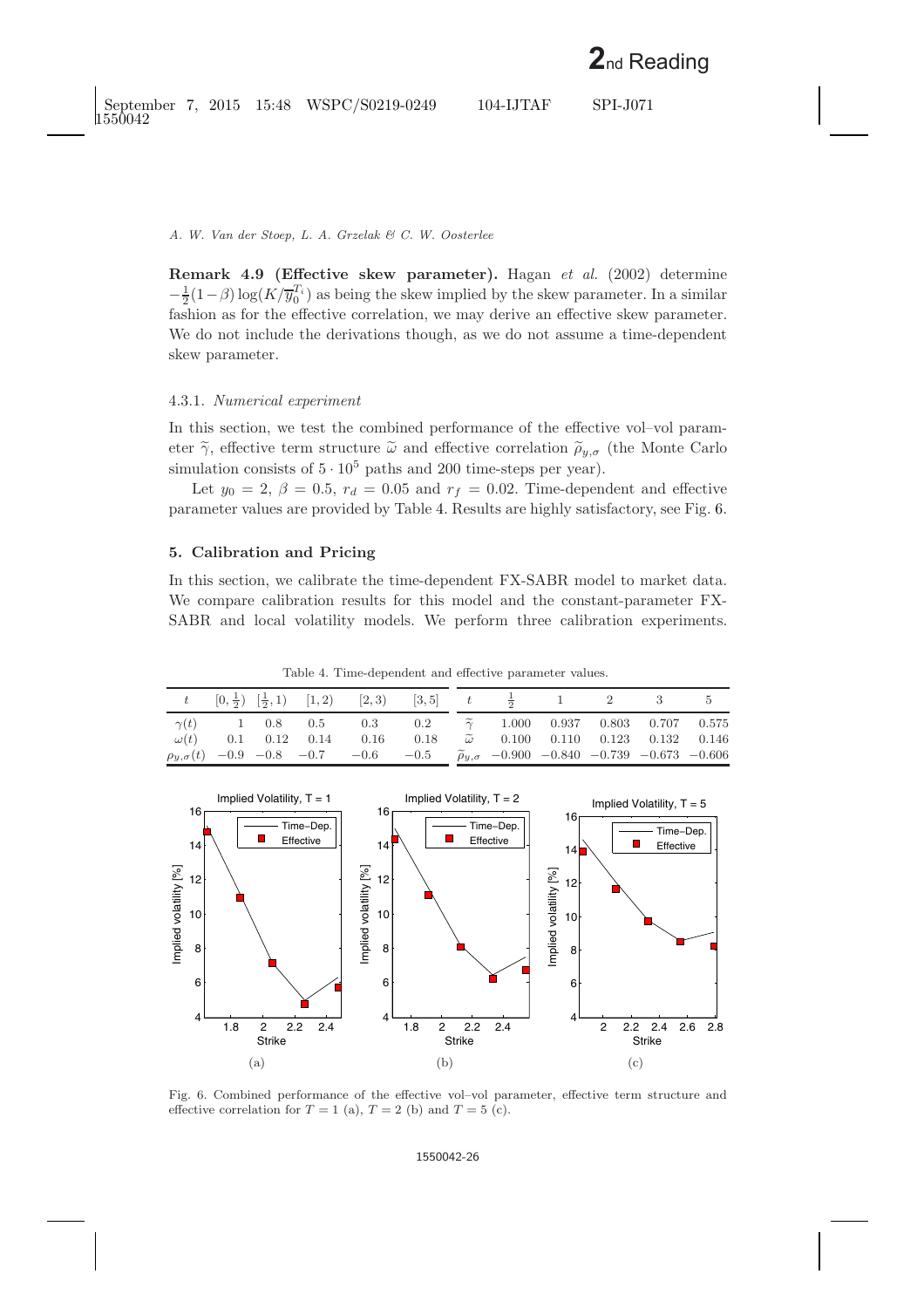In each experiment, we calibrate the time-dependent model to two expiries. Subsequently, in Sec. [5.3,](#page-30-0) we price barrier options with corresponding times to maturity.

We consider USD/AUD FX market prices quoted on 12 June, 2013 from a market data vendor. Domestic currency is USD, foreign currency is AUD. Initial spot is  $y_0 = 0.9548$ . Implied volatilities are quoted for five different strikes. The third strike corresponds to the ATM level. Data is provided for expiries between one day and five years. The ATM term structure exhibits a downward trend up to one year. For longer expiries, the ATM level moves in opposite direction. Also, an increasingly pronounced skew can be observed over time, whereas the amount of curvature slightly declines. Further, the market data consists of mid-prices and bid-ask spreads of up-out put options with expiries of three months, one year and two years.

**Remark 5.1 (Deterministic interest rates).** In Sec. [2,](#page-3-2) we introduce the timedependent FX-SABR model with deterministic interest rates. The deterministic interest rates assumption merely serves the purpose of transparency and readability. Assuming stochastic interest rates would complicate notation. The mappings of the effective parameters are not affected by the deterministic interest rates assumption. As our numerical experiments in this section confirm, the effective parameters facilitate accurate calibration to the FX market, also for longer times to maturity when stochastic interest rate effects become more important.

### **5.1.** *Calibration procedure*

The (implicit) mappings derived for effective parameters imply the following functional dependencies:

$$
\widetilde{\gamma}^{\text{mod}} = f_1(\gamma(t), \omega(t)),
$$
  
\n
$$
\widetilde{\omega}^{\text{mod}} = f_2(\gamma(t), \omega(t), \widetilde{\gamma}^{\text{mod}}),
$$
  
\n
$$
\widetilde{\rho}_{y,\sigma}^{\text{mod}} = f_3(\gamma(t), \omega(t), \rho_{y,\sigma}(t), \widetilde{\gamma}^{\text{mod}}, \widetilde{\omega}^{\text{mod}}),
$$

where  $\gamma(t)$ ,  $\omega(t)$  and  $\rho_{y,\sigma}(t)$  are time-dependent parameters in the time-dependent model [\(2.1\)](#page-4-2) and [\(2.2\)](#page-4-2) and  $\tilde{\gamma}^{\text{mod}}$ ,  $\tilde{\omega}^{\text{mod}}$  and  $\tilde{\rho}^{\text{mod}}_{y,\sigma}$  are their "effective equivalents". Similar as in the experiments in Secs. [4.1.1,](#page-13-2) [4.2.1](#page-22-1) and [4.3.1,](#page-25-5) we assume that the time-dependent parameters are piecewise-constant.

The calibration consists of four stages. First, we calibrate the effective SABR model  $(3.1)$  and  $(3.12)$  using Hagan's formulas.<su[p](#page-26-0)>p</sup> For each expiry, we obtain a set of *market effective* parameters  $\{\tilde{\gamma}^{\max}, \tilde{\omega}^{\max}, \tilde{\rho}^{\max}_{y,\sigma}\}$  — see also Sec. [3.](#page-7-4) Second, we

<span id="page-26-0"></span><sup>p</sup>It is well known that Hagan's formulas are biased for extreme strikes and large times to maturity, see e.g. [\(Islah 2009,](#page-37-23) Oblój 2008, [Paulot 2009,](#page-37-25) [Takahashi](#page-37-26) et al. [2007\)](#page-37-26). In Antonov et al. (2013) it is pointed out that for maturities larger than 10 years, the error in implied volatility can be  $1\%$ or more, even for ATM values. However, in this article no bias as a result of Hagan's formulas is introduced. We have confirmed this for the effective model by assuming zero correlation and applying the analytical pricing method of Antonov *et al.* (2013). We obtain the same ATM level, which implies that our results are free of bias due to Hagan's formula or the Monte Carlo simulation (correlation does not affect smile level, see Sec. [3\)](#page-7-4).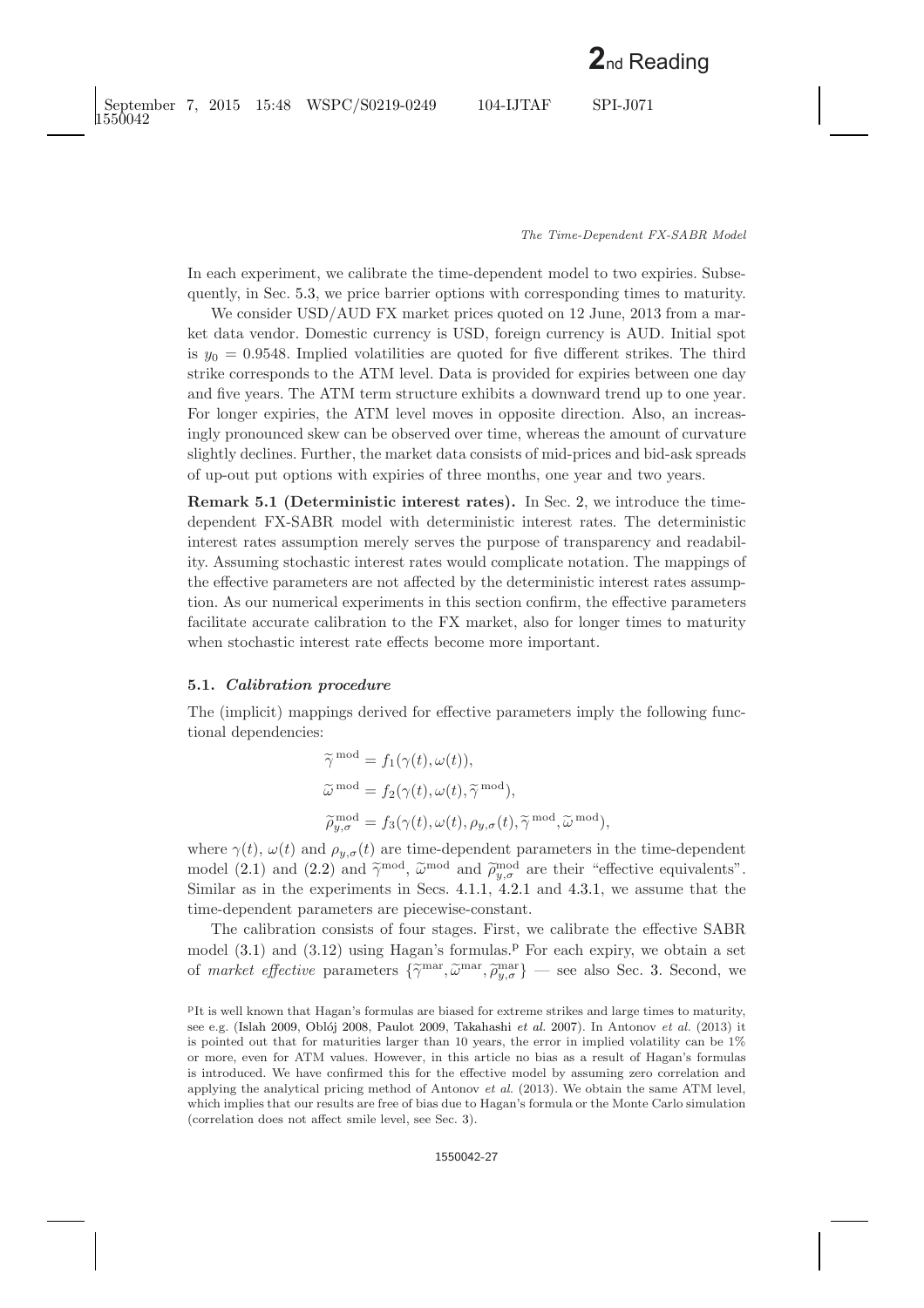calibrate the time-dependent SABR model [\(2.1\)](#page-4-1) and [\(2.2\)](#page-4-1). As  $\gamma(t)$  and  $\rho_{y,\sigma}(t)$  both have a curvature (and skew) effect, we calibrate these parameters simultaneously on the base of implied volatilities. As at this point  $\omega(t)$  is not established yet, we apply the approximations

$$
f_1(\gamma(t), \omega(t)) \approx f_1(\gamma(t), \tilde{\omega}^{\text{mar}}), \tag{5.1}
$$

<span id="page-27-0"></span>
$$
f_3(\gamma(t), \omega(t), \rho_{y,\sigma}(t), \widetilde{\gamma}^{\text{mod}}, \widetilde{\omega}^{\text{mod}}) \approx f_3(\gamma(t), \rho_{y,\sigma}(t), \widetilde{\gamma}^{\text{mod}}, \widetilde{\omega}^{\text{mar}}). \tag{5.2}
$$

Successively, we calibrate  $\omega(t)$  in order to obtain a level fit. Third, to compensate for the approximation [\(5.2\)](#page-27-0) in the effective correlation mapping  $f_3(\cdot)$ , we perform another calibration iteration for  $\rho_{u,\sigma}(t)$  separately, given the values for  $\gamma(t)$  and  $\omega(t)$  obtained in the second calibration stage. We observe that an additional calibration iteration for  $\gamma(t)$  (to compensate for the  $f_1(\cdot)$  mapping approximation [\(5.1\)](#page-27-0)) does not yield a significant improvement in results. In the fourth stage, we add the local volatility component  $\sigma_{\text{SLV}}(\cdot)$  specified in Sec. [2.2](#page-6-1) on top of the time-dependent SABR model to compensate for calibration inaccuracies. We summarize the calibration routine in Algorithm 1.

### **Algorithm 1.** Calibration procedure.

## **Calibration routine:**

- **1** Calibrate the effective SABR model [\(3.1\)](#page-7-3) and [\(3.2\)](#page-7-3). This yields market effective parameters  $\{\widetilde{\gamma}_i^{\max}, \widetilde{\omega}_i^{\max}, \widetilde{\rho}_j^{\max}, i\}, i = 1, \ldots, N.$
- **2** Calibrate  $\rho_{y,\sigma}(t)$  and  $\gamma(t)$  simultaneously. For this the mapping approximations  $(5.1)$  and  $(5.2)$  are required. Successively, calibrate  $\omega(t)$  separately in order to obtain a level fit.
- **3** Calibrate  $\rho_{y,\sigma}(t)$  separately, given the values for  $\omega(t)$  and  $\gamma(t)$  just obtained. Now the original mapping on the left-hand side of [\(5.2\)](#page-27-0) can be applied.
- **4** Add the local volatility component  $\sigma_{SLV}(\cdot)$  to compensate for calibration inaccuracies.

#### **5.2.** *Calibration results*

In Tables [5](#page-28-0)[–7,](#page-28-1) the calibration errors are given, defined as  $\sigma_{i,\text{mod}} - \sigma_{i,\text{max}}$ , where  $\sigma_{i,\text{mod}}$  and  $\sigma_{i,\text{mar}}$  are the corresponding model and market implied volatilities in percentages, respectively (*i* denotes the strike). The total absolute error  $\varepsilon_{\text{tot}}$  :=  $\sum_{i=1}^{5} |\sigma_{i,\text{mod}} - \sigma_{i,\text{max}}|$  is also provided. The results (also for the constant-parameter SABR model) are obtained by Monte Carlo simulation runs consisting of  $5 \cdot 10^5$ paths and 1000 time-steps per year for Experiment I and 200 time-steps per year for Experiments II and III.

For the local volatility model and the time-dependent model with the local volatility component, the calibration results are most accurate. Comparing the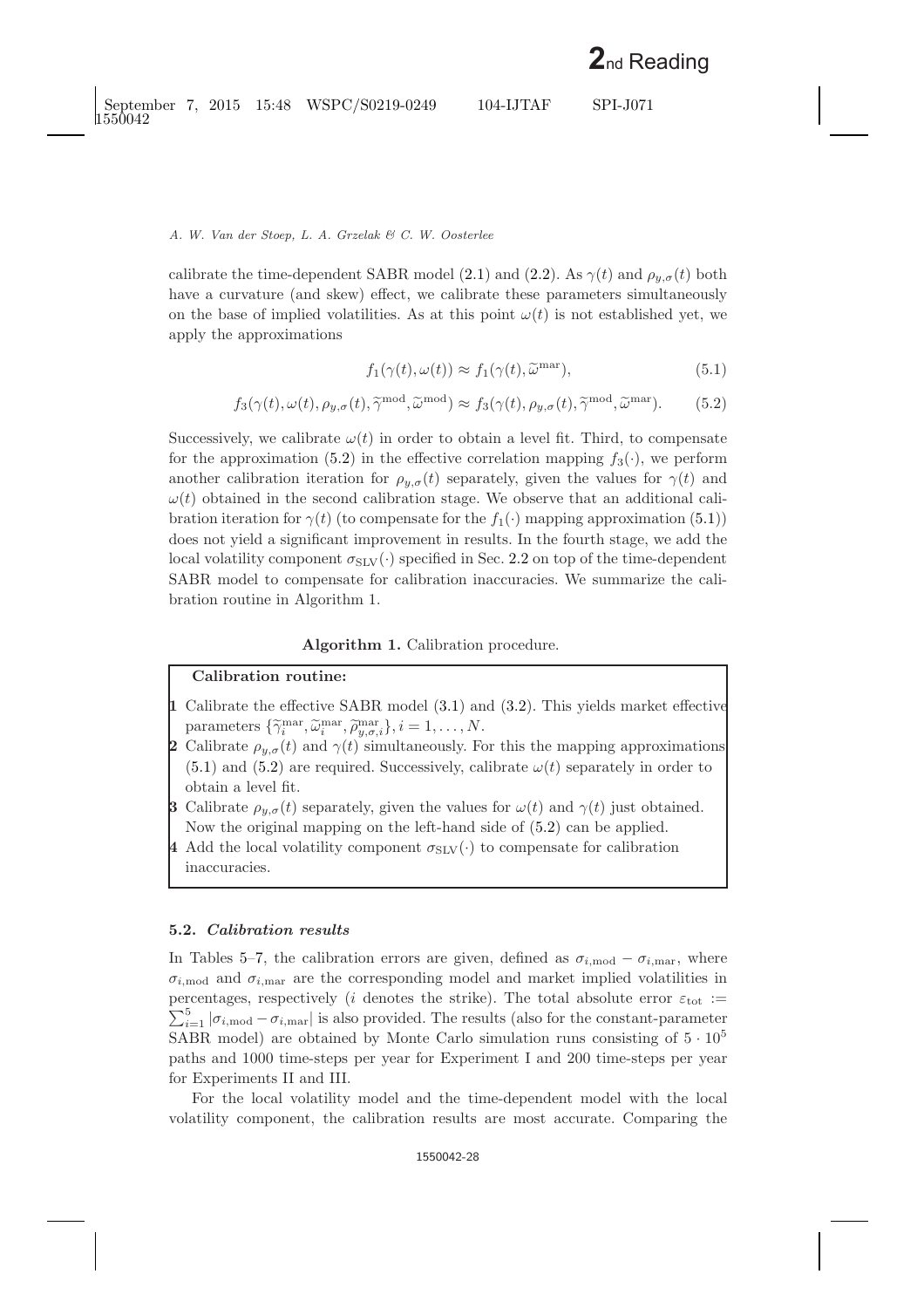| Expiry | Strike                  | $Time-dep.+LV$ | Time-dep. | LV       | Constant |
|--------|-------------------------|----------------|-----------|----------|----------|
| 2M     | 0.87                    | 0.031          | 0.276     | 0.109    | $-0.802$ |
|        | 0.91                    | $-0.037$       | $-0.011$  | $-0.011$ | $-0.655$ |
|        | 0.95                    | 0.015          | 0.042     | 0.035    | $-0.431$ |
|        | 0.98                    | 0.016          | 0.289     | 0.040    | $-0.347$ |
|        | 1.01                    | $-0.026$       | 0.616     | 0.020    | $-0.404$ |
|        | $\varepsilon_{\rm tot}$ | 0.125          | 1.234     | 0.215    | 2.638    |
| 3M     | 0.85                    | $-0.050$       | 0.346     | 0.110    | $-0.195$ |
|        | 0.91                    | $-0.100$       | $-0.033$  | $-0.017$ | $-0.164$ |
|        | 0.95                    | $-0.025$       | 0.012     | 0.035    | 0.004    |
|        | 0.99                    | $-0.015$       | 0.361     | 0.044    | 0.095    |
|        | 1.02                    | $-0.081$       | 0.821     | 0.022    | 0.089    |
|        | $\varepsilon$ tot       | 0.272          | 1.572     | 0.228    | 0.548    |

<span id="page-28-2"></span><span id="page-28-0"></span> $\sum_{i=1}^{5} |\sigma_{i,\text{mod}} - \sigma_{i,\text{mar}}|$ , where *i* indicates strike. Table 5. Calibration errors in Experiment I (in %).  $\varepsilon_{\text{tot}}$  :=

Table 6. Calibration errors in Experiment II (in %).  $\varepsilon_{\text{tot}} := \sum_{i=1}^{5} |g_{i \text{ mod}} - g_{i \text{ mod}}|$ , where *i* indicates strike.  $\sum_{i=1}^5 |\sigma_{i,\text{mod}} - \sigma_{i,\text{mar}}|$ , where  $i$  indicates strike.

| Expiry | Strike                  | $Time-dep.+LV$ | Time-dep. | LV       | Constant |
|--------|-------------------------|----------------|-----------|----------|----------|
| 6M     | 0.81                    | $-0.029$       | $-0.261$  | 0.166    | $-1.303$ |
|        | 0.89                    | $-0.084$       | $-0.208$  | $-0.003$ | $-0.959$ |
|        | 0.94                    | $-0.013$       | 0.047     | 0.037    | $-0.476$ |
|        | 1.00                    | 0.039          | 0.301     | 0.091    | $-0.213$ |
|        | 1.04                    | $-0.080$       | 0.314     | $-0.002$ | $-0.424$ |
|        | $\varepsilon$ tot       | 0.246          | 1.131     | 0.298    | 3.374    |
| 1Y     | 0.76                    | $-0.088$       | 0.222     | 0.160    | $-0.443$ |
|        | 0.86                    | $-0.167$       | $-0.105$  | $-0.063$ | $-0.325$ |
|        | 0.93                    | $-0.046$       | $-0.038$  | 0.028    | $-0.032$ |
|        | 1.00                    | 0.035          | 0.246     | 0.113    | 0.171    |
|        | 1.07                    | $-0.127$       | 0.409     | $-0.032$ | 0.016    |
|        | $\varepsilon_{\rm tot}$ | 0.463          | 1.019     | 0.396    | 0.986    |

<span id="page-28-3"></span><span id="page-28-1"></span>Table 7. Calibration errors in Experiment III (in %).  $\varepsilon_{\text{tot}} := \sum_{i=1}^{5} |g_{i \text{ mod}} - g_{i \text{ max}}|$ , where *i* indicates strike.  $\sum_{i=1}^{5} |\sigma_{i,\text{mod}} - \sigma_{i,\text{mar}}|$ , where *i* indicates strike.

| Expiry | Strike                  | $Time-dep.+LV$ | Time-dep. | LV       | Constant |
|--------|-------------------------|----------------|-----------|----------|----------|
| 1Y     | 0.76                    | 0.002          | $-0.769$  | 0.153    | $-1.638$ |
|        | 0.86                    | $-0.098$       | $-0.406$  | $-0.066$ | $-0.674$ |
|        | 0.93                    | 0.020          | 0.059     | 0.025    | 0.114    |
|        | 1.00                    | 0.102          | 0.291     | 0.102    | 0.432    |
|        | 1.07                    | $-0.062$       | $-0.003$  | $-0.047$ | $-0.039$ |
|        | $\varepsilon$ tot       | 0.285          | 1.529     | 0.393    | 2.898    |
| 2Y     | 0.69                    | 0.014          | 0.314     | 0.155    | $-0.410$ |
|        | 0.82                    | $-0.100$       | $-0.060$  | $-0.068$ | $-0.326$ |
|        | 0.91                    | 0.029          | $-0.024$  | 0.038    | $-0.047$ |
|        | 1.01                    | 0.144          | 0.230     | 0.140    | 0.173    |
|        | 1.11                    | $-0.030$       | 0.362     | $-0.038$ | $-0.007$ |
|        | $\varepsilon_{\rm tot}$ | 0.317          | 0.990     | 0.439    | 0.965    |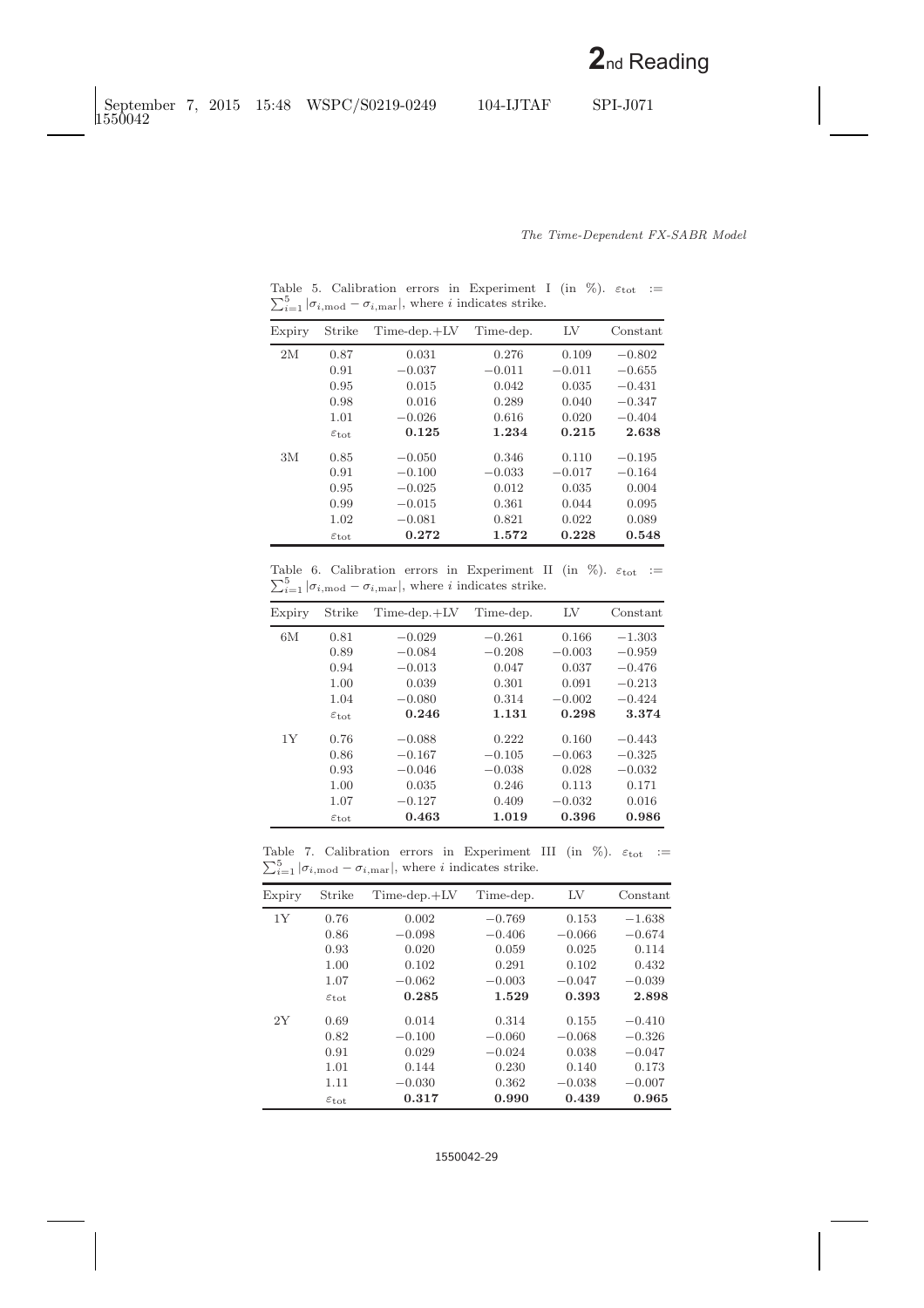calibration errors of the time-dependent model with and without local volatility component, we observe that the local volatility component reduces the calibration error. By its construction, it naturally "bridges" the mismatch between the market and (time-dependent FX-SABR) model prices (see e.g. Van den Stoep *et al.* (2014). Further, except for Experiment I, the constant-parameter and timedependent SABR models, overall yield similar calibration accuracy for the second expiry. For the constant-parameter SABR model, the calibration error is substantial for the intermediate expiry, as we calibrate this model to the last expiry. For illustration purposes, the implied volatility smiles corresponding to Experiment III are displayed in Fig. [7.](#page-29-0) The calibration of the time-dependent model is accurate. Inclusion of the non-parametric local volatility component yields a highly satisfactory fit to the market. Similar figures were obtained for Experiments I and II.

Calibrated parameter values are provided by Table [8.](#page-30-1) The time-dependent vol– vol parameter decreases over time, which implies that curvature in the model implied volatility surface declines. This effect was also observed in the market data. Further, the term structure parameter decreases in Experiments I and II and increases in Experiment III, which is in line with the observation in the market of a decreasing term structure up to 1 year and an increase for longer expiries. Further, the correlation becomes more negative, which implies a more pronounced skew effect implied by the model. The market surface exhibits the same feature.

**Remark 5.2 (Multiple expiries).** We only show and discuss the barrier pricing results for the model that we calibrated to two expiries in Experiments I, II and III. The reason for this is the following. For this particular dataset, the improvement in the pricing of barrier options (see the follow-up section) turns out to be marginal



<span id="page-29-0"></span>Fig. 7. Black–Scholes implied volatility smiles for Experiment III: one year (a) and two years (b).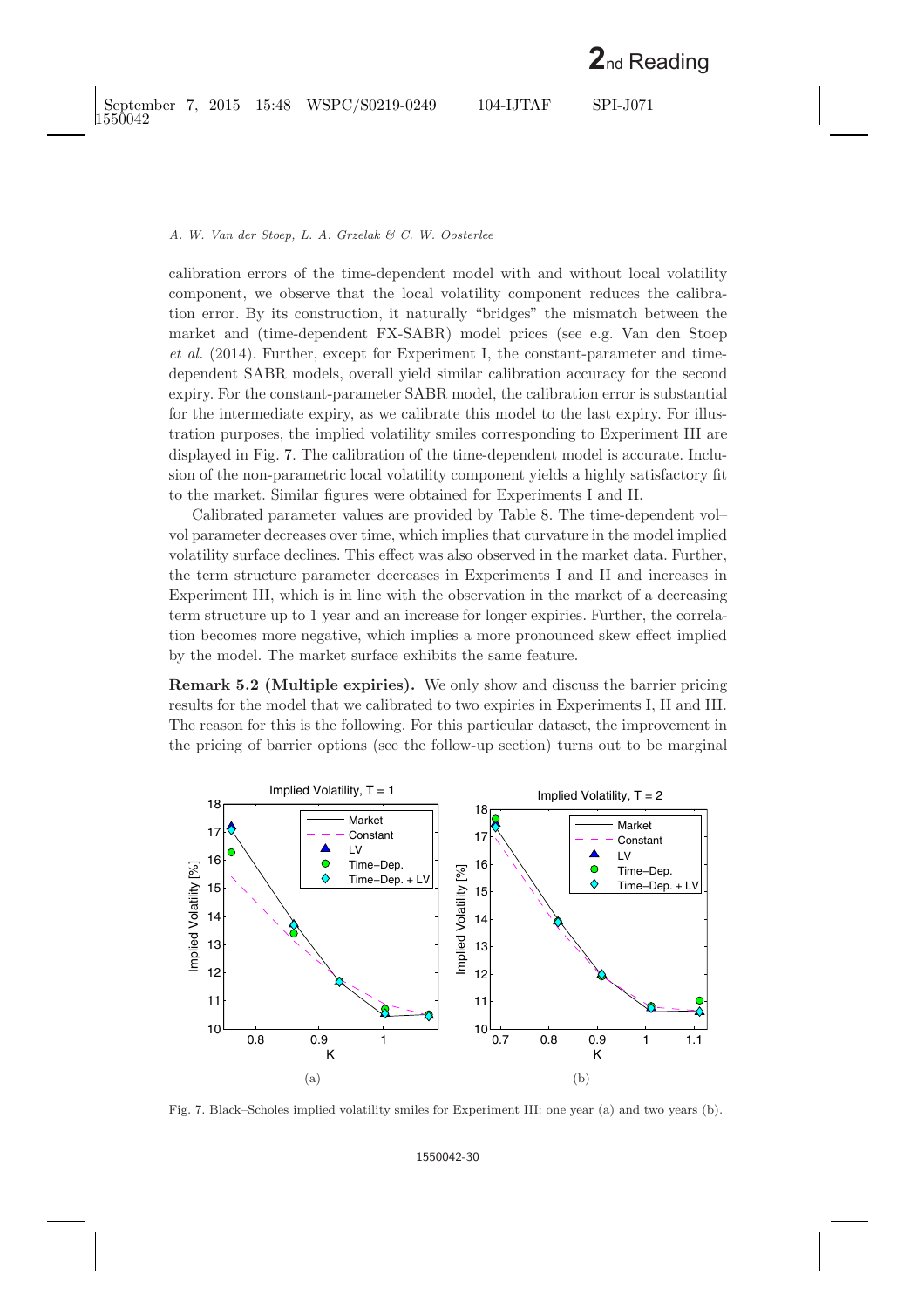<span id="page-30-1"></span>

| Exper. | $\gamma_1$ | $\gamma_2$ | $\omega_1$ | $\omega_2$ | $\rho_1$ | $\rho_2$ |
|--------|------------|------------|------------|------------|----------|----------|
|        | 1.597      | 0.468      | 0.117      | 0.107      | $-0.389$ | $-0.996$ |
| H      | 1.008      | 0.468      | 0.110      | 0.100      | $-0.440$ | $-0.611$ |
| Ħ      | 0.695      | 0.203      | 0.106      | 0.111      | $-0.456$ | $-0.944$ |

Table 8. Calibrated piecewise-constant parameter values.

when we calibrate the model to more than two expiries. This is a property of this specific dataset and *not* a model property: for this dataset we do not need to calibrate to more than 2 expiries, although the model — by means of the effective parameters derived — *can* be calibrated accurately to multiple expiries if necessary. In [Appendix B](#page-35-0) we calibrate to 4 expiries, namely 1, 2, 3 and 4 years.

As an indication regarding CPU times, we calibrate piecewise-constant  $\omega(t)$ ,  $\gamma(t)$  and  $\rho_{u,\sigma}(t)$  for Experiment III in approximately 14s (in Matlab on an i5-2400 CPU at 3.10 GHz, 3101MHz, 4 Cores, 4 Logical Processors).

# <span id="page-30-0"></span>**5.3.** *Pricing barrier options*

In this section, we price barrier options by the local volatility model, the constantparameter SABR model and the time-dependent SABR model with and without local volatility component. In contrast to European-type options, the prices of barrier options do not only depend on the distribution of the underlying at the time to maturity, but also on the dynamics of the implied volatility smile through time [\(Tataru & Fisher 2010\)](#page-37-27). The prices are determined by the underlying's future transition densities, which are reflected by the forward implied volatility smiles a particular model produces [\(Baker](#page-36-9) *et al.* [2004\)](#page-36-9). The dynamics of the implied volatility smile with respect to the underlying are also relevant, especially for hedging purposes.

In this section, we price up-out put options with different strikes and barriers. The value of an up-out put option is given as follows. Define  $B$  as the barrier level and assume for the initial spot FX rate  $y_0 < B$ . The discounted value of an up-out put option with strike K and expiry T at at an arbitrary time  $t \in [0, T]$  reads

$$
P_{\text{UO}}(t,T,K) := \mathbb{E}^{\mathbb{Q}}\left[\frac{M_d(t)}{M_d(T)}(K-y(T))^+\mathbb{1}\left(\max_{t\in[0,T]}y(t)
$$

where  $M_d(\cdot)$  is the domestic moneyness account determined by  $dM_d(t)$  =  $r_d(t)M_d(t)dt$ , with  $r_d(\cdot)$  denoting the domestic interest rate. In the numerical experiments, we assume  $K < y_0 < B$ , so each option starts out-of-the-money. Pricing results are provided in Table [9.](#page-31-0)

In each experiment, the local volatility model implies significantly higher prices compared to the other stochastic volatility models: 6 of 9 prices are higher than the ask price observed in the market. Each of the models with stochastic volatility only yields one price that is not within the bid-ask spread. Also, the errors corresponding to the stochastic volatility models are significantly smaller. This suggests that the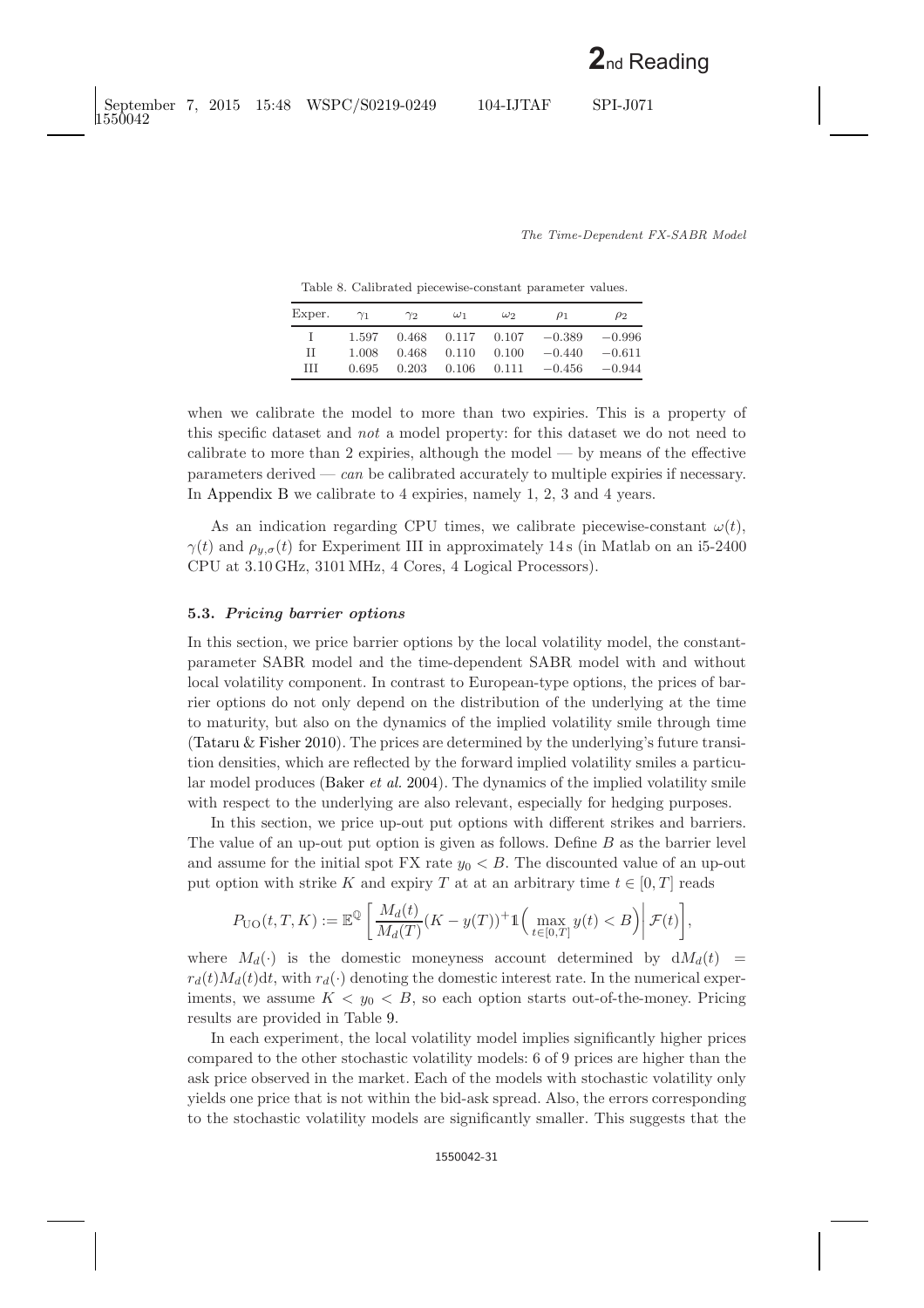| Exper. | Expiry | Barrier | Strike                  | LV       | Constant | Time-dep. | $Time-dep.+LV$ |
|--------|--------|---------|-------------------------|----------|----------|-----------|----------------|
| T      | 3M     | 1       | 0.9                     | 97.53    | 92.76    | 91.12     | 90.39          |
|        | 3M     | 1       | 0.85                    | 37.41    | 34.51    | 36.50     | 33.08          |
|        | 3M     | 0.97    | 0.9                     | (70.12)  | 62.91    | 60.35     | 59.54          |
| H      | 1Y     | 1       | 0.8                     | (114.17) | 92.71    | 95.40     | 93.08          |
|        | 1Y     | 1       | 0.85                    | (178.39) | (153.26) | (152.67)  | (152.11)       |
|        | 1Y     | 0.97    | 0.8                     | (72.05)  | 54.19    | 55.48     | 54.55          |
| Ш      | 2Y     | 1       | 0.75                    | (165.25) | 129.96   | 135.67    | 134.24         |
|        | 2Y     | 1.05    | 0.7                     | 140.48   | 117.44   | 127.46    | 121.33         |
|        | 2Y     | 0.97    | 0.75                    | (91.82)  | 69.14    | 72.16     | 72.08          |
|        |        |         | $\varepsilon_{\rm tot}$ | 146.00   | 51.43    | 38.97     | 46.53          |

<span id="page-31-0"></span>Table 9. Model prices up-out put options multiplied by a factor  $10^4$ . Results in brackets are not within bid-ask spread. The error is defined as  $\varepsilon_{\text{tot}} := \sum_{i=1}^{9} |B_{i,\text{mod}} - B_{i,\text{mar}}|$ , where i indicates the particular barrier option and  $B_{i, \text{mod}}$  and  $B_{i, \text{max}}$  are the corresponding model and mid-market prices, respectively.

market consensus seems to price barrier options with a "SABR-like" stochastic volatility model, instead of the local volatility model. A plausible reason for this is the fact that the latter typically does not accurately "capture" the forward implied volatility smile [\(Engelmann](#page-36-7) *et al.* [2011,](#page-36-7) [Gatheral 2011\)](#page-36-8). As we mentioned at the beginning of this section, e.g. in [Tataru & Fisher](#page-37-5) [\(2010](#page-37-5)) the relevance of the smile dynamics for the pricing of path-dependent derivatives is pointed out. Besides for this, the predicted implied volatility smile moves with respect to the underlying are also relevant, especially for the hedging of complex products [\(Hagan](#page-36-12) *et al.* [2002,](#page-36-12) [Johnson & Lee 2003](#page-37-12)).<sup>[q](#page-31-1)</sup>

To price the up-out put option correctly, the model should not only imply the correct smile dynamics. It should also price plain vanilla options accurately across a grid of multiple expiries, as these provide information about market behavior over time. In Tables [5–](#page-28-0)[7,](#page-28-1) we observed that the constant-parameter SABR model is only well-calibrated to the last expiry. This is trivial, as the calibrated parameter values only correspond to this maturity. By assuming time-dependent parameters, the calibration error at an intermediate expiry is reduced significantly: The plain vanillas are priced more accurately across multiple expiries. We observe that the time-dependent model yields prices which are closer to the reference compared to the constant-parameter SABR model.

<span id="page-31-1"></span><sup>q</sup>Barrier options can be prices and hedged in a dynamic or (quasi-)static way. Dynamic hedging models price an exotic option on the base of the costs of dynamically hedging the product with a portfolio of the underlying asset and European-type options (in an analogous way, the Black– Scholes model prices vanilla European options based on the costs of a time-dependent hedge with the underlying asset). In this approach the hedging risks and costs may be substantial, as pointed out by e.g. Derman et al. (1995). As an alternative, they adopt a static hedging model, which values the barrier option based on the cost of a replication strategy which requires an unchanging hedge portfolio consisting of European-type options.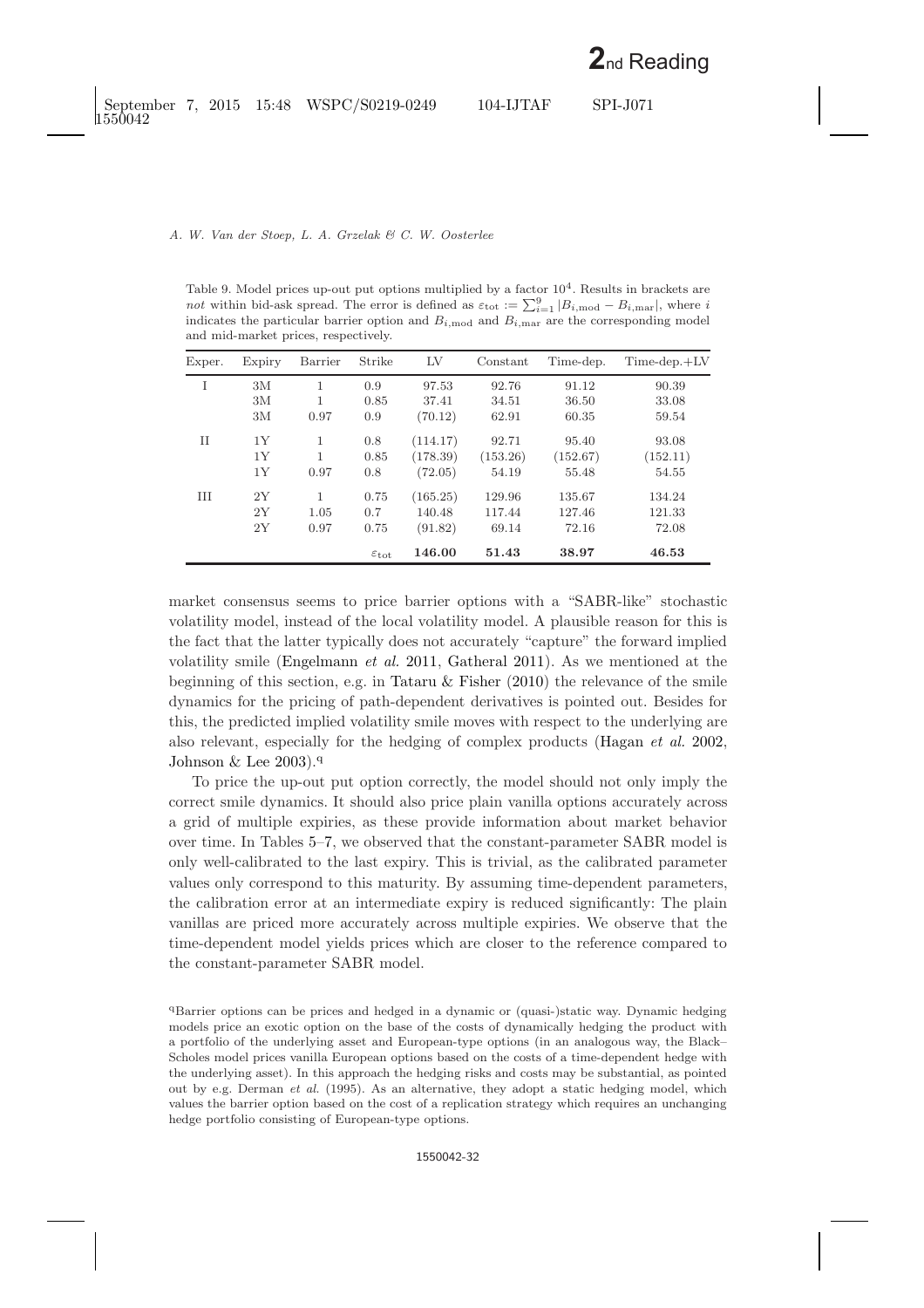By incorporating the non-parametric local volatility component, the timedependent model yields less accurate up-out put option prices. This may be due to the fact that the local volatility model predicts inaccurate smile dynamics. However, the calibration error reduces significantly (see Tables [5–](#page-28-2)[7\)](#page-28-3). We therefore tend to prefer the model with local volatility component, as it may reduce the additional costs of hedging the barrier option due to a better calibration performance.

Last, the results indicate that for each model and expiry, the up-out put option prices are consistent across different barriers and strikes. More specifically, each model yields a higher up-out put option price for a higher barrier and/or higher strike. This is intuitive, as a higher barrier implies a smaller probability that the barrier is reached and that the option becomes worthless. Also, a higher strike means that the underlying can be sold for a larger amount of money.

# <span id="page-32-0"></span>**6. Conclusion**

In this paper, we have presented a framework for accurate and efficient calibration of the time-dependent SABR model in an FX context. By considering the effects of the SABR parameters on the shape of the implied volatility smile, we have derived "effective equivalents" of the time-dependent vol–vol, term structure and correlation parameters. Numerical experiments show that both the separate and combined performances of the effective parameters are accurate, which results into highly satisfactory calibration results. A non-parametric local volatility component can compensate for the calibration inaccuracies. In our barrier option pricing experiments, the time-dependent FX-SABR model outperforms the traditional local volatility and constant-parameter SABR models. Our results seem to indicate that there is a market consensus of pricing barrier options by a "SABR-like" stochastic volatility model. Plausible reasons are the facts that the local volatility model typically does not accurately "capture" the forward implied volatility smile and the implied volatility smile moves with respect to the underlying, which are relevant features for the accurate pricing and hedging of path-dependent derivatives.

# <span id="page-32-1"></span>**Appendix A: Characteristic Function Recovery**

<span id="page-32-4"></span><span id="page-32-2"></span>Define

$$
R_j := \log\left(\frac{\omega_1^2(t_j)\sigma^2(t_j)}{\omega_1^2(t_{j-1})\sigma^2(t_{j-1})}\right), \quad j = 1, \dots, M
$$
 (A.1)

<span id="page-32-3"></span>and stochastic process  $Y_i$ , which is given by

$$
Y_j := \log \left( \frac{\omega_1^2 (t_{M-j+1}) \sigma^2 (t_{M-j+1})}{\omega_1^2 (t_{M-j}) \sigma^2 (t_{M-j})} + \frac{\omega_1^2 (t_{M-j+2}) \sigma^2 (t_{M-j+2})}{\omega_1^2 (t_{M-j}) \sigma^2 (t_{M-j})} + \dots + \frac{\omega_1^2 (t_M) \sigma^2 (t_M)}{\omega_1^2 (t_{M-j}) \sigma^2 (t_{M-j})} \right). \tag{A.2}
$$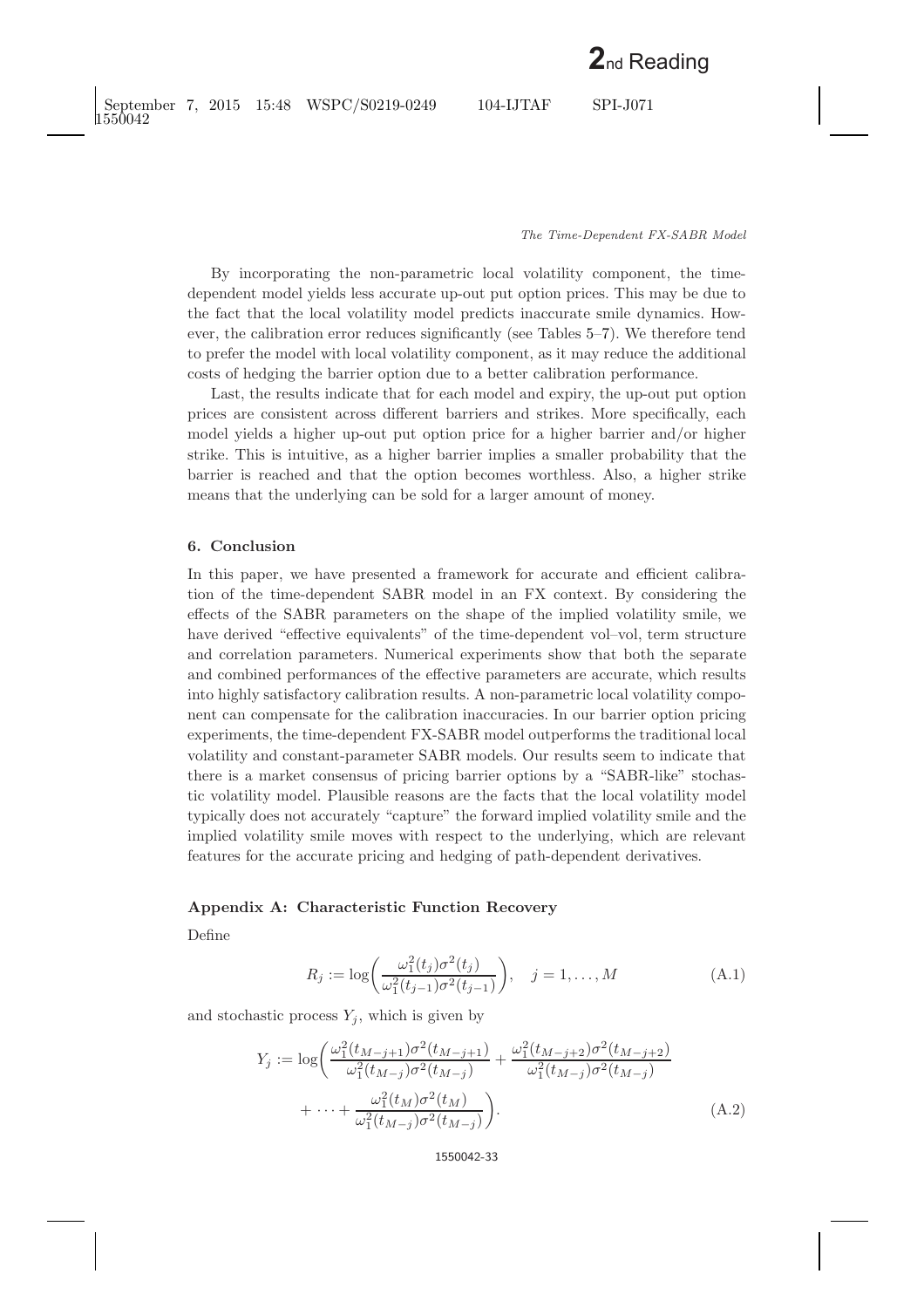A. W. Van der Stoep, L. A. Grzelak & C. W. Oosterlee

It is easy to see that

$$
Y_1 = \log\left(\frac{\omega_1^2(t_M)\sigma^2(t_M)}{\omega_1^2(t_{M-1})\sigma^2(t_{M-1})}\right) = R_M
$$

and

$$
Y_M = \log \left( \sum_{j=1}^M \frac{\omega_1^2(t_j) \sigma^2(t_j)}{\omega_1^2(0) \sigma_0^2} \right) = \log \left( \sum_{j=1}^M \frac{\omega_1^2(t_j) \sigma^2(t_j)}{\omega_1^2(0)} \right) \tag{A.3}
$$

as  $\sigma_0 = 1$ . To recover the approximated characteristic function  $\phi_{Y_M}(\cdot)$  corresponding to  $Y_M$ , we need to know the distribution of  $R_j$ ,  $j = 1, \ldots, M$  in [\(A.1\)](#page-32-2).

# **A.1.** *Distribution of R<sup>j</sup>*

We determine the distribution of  $R_j$ ,  $j = 1, \ldots, M$  defined in [\(A.1\)](#page-32-2) by first deriving the dynamics of  $Z(t) := \omega_1^2(t)\sigma^2(t)$ . As the  $\sigma^2(t)$ -dynamics are given by

$$
d\sigma^{2}(t) = \sigma^{2}(t)(\gamma^{2}(t)dt + 2\gamma(t)dW_{\sigma}(t)),
$$

we obtain

$$
dZ(t) = [d\omega_1^2(t)]\sigma^2(t) + \omega_1^2(t)d\sigma^2(t) + d\omega_1^2(t)d\sigma^2(t)
$$
  
= 
$$
\left(\gamma^2(t) + \frac{d\omega_1^2(t)}{dt} \frac{1}{\omega_1^2(t)}\right) Z(t)dt + 2\gamma(t)Z(t)dW_{\sigma}(t).
$$

The solution then leads

$$
Z(t) = Z_0 \exp\left(\int_0^t -\gamma^2(s)ds + 2\int_0^t \gamma(s)dW_\sigma(s)\right) \exp\left(\int_0^t \frac{d\omega_1^2(s)}{ds} \frac{1}{\omega_1^2(s)}ds\right).
$$

The integral in the second exponential term is simplified to:

$$
\int_0^t \frac{d\omega_1^2(s)}{ds} \frac{1}{\omega_1^2(s)} ds = \int_0^t \frac{d\omega_1^2(s)}{\omega_1^2(s)} = [\log(\omega_1^2(s))]_{s=0}^{s=t} = \log\left(\frac{\omega_1^2(t)}{\omega_1^2(0)}\right)
$$

<span id="page-33-1"></span>and the solution becomes<sup>[r](#page-33-0)</sup>:

$$
Z(t) = Z_0 \exp\left(-\int_0^t \gamma^2(s)ds + 2\int_0^t \gamma(s)dW_\sigma(s)\right) \frac{\omega_1^2(t)}{\omega_1^2(0)}
$$

$$
= \omega_1^2(t) \exp\left(-\int_0^t \gamma^2(s)ds + 2\int_0^t \gamma(s)dW_\sigma(s)\right). \tag{A.4}
$$

Thus, we have

$$
R_j = \log \left[ \frac{\omega_1^2(t_j) \exp(-\int_0^{t_j} \gamma^2(s) ds + 2 \int_0^{t_j} \gamma(s) dW_\sigma(s))}{\omega_1^2(t_{j-1}) \exp(-\int_0^{t_{j-1}} \gamma^2(s) ds + 2 \int_0^{t_{j-1}} \gamma(s) dW_\sigma(s))} \right]
$$
  
=  $\log \left( \frac{\omega_1^2(t_j)}{\omega_1^2(t_{j-1})} \right) - \int_{t_{j-1}}^{t_j} \gamma^2(s) ds + 2 \int_{t_{j-1}}^{t_j} \gamma(s) dW_\sigma(s).$ 

<span id="page-33-0"></span><sup>r</sup>Equation [\(A.4\)](#page-33-1) makes sense, as  $Z(t)/\omega_1^2(t) = \exp(\int_0^t -\gamma^2(s)ds + 2\int_0^t \gamma(s)dW_\sigma(s)$  or equivalently  $\sigma^{2}(t) = \exp(-\int_{0}^{t} \gamma^{2}(s)ds + 2\int_{0}^{t} \gamma(s)dW_{\sigma}(s)).$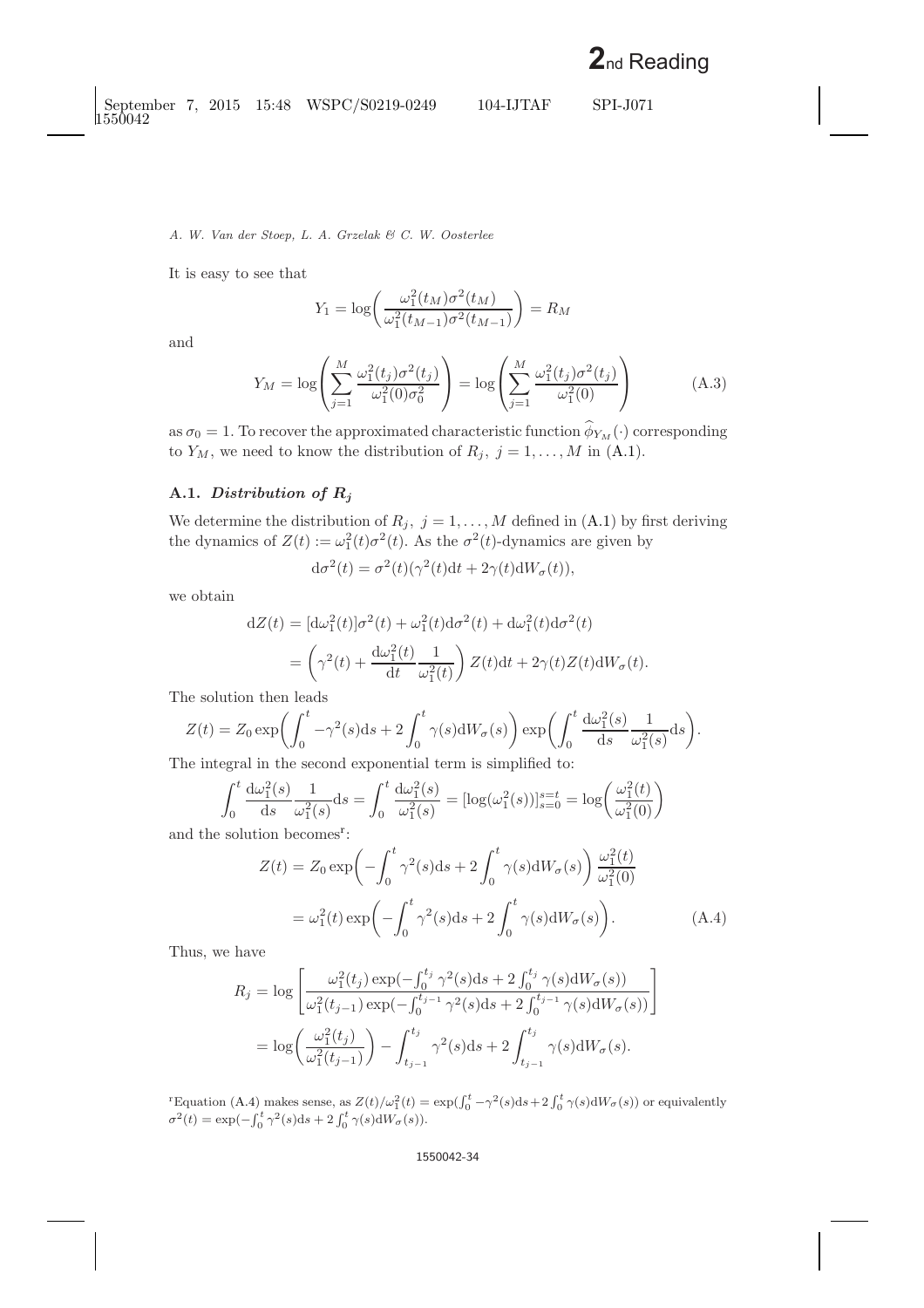So  $R_i$  is distributed as follows:

$$
R_j \sim N(\mu_{R,j}, \sigma_{R,j}^2), \quad \mu_{R,j} = \log\left(\frac{\omega_1^2(t_j)}{\omega_1^2(t_{j-1})}\right) - \int_{t_{j-1}}^{t_j} \gamma^2(s)ds,
$$

$$
\sigma_{R,j}^2 = 4 \int_{t_{j-1}}^{t_j} \gamma^2(s)ds.
$$

<span id="page-34-0"></span>Hence, the characteristic function of  $R_i$  is specified by

$$
\phi_{R_j}(u) = e^{iu\mu_{R,j} - \frac{1}{2}u^2 \sigma_{R,j}^2},\tag{A.5}
$$

with  $\mu_{R,j}$  and  $\sigma_{R,j}^2$  given above.

#### **A.2.** *Recovery procedure*

Given the characteristic function [\(A.5\)](#page-34-0), we recover the characteristic function of  $Y_M$  as follows. Let  $k = 0, 1, ..., N-1$  and  $l = 0, 1, ..., N-1$  and define  $u_k := \frac{k\pi}{b-a}$ and  $u_l = \frac{l\pi}{b-a}$ . We follow a recursion procedure, *which starts at the end of the time-interval*. By the definition of  $Y_j$  in  $(A.2)$  and  $R_j$  in  $(A.1)$ , we have

$$
Y_1 = \log\left(\frac{\omega_1^2(t_M)\sigma^2(t_M)}{\omega_1^2(t_{M-1})\sigma^2(t_{M-1})}\right) = R_M.
$$

We now proceed according to the following recovery procedure:

- (1) As  $Y_1 = R_M$ , we have  $\phi_{Y_1}(u_k) = \phi_{R_M}(u_k)$ .
- (2) If we go one step further, we obtain  $\phi_{Y_2}(u_k) = \phi_{R_{M-1}}(u_k)\phi_{Z_1}(u_k) \approx$  $\phi_{R_{M-1}}(u_k)\widehat{\phi}_{Z_1}(u_k)=:\widehat{\phi}_{Y_2}(u_k),$  with

$$
\widehat{\phi}_{Z_1}(u_k) = \frac{2}{b-a} \sum_{l=0}^{N-1} \text{Re}\{\phi_{Y_1}(u_l) e^{-iau_l}\} \int_a^b (e^x + 1)^{iu_k} \cos((x - a)u_l) dx.
$$

(3) In the next iteration, we obtain  $\hat{\phi}_{Y_3}(u_k) = \phi_{R_{M-2}}(u_k)\hat{\phi}_{Z_2}(u_k)$ , with

$$
\widehat{\phi}_{Z_2}(u_k) = \frac{2}{b-a} \sum_{l=0}^{N-1} \text{Re}\{\widehat{\phi}_{Y_2}(u_l) e^{-iau_l}\} \int_a^b (e^x + 1)^{iu_k} \cos((x - a)u_l) dx.
$$

(4) We continue in this way until we have obtained  $\widehat{\phi}_{Y_{M-1}}(u_k)$ .

In the last, Mth step, we set  $u = -\frac{1}{2}i$  and we calculate

$$
\widehat{\phi}_{Y_M}(u) = \phi_{R_1}(u)\widehat{\phi}_{Z_{M-1}}(u),
$$

with

$$
\widehat{\phi}_{Z_{M-1}}(u) = \frac{2}{b-a} \sum_{l=0}^{N-1} \text{Re}\{\widehat{\phi}_{Y_{M-1}}(u_l) e^{-iau_l}\} \int_a^b (e^x + 1)^{iu} \cos((x-a)u_l) dx.
$$

In the recursion, the integral  $\int_a^b (e^x + 1)^{iu_k} \cos((x - a)u_l) dx$ ,  $k, l = 0, \ldots, N - 1$  has to be calculated only once (except for the Mth step, where  $u_k = u$ ). One can either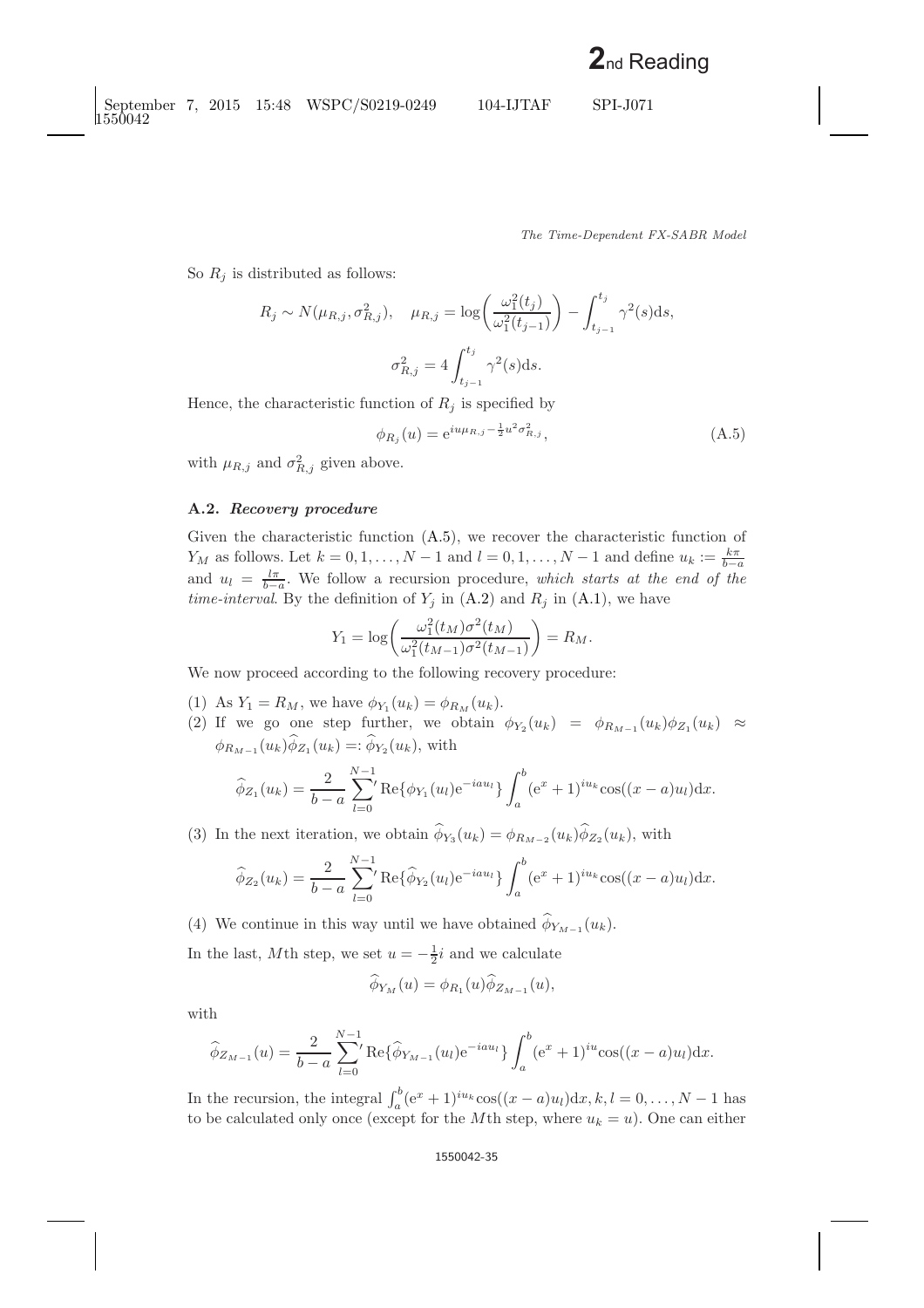approximate it numerically by the Clenshaw–Curtis quadrature rule, which is based on an expansion of the integrand in terms of Chebyshev polynomials, or evaluate the integrals numerically. The Clenshaw–Curtis quadrature rule is described in detail by [Zhang & Oosterlee](#page-37-28) [\(2013\)](#page-37-28).

# <span id="page-35-0"></span>**Appendix B: Additional Calibration Experiment**

For the dataset described in Sec. [5,](#page-25-0) we perform an additional calibration experiment. We calibrate the time-dependent FX-SABR model to expiries 1, 2, 3 and 4 years. Results are provided in Fig. B.1. Except for the first expiry, the calibration of the time-dependent model is accurate. Also for the first expiry, the improvement of the time-dependent model compared to the constant-parameter model is significant.



Fig. B.1. Black–Scholes implied volatility smiles for 1, 2, 3 and 4 years.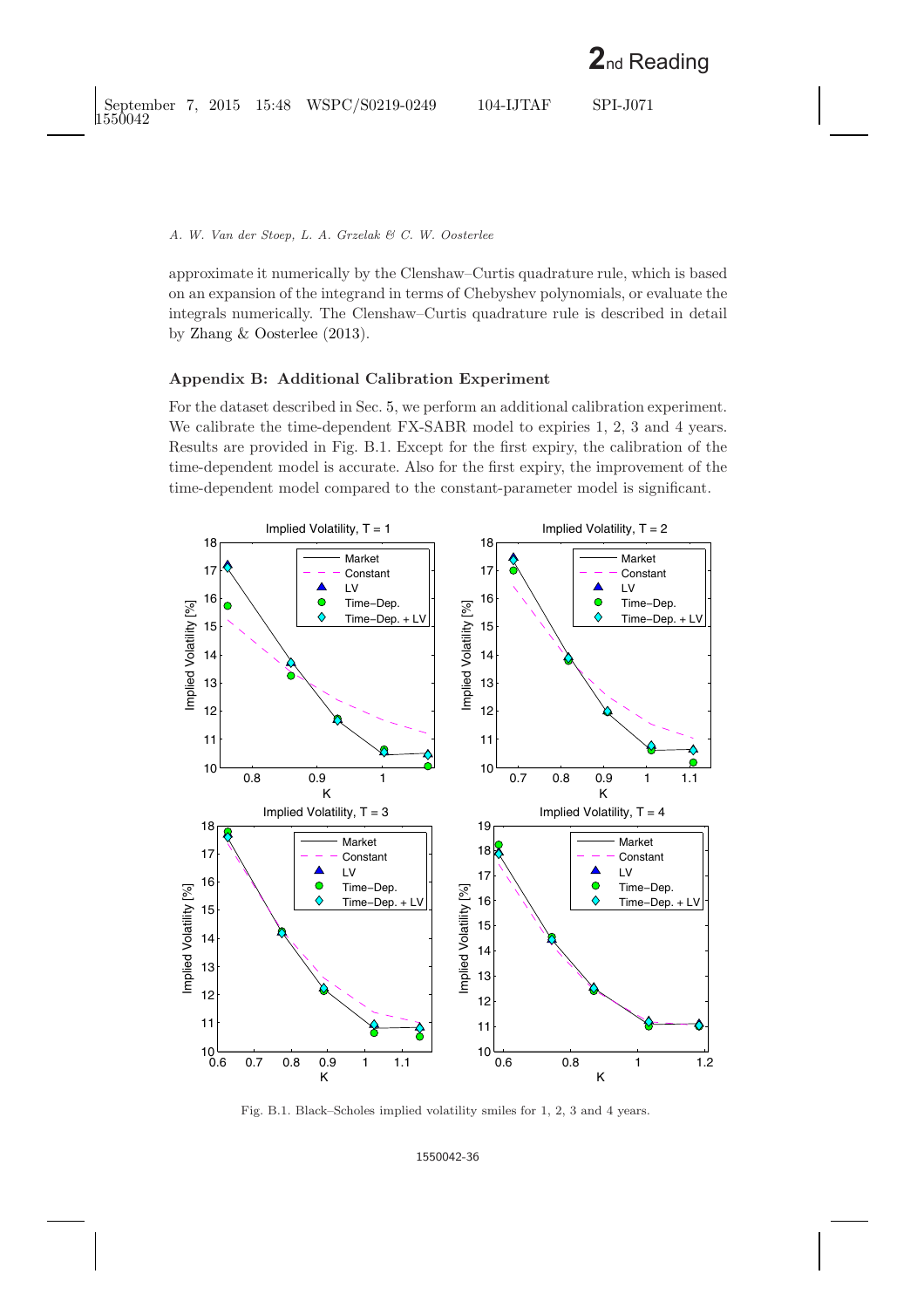### <span id="page-36-0"></span>**References**

- <span id="page-36-20"></span>A. Antonov, M. Konikov & M. Spector (2013) SABR spreads its wings, *Risk* **26** (8), 58–63.
- <span id="page-36-9"></span><span id="page-36-4"></span>G. Baker, R. Beneder & A. Zilber (2004) FX barriers with smile dynamics, Available at SSRN 964627.
- <span id="page-36-19"></span><span id="page-36-13"></span>B. Chen, L. A. Grzelak & C. W. Oosterlee (2012) Calibration and Monte Carlo pricing of the SABR-Hull-White model for long-maturity equity derivatives, *Journal of Computational Finance* **15** (4), 79–113.
- B. Chen, C. W. Oosterlee & H. Van der Weide. A low-bias simulation scheme for the SABR stochastic volatility model, *International Journal of Theoretical and Applied Finance* **15** (2), 1–37.
- <span id="page-36-18"></span>J. Cox (1975) Notes on option pricing I: Constant elasticity of diffusions, Unpublished draft.
- M. Curran (1994) Valuing Asian and portfolio options by conditioning on the geometric mean price, *Management Science* **40** (12), 1705–1711.
- G. Deelstra, J. Liinev & M. Vanmaele (2004) Pricing of arithmetic basket options by conditioning, *Insurance*: *Mathematics and Economics* **34** (1), 55–77.
- E. Derman, D. Ergener & I. Kani (1995) Static options replication, *The Journal of Derivatives* **2** (4), 78–95.
- <span id="page-36-5"></span>E. Derman & I. Kani (1998) Stochastic implied trees: Arbitrage pricing with stochastic term and strike structure of volatility, *International Journal of Theoretical and Applied Finance* **1** (1), 61–110.
- <span id="page-36-17"></span><span id="page-36-6"></span>B. Dupire (1994) Pricing with a smile, *Risk* **7** (1), 18–20.
- <span id="page-36-7"></span>B. Engelmann, F. Koster & D. Oeltz (2011) Calibration of the heston stochastic local volatility model: A finite volume scheme, Available at SSRN 1823769.
- F. Fang & C. W. Oosterlee (2008) A novel pricing method for European options based on Fourier-Cosine series expansions, *SIAM Journal on Scientific Computing* **31** (2), 826–848.
- J. Fernández, A. Ferreiro, J. García, A. Leitao, J. López-Salas & C. Vázquez (2013) Static and dynamic SABR stochastic volatility models: Calibration and option pricing using GPUs, *Mathematics and Computers in Simulation* **94**, 55–75.
- <span id="page-36-1"></span>R. Frey & D. Sommer (1996) A systematic approach to pricing and hedging international derivatives with interest rate risk: Analysis of international derivatives under stochastic interest rates, *Applied Mathematical Finance* **3** (4), 295–317.
- <span id="page-36-15"></span><span id="page-36-8"></span>J. Gatheral (2011) *The Volatility Surface*: *A Practitioner's Guide*. Vol. 357, John Wiley & Sons, Ltd.
- <span id="page-36-14"></span>H. Geman, N. El Karoui & J.-C. Rochet (1995) Changes of numéraire, changes of probability measure and option pricing, *Journal of Applied Probability* **32** (2), 443–458.
- <span id="page-36-11"></span>P. Glasserman & Q. Wu (2011) Forward and future implied volatility, *International Journal of Theoretical and Applied Finance* **14** (3), 407–432.
- <span id="page-36-3"></span>L. A. Grzelak & C. W. Oosterlee (2012) On cross-currency models with stochastic volatility and correlated interest rates, *Applied Mathematical Finance* **19** (1), 1–35.
- <span id="page-36-16"></span>I. Gyöngy (1986) Mimicking the one-dimensional marginal distributions of processes having an Itˆo differential, *Probability Theory and Related Fields* **71** (4), 501–516.
- <span id="page-36-12"></span><span id="page-36-10"></span>P. S. Hagan, D. Kumar, A. S. Lesniewski & D. E. Woodward (2002) Managing smile risk, *Wilmott Magazine* 84–108.
- <span id="page-36-2"></span>J. Hull & A. White (1993) One-factor interest-rate models and the valuation of interestrate derivative securities, *Journal of Financial and Quantitative Analysis* **28** (02), 235–254.